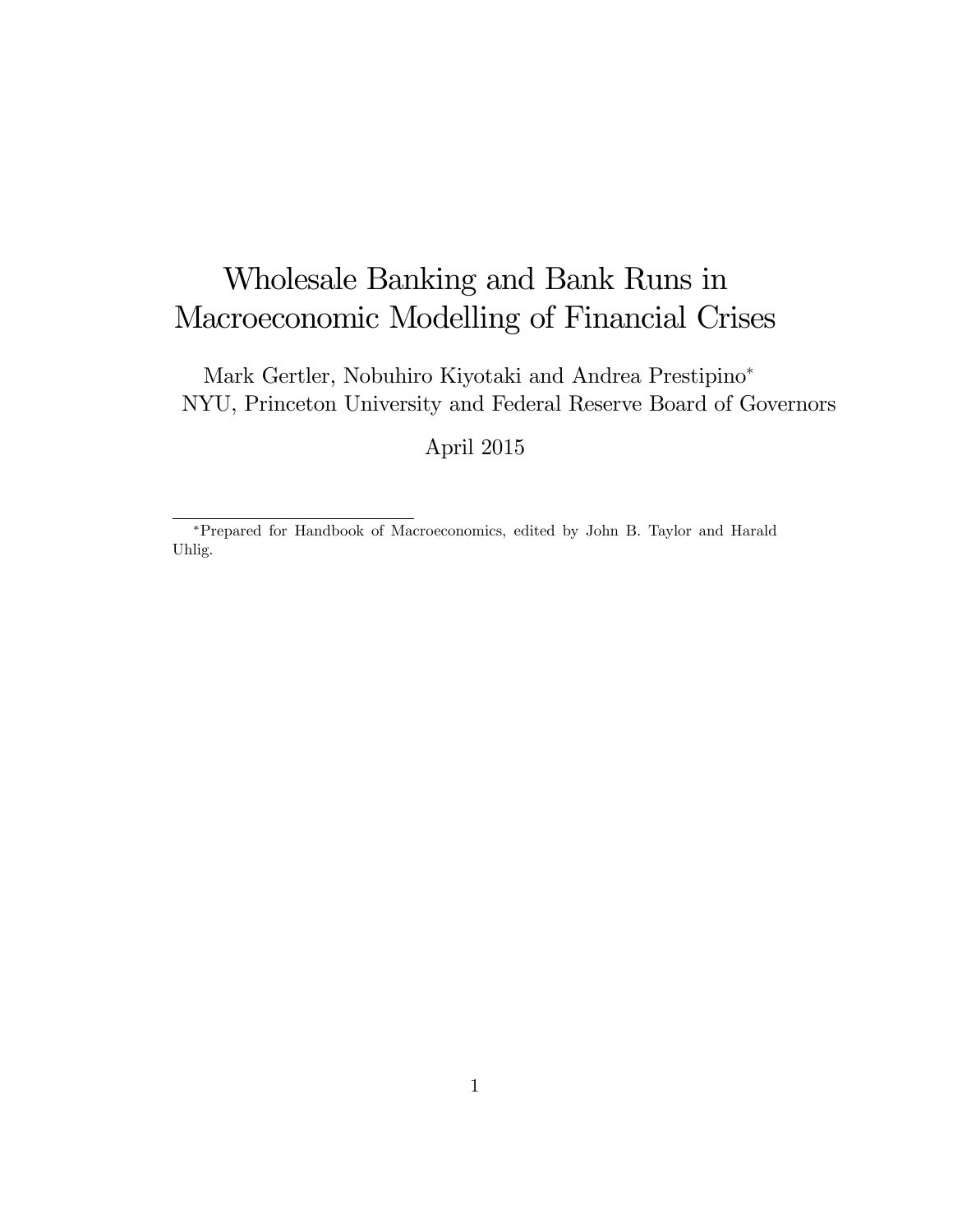# 1 Introduction

One of the central challenges for contemporary macroeconomics is adapting the core models to account for why the recent financial crisis occurred and why it then devolved into the worst recession of the postwar period. On the eve of the crisis the basic workhorse quantitative models used in practice largely abstracted from financial market frictions. These models were thus largely silent on how the crisis broke out and how the vast array of unconventional policy interventions undertaken by the Federal Reserve and Treasury could have worked to mitigate the effects of the financial turmoil. Similarly, these models could not provide guidance for the regulatory adjustments needed to avoid another calamity.

From the start of the crisis there has been an explosion of literature aimed at meeting this challenge. Much of the early wave of this literature builds on the Önancial accelerator and credit cycle framework developed in Bernanke and Gertler (1989) and Kiyotaki and Moore (1997). This approach stresses the role of balance sheets in constraining borrower spending in a setting with Önancial market frictions. Procyclical movement in balance sheet strength amplifies spending and thus aggregate economic activity. A feedback loop emerges as conditions in the real economy affect the condition of balance sheets and vice-versa. Critical to this mechanism is the role of leverage: The exposure of balance sheets to systemic risk is increasing in the degree of borrower leverage.

The new vintage of macroeconomic models with financial frictions makes progress in two directions: First, it adapts the framework to account for the distinctive features of the current crisis. In particular, during the recent crisis, it was highly leveraged financial institutions along with highly leveraged households that were most immediately vulnerable to financial distress. The conventional literature featured balance sheet constraints on non-Önancial firms. Accordingly, a number of recent macroeconomic models have introduced balance sheet constraints on banks, while others have done so for households.<sup>1</sup> The financial accelerator remains operative, but the class of agents most directly affected by the financial market disruption differ from earlier work.

Another direction has involved improving the way financial crises are

<sup>&</sup>lt;sup>1</sup>See Gertler and Karadi (2012), Gertler and Kiyotaki (2010) and Curdia and Woodford (2010) for papers that incorporate banking and Eggertsson and Krugman (2012) and Geurreri and Lorenzoni (2011) for papers that incuded household debt.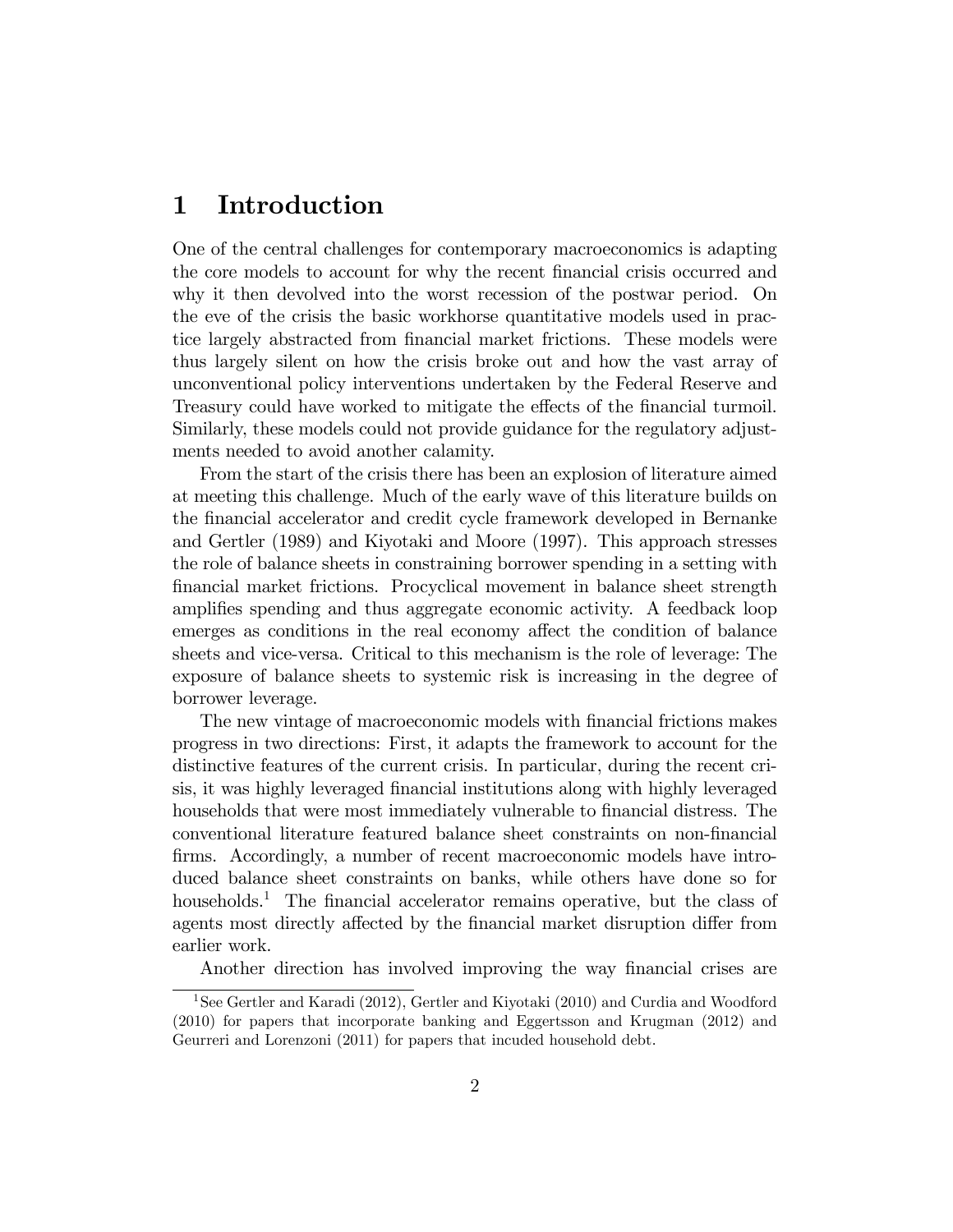modeled. For example, financial crises are inherently nonlinear events, often featuring a simultaneous sudden collapse in asset prices and rise in credit spreads.<sup>2</sup> A sharp collapse in output typically ensues. Then recovery occurs only slowly, as it is impeded by a slow process of develeraging. A number of papers have captured this nonlinearity by allowing for the possibility that the balance sheet constraints do not always bind.<sup>3</sup> Financial crises are then periods where the constraints bind, causing an abrupt contraction in economic activity. Another approach to handling the nonlinearity is to allow for bank runs.<sup>4</sup> Indeed, runs on the shadow banking system were a salient feature of the crisis, culminating with the collapse in September 2008 of Lehman Brothers, of some major money market funds and ultimately of the entire investment banking sector. Yet another literature capture the nonlinearity inherent in financial crises by modeling network interactions.

One area the macroeconomics literature has yet to address adequately is the distinctive role of the wholesale banking sector in the breakdown of the financial system. Our notion of wholesale banks corresponds roughly, though not exactly, to the shadow banking sector on the eve of the 2007-2009 financial crisis. Shadow banking includes all Önancial intermediaries that operated outside the Federal Reserveís regulatory framework. By wholesale banking, we mean the subset that (i) was highly leveraged, often with short term debt and (ii) relied heavily on borrowing from other financial institutions in "wholesale" markets for bank credit, as opposed to borrowing from households in "retail" markets for bank credit.

When the crisis hit, the epicenter featured malfunctioning of the wholesale banking sector. Indeed, retail markets remained relatively stable while wholesale funding markets experienced dry-ups and runs. By contrast, much of the recent macroeconomic modeling of banking features traditional retail banking. In this respect it misses some important dimensions of both the run-up to the crisis and how exactly the crisis played out. In addition, by omitting wholesale banking, the literature may be missing some important considerations for regulatory design.

In this Handbook chapter we present a simple canonical macroeconomic

<sup>&</sup>lt;sup>2</sup>See Krishnamurthy, Nagel and Orlov  $(2014)$  for evidence in support of the nonlinearity of financial crises.

<sup>3</sup>See Brunnermeier and Sannikov (2014), He and Krishnamurthy (2013,2014) and Mendoza (2010).

<sup>4</sup>See Gertler and Kiyotaki (2015 forthcoming), Ferrante (2015), Robatto (2014) and Martin, Skeie and Von Thadden (2014a,b).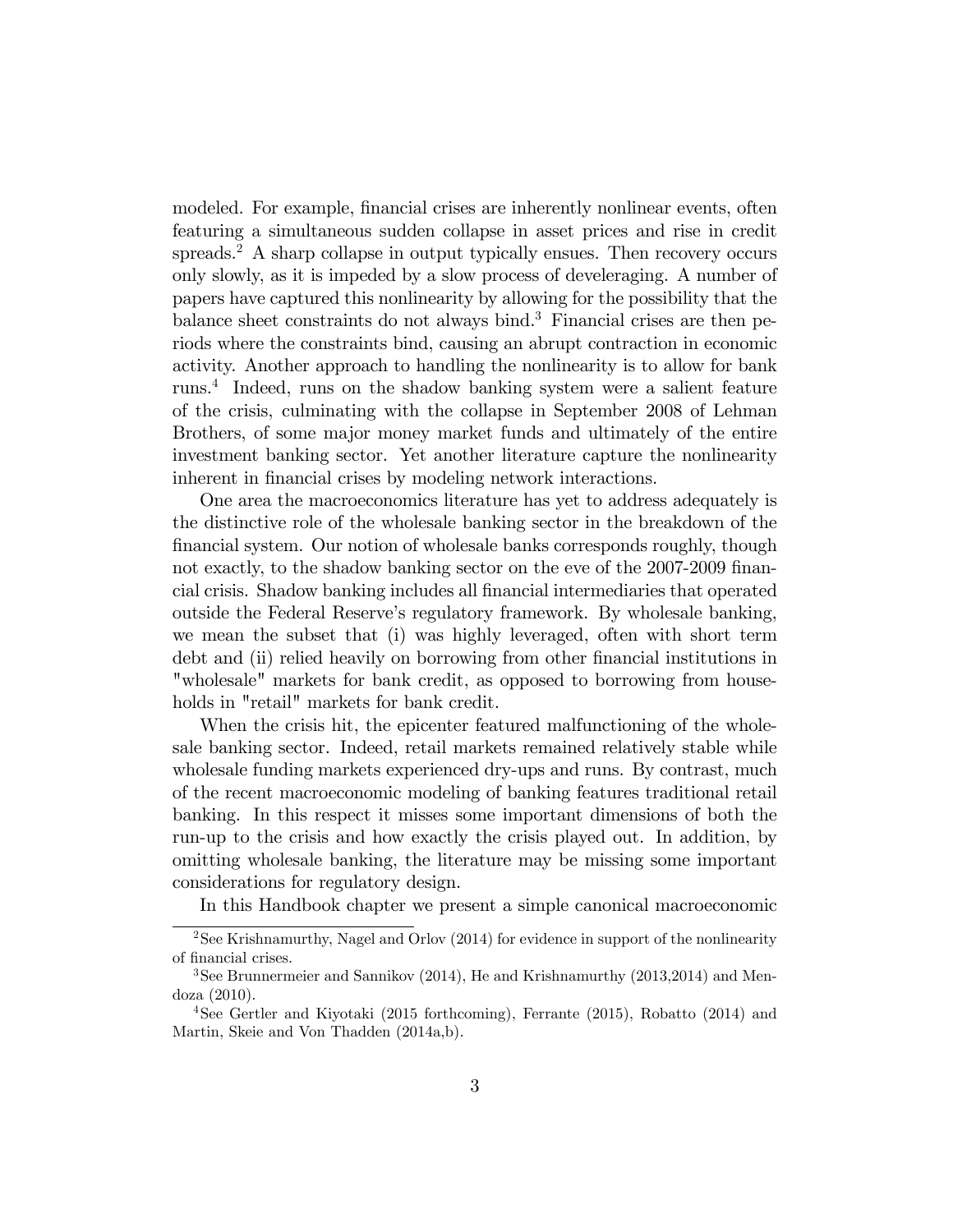model of banking crises that (i) is representative of the existing literature; and (ii) extends this literature to feature a role for wholesale banking. The model will provide some insight both into the growth of wholesale banking and into how this growth led to a build-up of financial vulnerabilities that ultimately led to a collapse. Because the model builds on existing literature, our exposition of the framework will permit us to review the progress that is made. However, by turning attention to wholesale banks and wholesale funding markets, we are able to chart a direction we believe the literature should take.

In particular, the model is an extension of the framework developed in Gertler and Kiyotaki  $(2011)$ , which had a similar two-fold objective: first, present a canonical framework to review progress that has been made and, second, chart a new direction. That paper characterized how existing financial accelerator models that featured Örm level balance sheet constraints could be extended to banking relationships in order to capture the disruption of banking during the crisis. The model developed there considered only retail banks which funded loans mainly from household deposits. While it allowed for an inter-bank market for credit among retail banks, it did not feature banks that relied primarily on wholesale funding, as was the case with shadow banks.

For this Handbook chapter we modify the Gertler and Kiyotaki framework to incorporate wholesale banking alongside retail banking, where the amount credit intermediated via wholesale funding markets arises endogenously. Another important difference is that we allow for the possibility of runs on wholesale banks. We argue that both these modifications improve the ability of macroeconomic models to capture how the crisis played out. They also provide insight into how the financial vulnerabilities built up in the first place.

As way to motivate our emphasis on wholesale banking, Section 2 present some descriptive evidence on both the growth of this sector and the collapse it experienced during the Great Recession. It also describes how the collapse contributed to the downturn. Section 3 presents the baseline macroeconomic model with banking, where a wholesale banking sector arises endogenously. We also illustrate how runs that significantly disrupt the economy are possible in wholesale funding markets. Sector 4 conducts a set of numerical experiments. First we show how technological improves that work to reduce agency frictions in wholesale funding markets can account for the growth of a highly leveraged wholesale banking sector. While the increased size of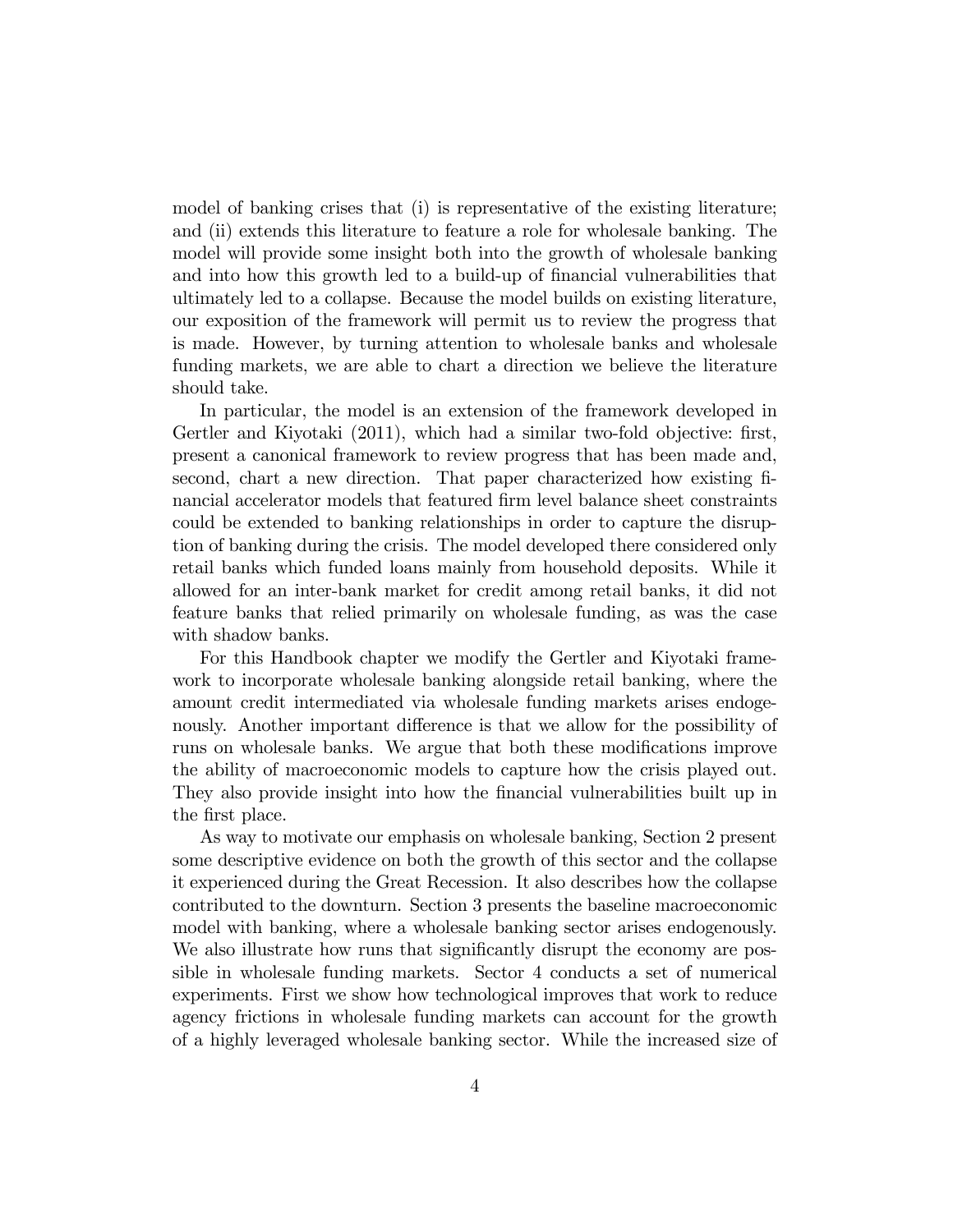the wholesale banking improves the efficiency of financial intermediation, it also raises the vulnerability of this sector to runs. We illustrate this point with some numerical experiments. Section 5 considers the case where runs in the wholesale sector might be anticipated. Here we illustrate how the anticipation of a run can have harmful effects. It induces an increase in credit spreads and a kind of "slow" run, where creditors draw down deposits, similar to what occurred in the recent crisis prior to the collapse of Lehman Brothers. The section also illustrates how the model can capture some of the key phases of the Önancial collapse, including both the slow run period up to Lehman and the ultimate "fast run" collapse. In Section 6 we discuss policy. Section 7 review the literature. Concluding remarks are in Section 8.

# 2 The Growth and Fragility of Wholesale Banking

In this section we provide some background motivation for the canonical macroeconomic model with wholesale bank funding markets that we develop in the following section. We do so by presenting a brief description of the growth and ultimate collapse of wholesale funding markets during the Great Recession. We also describe informally how the disruption of these markets contributed to the contraction of the real economy.

Figure 1 illustrates how we consider the different roles of retail and wholesale financial intermediaries, following the tradition of Gurley and Shaw  $(1960).$ <sup>5</sup> The arrows indicate the direction that credit is flowing. Funds can flow from households (ultimate lenders) to non-financial borrowers (ultimate borrowers) through three different paths: they can be lent directly from households to borrowers  $(K<sup>h</sup>)$ ; they can be intermediated by retail

<sup>&</sup>lt;sup>5</sup>Gurley and Show (1960) consider that there are two ways to transfer fund from ultimate lenders (with surplus funds) to ultimate borrowers (who need external funds to Önance expenditure): direct and indirect Önance. In direct Önance, ultimate borrowers sell their securities directly to ultimate lenders to raise fund. In indirect finance, financial intermediaries sell their own securities to raise fund from ultimate lenders in order to buy securities from ultimate borrowers. By doing so, Önancial intermediaries transform relatively risky, illiquid and long maturity securities of ultimate borrowers into relatively safe, liquid and short maturity securities of intermediaries. Here we divide financial intermediaries into wholesale and retail Önancial intermediaries, while both involve asset transformation of risk, liquidity and maturity. We call intermediaries "banks" and ultimate lenders as "households" for short.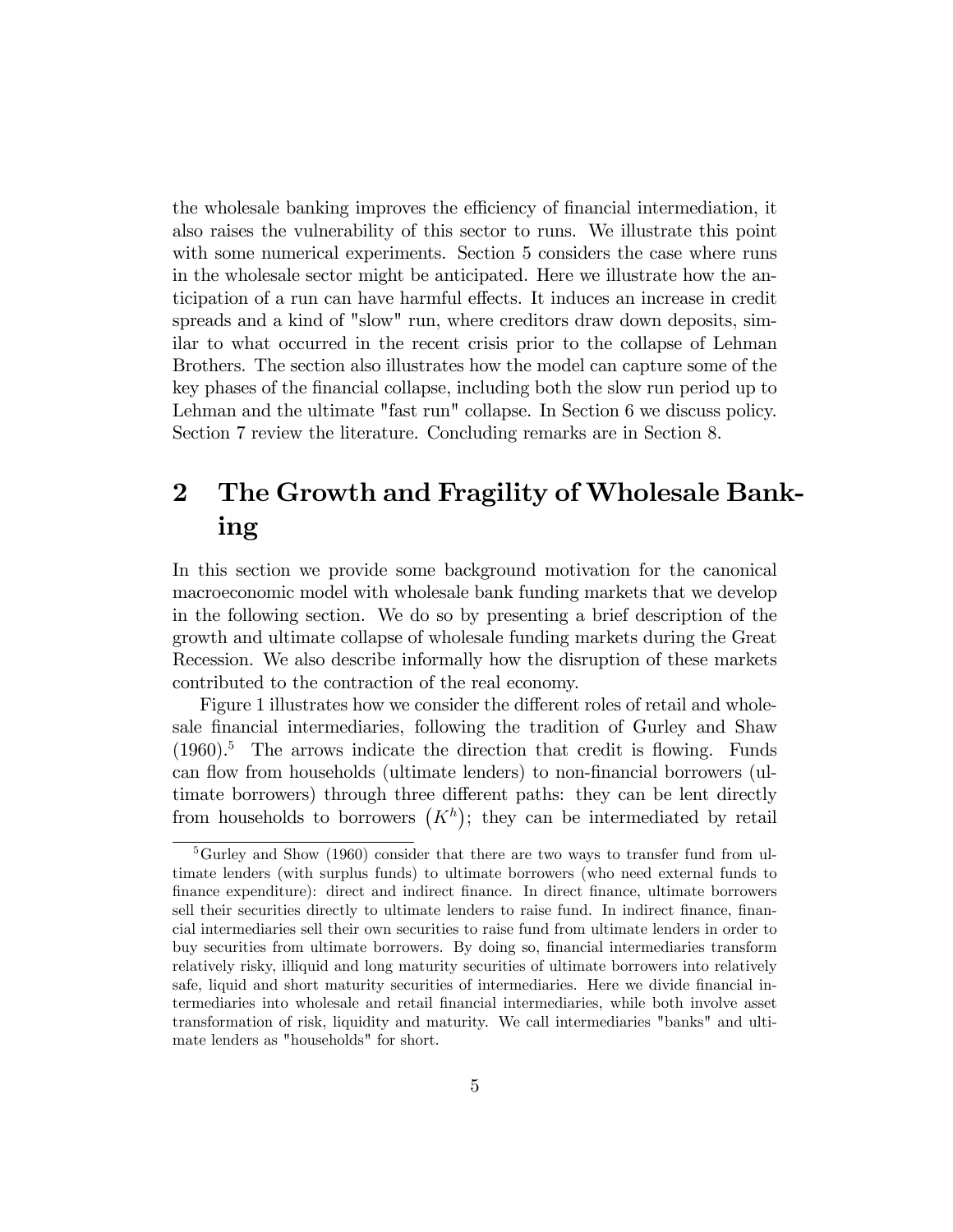banks that raise deposits  $(D)$  from households and use them to make loans to non-financial borrowers  $(K<sup>r</sup>)$ ; alternatively, lenders' deposits can be further intermediated by specialized Önancial institutions that raise funds from retail banks in wholesale funding markets  $(B)$  and, in turn, make loans to ultimate borrowers  $(K^w)$ . In what follows we refer to these specialized financial institutions as wholesale banks.

We think of wholesale banks as highly leveraged shadow banks that rely heavily on credit from other financial institutions, particularly short term credit. We place in this category institutions that financed long term assets such as mortgaged back securities with short term money market instruments, including commercial paper and repurchase agreements. Examples of these kinds of Önancial institutions are investment banks, hedge funds and conduits. We focus attention on institutions that relied heavily on short term funding in wholesale markets to finance longer term assets because it was primarily these kinds of entities that experienced financial turmoil.

Our retail banking sector, in turn, includes financial institutions that rely mainly on household saving for external funding and provide a significant amount of short term financing to the wholesale banks. Here we have in mind commercial banks, money market funds and mutual funds that raised funds mainly from households and on net provided financing to wholesale banks.

The conventional macroeconomic models of banking ignore the flow of intermediation via wholesale banks and instead focus only on credit intermediated by retail banks. By doing so, however, they miss the chain through which the crisis was propagated. As we discuss shortly, the crisis began with defaults on mortgages held by wholesale banks which ultimately led to a collapse in markets for wholesale funding. Eventually the turmoil was felt in the traditional retail banking sector as well, but the origin of the crisis was in wholesale banking.

Figure 1 treats wholesale banking as if it is homogenous. In order to understand how the crisis spread, it is useful to point out that there are different layers within the wholesale banking sector. While the intermediation process was rather complex, conceptually we can reduce the number of layers to three basic ones: (1) origination; (2) securitization; (3) and funding. Figure 2 illustrates the chain. First there are "loan originators," such as mortgage origination companies and finance companies, that made loans directly to non-financial borrowers. At the other end of the chain were shadow banks that held securitized pools of the loans made by originators (e.g. asset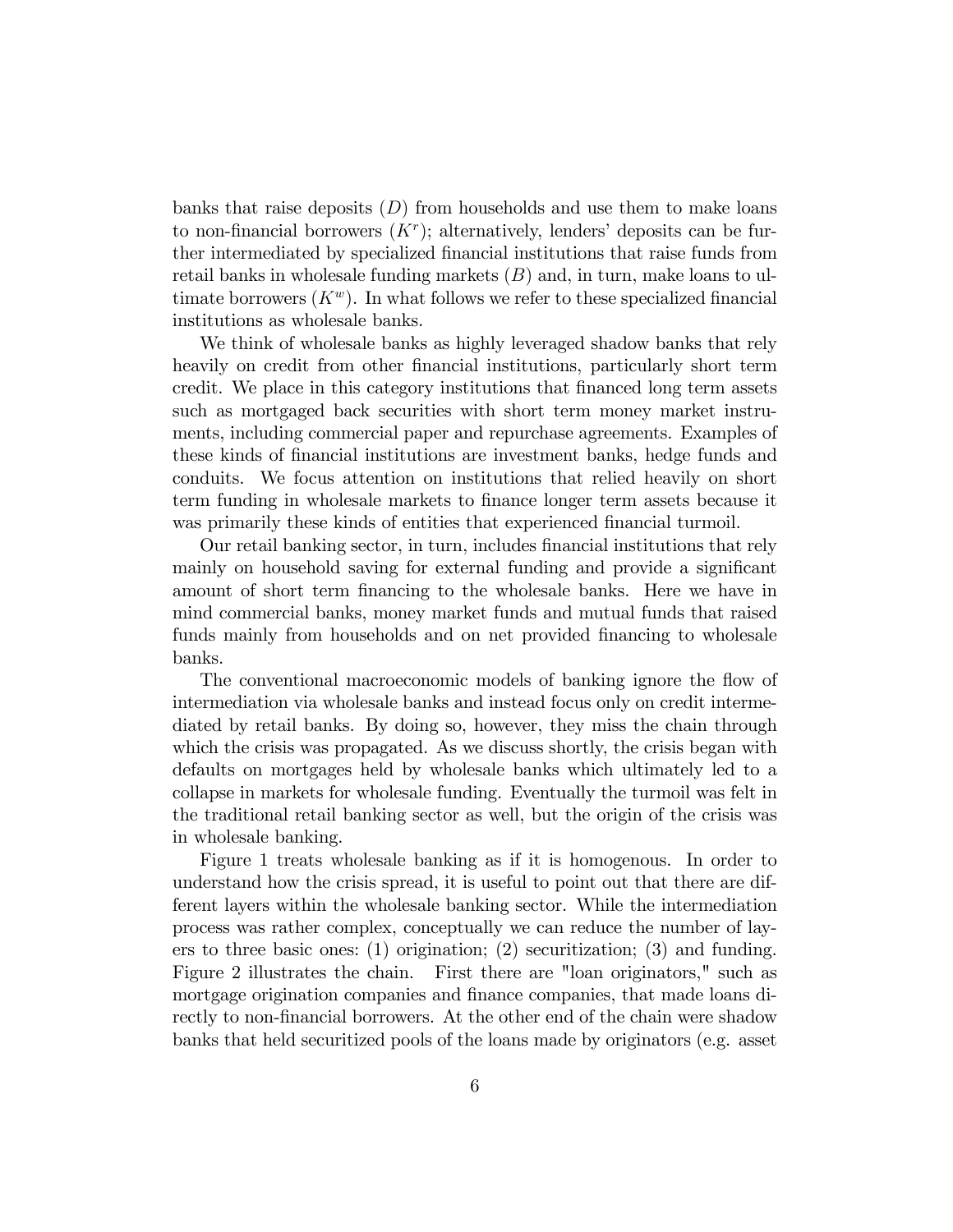backed security issuers). In between were brokers and conduits that assisted in the securitization process and provided market liquidity. Dominant in this group were the major investment banks (e.g., Goldman Sachs, Morgan Stanley, Lehman Brothers, etc.). Each of these layers relied on short term funding, including commercial paper, asset-backed commercial paper and repurchase agreements. While there was considerable inter-bank lending among wholesale banks, retail banks (particularly money market funds) on net provided short term credit in wholesale credit markets.

We next describe a set of facts about wholesale banking. We emphasize three sets of facts in particular: (1) wholesale banking grew in relative importance over the last four decades; (2) leading up to the crisis wholesale banks were highly exposed to systemic risk because they were highly leveraged and relied heavily on short term debt; and (3) the subsequent disruption of wholesale funding markets raised credit costs and contracted credit áows, likely contributing in a major way to the Great Recession.

#### 1. Growth in Wholesale Banking

We now present measures of the scale of wholesale banking relative to retail banking as well as to household's direct asset holdings. Table 1 describes how we construct measures of assets held by wholesale versus retail banks. In particular it lists how we categorized the various types of financial intermediaries into wholesale versus retail banking.<sup>6,7</sup> As the table indicates, the wholesale banking sector aggregates financial institutions that originate loans, that help securitize them and that ultimately fund them. A common feature of all these institutions, though, is that they relied heavily on short

 $6$ The Appendix provides details about measurement of the time series shown in this section from Flow of Funds data.

<sup>7</sup>What is important to notice is that the measures we report are robust to alternative approaches. See, e.g., Adrian and Ashcraft 2012 NYFed Report, for an alternative definition of shadow banking that yields very simlar conclusions and Pozsar et al 2013 NYFed Report, for a detailed description of shadow banking.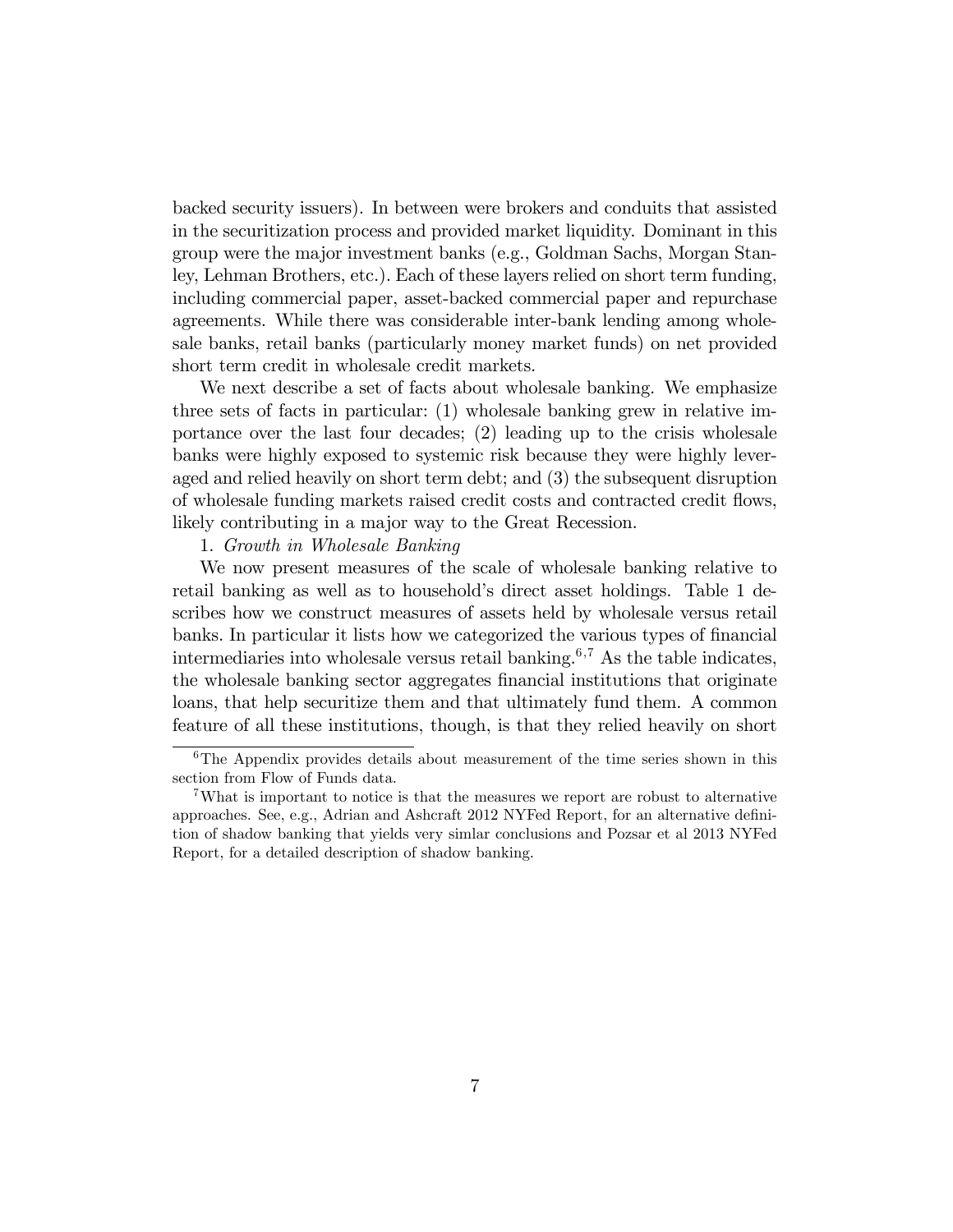term credit in wholesale funding markets.

| Table 1          |                                        |                                  |  |  |
|------------------|----------------------------------------|----------------------------------|--|--|
| Retail Sector    | <b>Private Depository Institutions</b> |                                  |  |  |
|                  | Money Market Mutual Funds              |                                  |  |  |
|                  | Mutual Funds                           |                                  |  |  |
|                  |                                        | Finance Companies                |  |  |
|                  | Origination                            | Real Estate Investment Trusts    |  |  |
|                  |                                        | Government Sponsored Enterprises |  |  |
| Wholesale Sector | Securitization                         | Security Brokers Dealers         |  |  |
|                  | Funding                                | <b>ABS</b> Issuers               |  |  |
|                  |                                        | GSE Mortgage Pools               |  |  |
|                  |                                        | <b>Funding Corporations</b>      |  |  |
|                  |                                        | <b>Holding Companies</b>         |  |  |

Figure 3 portrays the log level of assets held by wholesale banks, by retail banks, and directly by households from the early 1980s until the present. The figure shows the rapid increase in wholesale banking relative to the other means of asset holding. Wholesale banks went from holding under fifteen percent of total assets in the early 1980s to roughly forty percent on the eve of the Great Recession, an amount on par with assets held by retail banks.

Two factors were likely key to the growth of wholesale banking. The first is regulatory arbitrage. Increased capital requirements on commercial banks raised the incentive to transfer asset holding outside the commercial bank system. Second, financial innovation improved the liquidity of wholesale funding markets. The securitization process in particular improved (perceived) safety of loans by diversifying idiosyncratic risks as well as by enhancing the liquidity of secondary markets for bank assets. The net effect was to raise the borrowing capacity of the overall financial intermediary sector.

2. Growth in Leverage and Short Term Debt in Wholesale Banking

Wholesale banking not only grew rapidly, it also became increasingly vulnerable to systemic disturbances. Figure 4 presents evidence on the growth in leverage in the investment banking sector. Specifically it plots the aggregate leverage multiple for broker dealers (primarily investment banks) from 1980 to the present. We define the leverage multiple as the ratio of total assets held to equity.<sup>8</sup> The greater is the leverage multiple, the higher is the

 $8$ The data is from Flow of Funds and equity is measured by book value.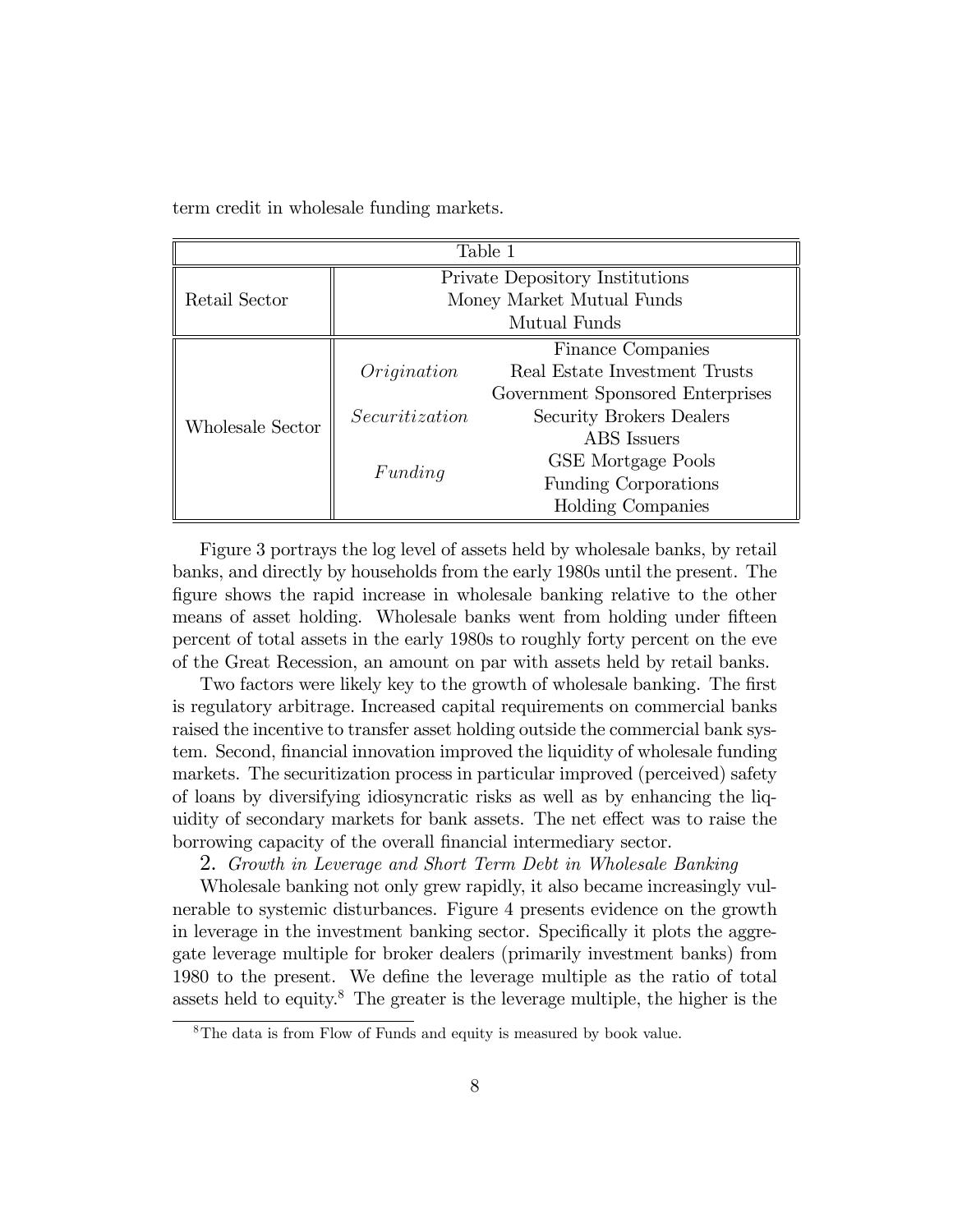reliance on debt finance relative to equity. The key takeaway from Figure 4 is that the leverage multiple grew from under five in the early 1980s to over forty at the beginning of the Great Recession, a nearly tenfold increase.

Arguably, the way securitization contributed to the overall growth of wholesale banking was by facilitating the use of leverage. By constructing assets that appeared safe and liquid, securitization permitted wholesale banks to fund these assets by issuing debt. At a minimum debt Önance had the advantage of being cheaper due to the tax treatment. Debt Önancing was also cheaper to the extent the liabilities were liquid and thus offered a lower rate due to a liquidity premium.

Why were these assets funded in wholesale markets as opposed to retail markets? The sophistication of these assets required that creditors be highly informed to evaluate payoffs, especially given the absence of deposit insurance. The complicated asset payoff structure also suggests that having a close working relationship with borrowers is advantageous. It served to reduce the possibility of any kind of Önancial malfeasance. Given these considerations, it makes sense that wholesale banks obtain funding in inter-bank markets. In these markets lenders are sophisticated Önancial institutions as opposed to relatively unsophisticated households in the retail market.

Figure 5 shows that much of the growth in leverage in wholesale banking involved short term borrowing. The figure plots the log levels of asset backed commercial paper (ABCP) and repurchase agreements (Repo). This growth reflected partly the growth in assets held by wholesale banks and partly innovation in loan securitization that made maturity transformation by wholesale banks more efficient. Also relevant, however, was a shift in retail investors demand from longer term security tranches towards short term credit instruments as the initial fall in housing prices in 2006 raised concerns about the quality of existing securitized assets.<sup>9,10</sup> As we discuss next, the combination of high leverage and short term debt is what made the wholesale banking system extremely fragile.

3. The Crisis: The Unraveling of Wholesale Bank Funding Markets

<sup>9</sup>See Brunnermeier and Oemke (2013) for a model in which investors prefer shorter maturities when realease of information could lead them not to roll over debt.

 $10$ It is not easy to gather direct evidence on this from the aggregate composition of liabilities of wholesale banks since data from the Flow of Funds excludes the balance sheets of SIVs and CDOs from the ABS Issuers category. Our narrative is based on indirect evidence coming from ABX spreads as documented for example in Gorton 2009 AER PP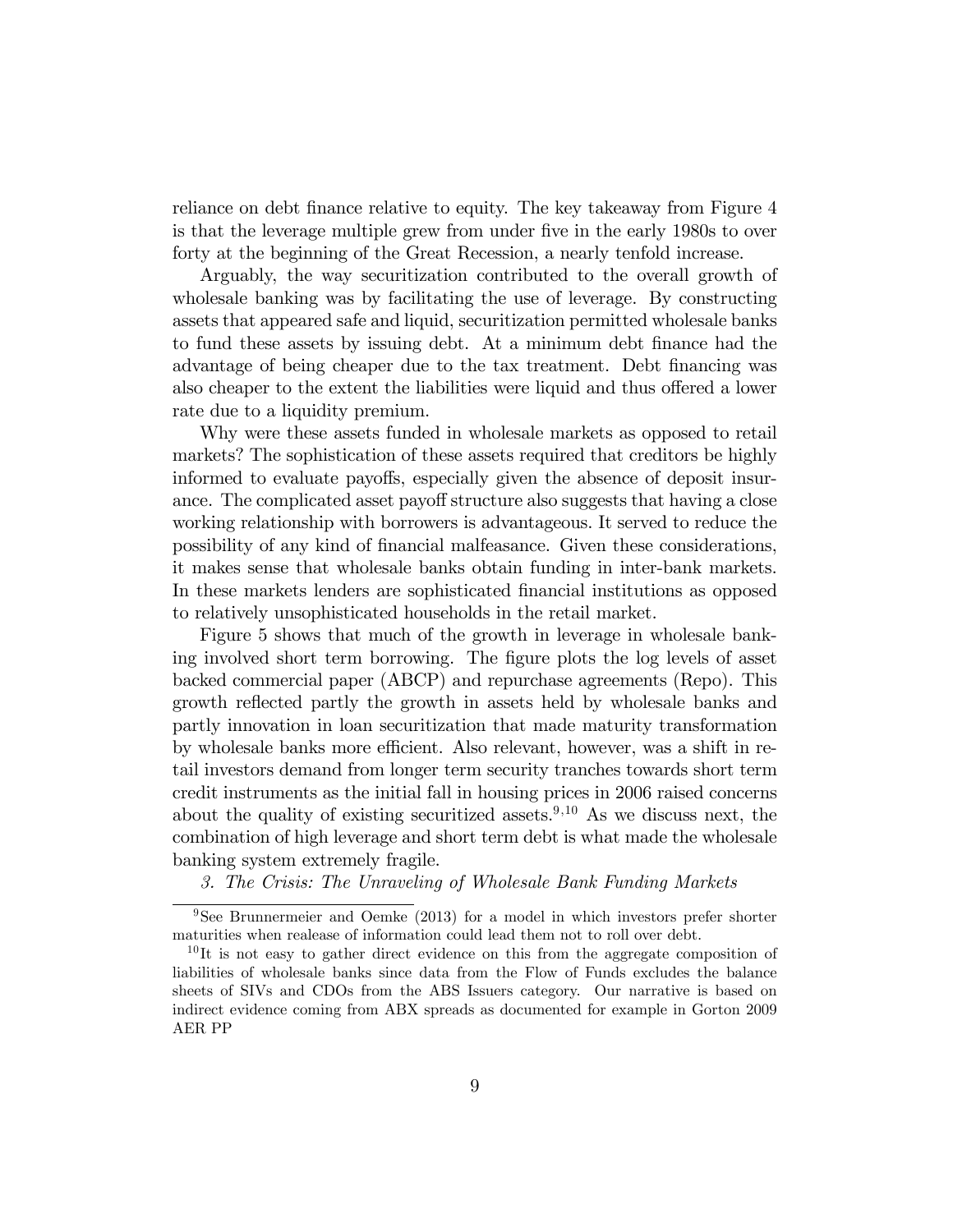The losses suffered by mortgage originators due to falling housing prices in 2006 eventually created strains in wholesale funding markets. Short term wholesale funding markets started experiencing severe turbulence in the summer of 2007. In July 2007 two Bear Sterns hedge funds that had invested in subprime related products declared bankruptcy. Shortly after, BNP Paribas had to suspend withdrawals from investment funds with similar exposure. These two episodes led investors to reassess the risks associated with the collateral backing commercial paper offered by asset backed securities issuers. In August 2007 a steady contraction of Asset Backed Commercial Paper  $(ABCP)$  market began, something akin to a "slow run", in Bernanke's terminology.<sup>11</sup> The value of Asset Backed Commercial Paper outstanding went from a peak of 1.2 trillion dollars in July 2007 to 800 billion dollars in December of the same year and continued its descent to its current level of around 200 billion dollars.

The second significant wave of distress to hit wholesale funding markets featured the collapse of Lehman Brothers in September of 2008. Losses on short term debt instruments issued by Lehman Brothers led the Reserve Primary Fund, a large Money Market Mutual Fund (MMMF), to "break the buck": the market value of assets fell below the value of its non-contingent liabilities. An incipient run on MMMFs was averted only by the extension of Deposit Insurance to these types of institutions. Wholesale investors,<sup>12</sup> however, reacted by pulling out of the Repo market, switching off the main source of funding for Security Broker Dealers. Figure 5 shows the sharp collapse in repo financing around the time of the Lehman collapse. Indeed if the Örst wave of distress hitting the ABCP market had the features of a "slow run", the second, which led to the dissolution of the entire investment banking system had the features of a traditional "fast run."

We emphasize that a distinctive feature of these two significant waves of Önancial distress is that they did not involve traditional banking institutions. In fact, the retail sector as a whole was shielded thanks to prompt government intervention that halted the run on MMMFs in 2008 as well as the Troubled Asset Relief Program and other subsequent measures that supplemented the

<sup>11</sup>Covitz, Liang and Suarez (2013) provide a detailed description of the run on ABCP programs in 2007. A very clear description of the role of commercial paper during the 2007-2009 crisis is presented by Kacperczyk and Schnabl (2010).

 $12$ The poor quality of available data makes it difficult to exactly identify the identity of the investors running on Repoís. See Gorton (2010) and Krishnamurthy Nagel and Orlov (2014).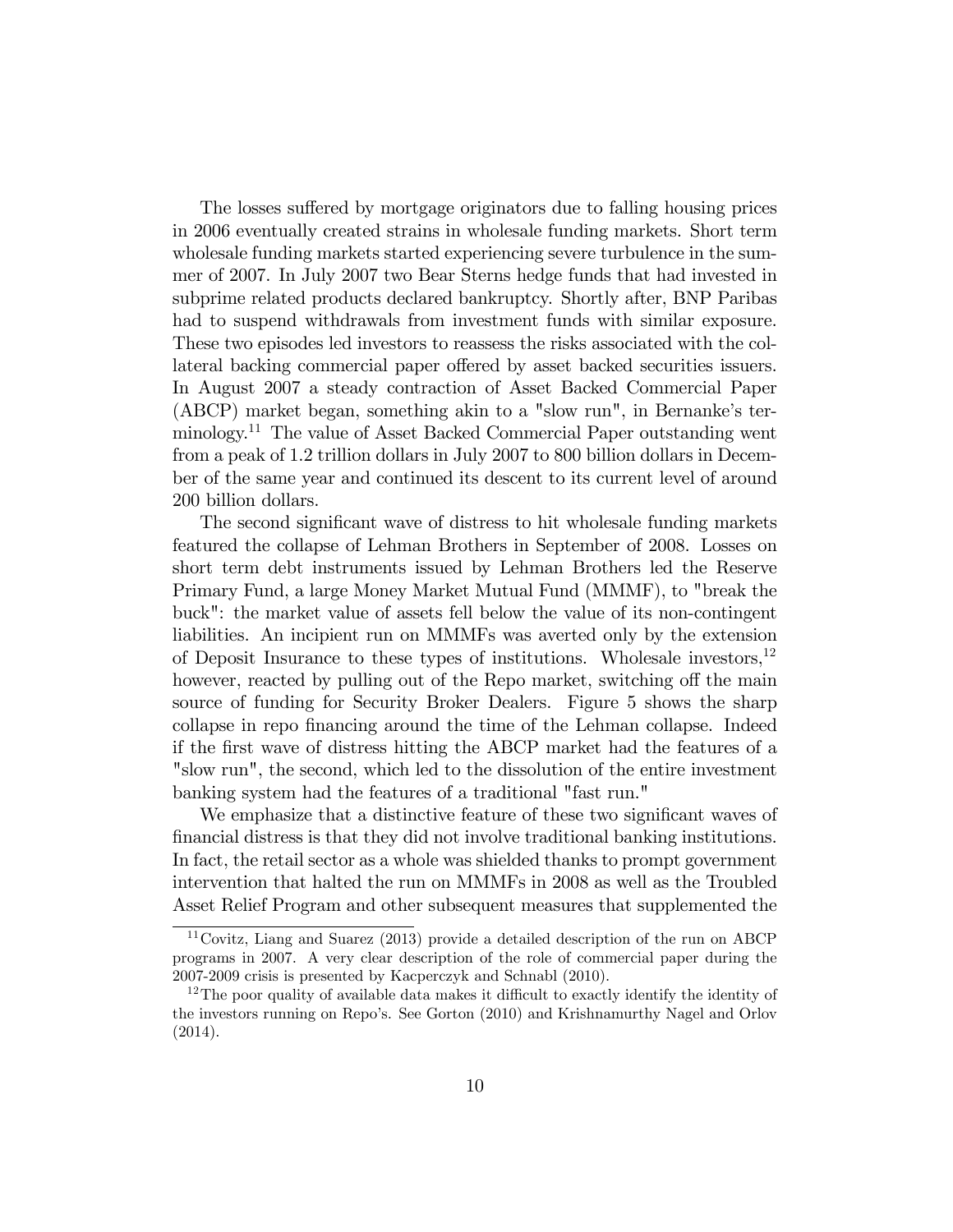traditional safety net. In fact, total short term liabilities of the retail sector were little affected overall (See Figure  $6$ ). This allowed the retail banking sector to help absorb some of the intermediation previously performed by wholesale banks.

Despite the unprecedented nature and size of government intervention and the partial replacement of wholesale intermediation by retail bank lending, the distress in wholesale bank funding markets led to widespread deterioration in credit conditions. Figure 7 plots behavior of three representative credit spreads: (1) The spread between the three month ABCP rate and three month Treasury spread; (2) The financial company commercial paper spread; and (3) The Gilchrist and Zakrajsek (2012) excess bond premium. In each case the spread is the difference between the respective rate on the private security and a similar maturity treasury security rate. The behavior of the spreads lines up with the waves of financial distress that we described. The ABCP spread jumps 1:5% in August 2007, the beginning of the unraveling of this market. The increase in this spread implies a direct increase in credit costs for borrowing funded by ABCP including mortgages, car loans, and credit card borrowing. As problems spread to broker dealers, the financial commercial paper spread increases reaching a peak at more than 1:5% at the time of the Lehman. Increasing costs of credit for these intermediaries, in turn, helped fuel increasing borrowing costs for non-financial borrowers. The Gilchrist and Zakrajsek's corporate excess bond spread jumps more than 2:5% from early 2007 to the peak in late 2008.

It is reasonable to infer that the borrowing costs implied by the increased credit spreads contributed in an important way to the slowing of the economy at the onset of the recession in 2007:Q4, as well as to the sharp collapse following the Lehman failure. Figure 8 shows the evolution of quantity index of business investment, residential investment, durable consumption and their sum - total investment, starting from the first quarter of 2008.

In our view, there are three main conclusions to be drawn from the empirical evidence presented in this section. First, the wholesale banking sector grew into a very important component of financial intermediation by relying on securitization to reduce the risks of lending and expand the overall borrowing capacity of the financial system. Second, higher borrowing capacity came at the cost of increased fragility as high leverage made wholesale banks' net worth very sensitive to corrections in asset prices. Third, the disruptions in wholesale funding markets that took place in 2007 and 2008 seem to have played an important role in the unfolding of the Great Recession. These ob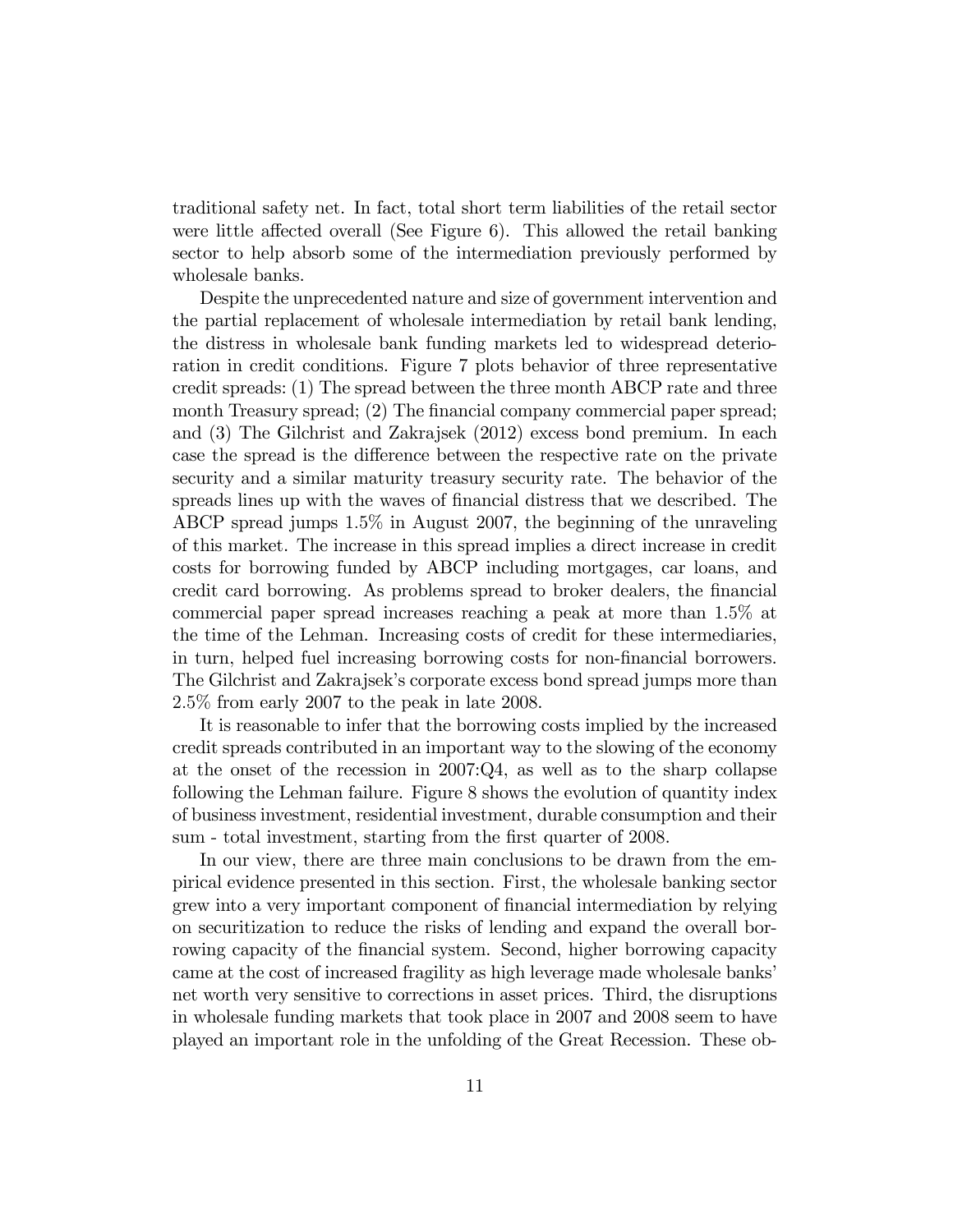servations motivate our modeling approach below and our focus on interbank funding markets functioning and regulation.

## 3 Basic Model

### 3.1 Key Features

Our starting point is the inÖnite horizon macroeconomic model with banking and bank runs developed in Gertler and Kiyotaki (2014). In order to study recent financial booms and crises, in this chapter we disaggregate banking into wholesale and retail banks. Wholesale banks make loans to the non-Önancial sector funded primarily by borrowing from retail banks. The latter use deposits from households to make loans both to the non-Önancial sector and to the wholesale financial sector. Further, the size of the wholesale banking market arises endogenously. It depends on two key factors: (1) the relative advantage wholesale banks have in managing assets over retail banks; and (2) the relative advantage of retail banks over households in over-coming an agency friction that impedes lending to wholesale banks.

In the previous section we described the different layers of the wholesale sector, including origination, securitization and funding. For tractability, in our model we consolidate these various functions into a single type of wholesale bank. Overall, our model permits capturing financial stress in wholesale funding markets which was a key feature of the recent financial crisis.

There are three classes of agents: households, retail banks, and wholesale banks. There are two goods, a nondurable good and a durable asset, "capital." Capital does not depreciate and the total supply of capital stock is fixed at K. Wholesale and retail banks use borrowed funds and their own equity to Önance the acquisition of capital. Households lend to banks and also hold capital directly. Their respective total holdings of capital by each type of agent equals the total supply:

$$
K_t^w + K_t^r + K_t^h = \overline{K},\tag{1}
$$

where  $K_t^w$  and  $K_t^r$  are the total capital held by wholesale and retail bankers and  $K_t^h$  is the amount held by households.

Agents of type  $j$  use capital and goods as inputs at  $t$  to produce output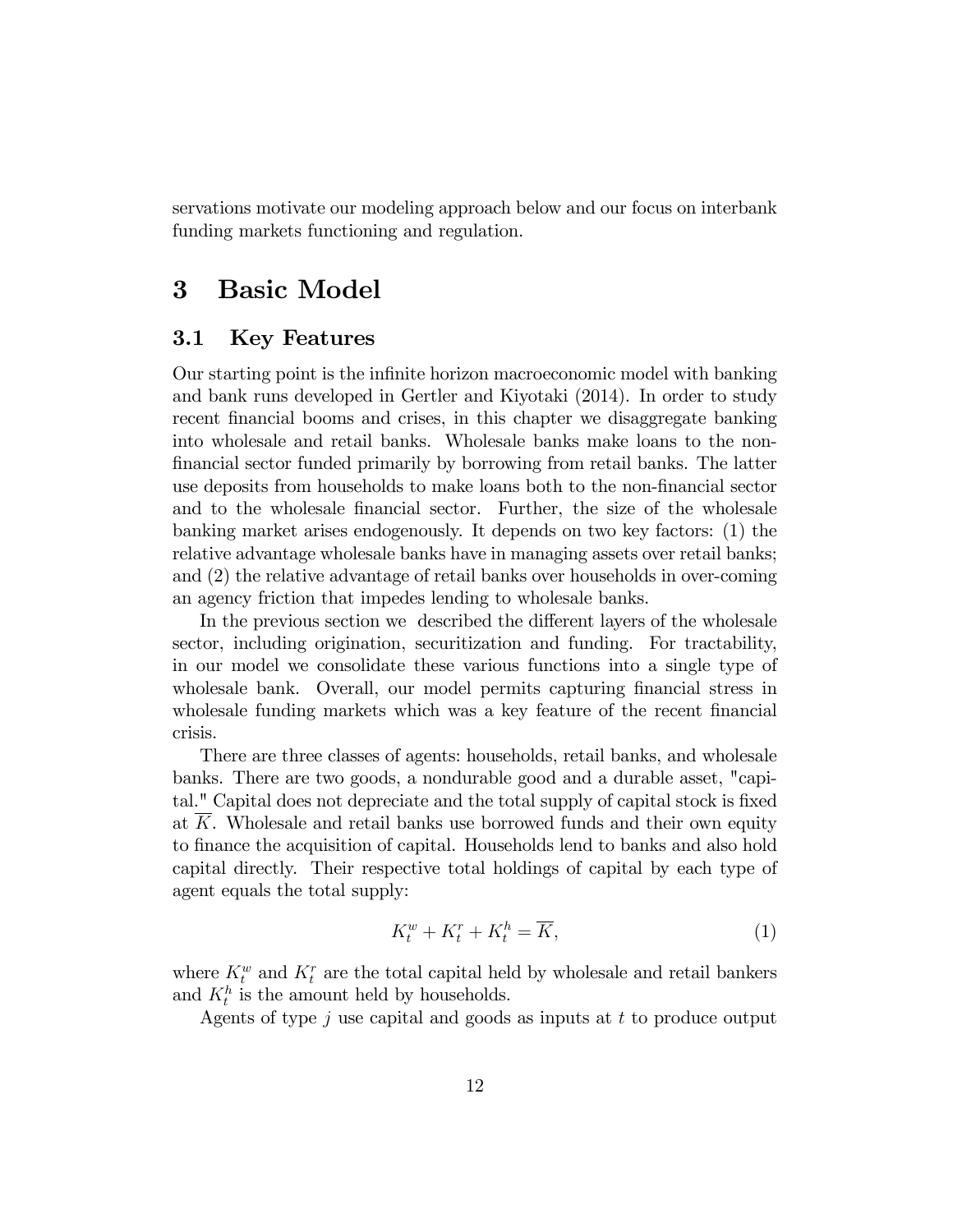and capital at  $t + 1$ , as follows:

$$
date \ t \t\t date \ t+1
$$
\n
$$
K_t^j \text{ capital} \at \tF^j(K_t^j) \text{ goods} \t \to \t \begin{cases} Z_{t+1} K_t^j \text{ output} \\ K_t^j \text{ capital} \end{cases} \t (2)
$$

where type  $j = w$ , r and h stands for wholesale banks, retail banks, and households, respectively. Expenditure in terms of goods at date  $t$  reflects the management cost of screening and monitoring investment projects. In the case of retail banks, the management costs might also reflect various regulatory constraints. We suppose this management cost is increasing and convex in the total amount of capital, as given by the following quadratic formulation:

$$
F^{j}(K_{t}^{j}) = \frac{\alpha^{j}}{2}(K_{t}^{j})^{2}.
$$
 (3)

In addition we suppose the management cost is zero for wholesale banks and highest for households (holding constant the level of capital):

$$
\alpha^w = 0 < \alpha^r < \alpha^h. \tag{Assumption 1}
$$

This assumption implies that wholesale bankers have an advantage over the other agents in managing capital. Retail banks in turn have a comparative advantage over households. Finally, the convex cost implies that it is increasingly costly at the margin for retail banks and households to absorb capital directly. As we will see, this cost formulation provides a simple way to limit agents with wealth but lack of expertise from purchasing assets during a firesale.

In our decentralization of the economy, a representative household provides capital management services both for itself and for retail banks. For the latter, the household charges retail banks a competitive price  $f_t^r$  per unit of capital managed, where  $f_t^r$  corresponds to the marginal cost of providing the service:

$$
f_t^r = F^{r\prime}(K_t^r) = \alpha^r K_t^r. \tag{4}
$$

Households obtain the profit from this activity  $f_t^r K_t^r - F^r(K_t^r)$ .

### 3.2 Households

Each household consumes and saves. Households save either by lending funds to bankers or by holding capital directly in the competitive market. They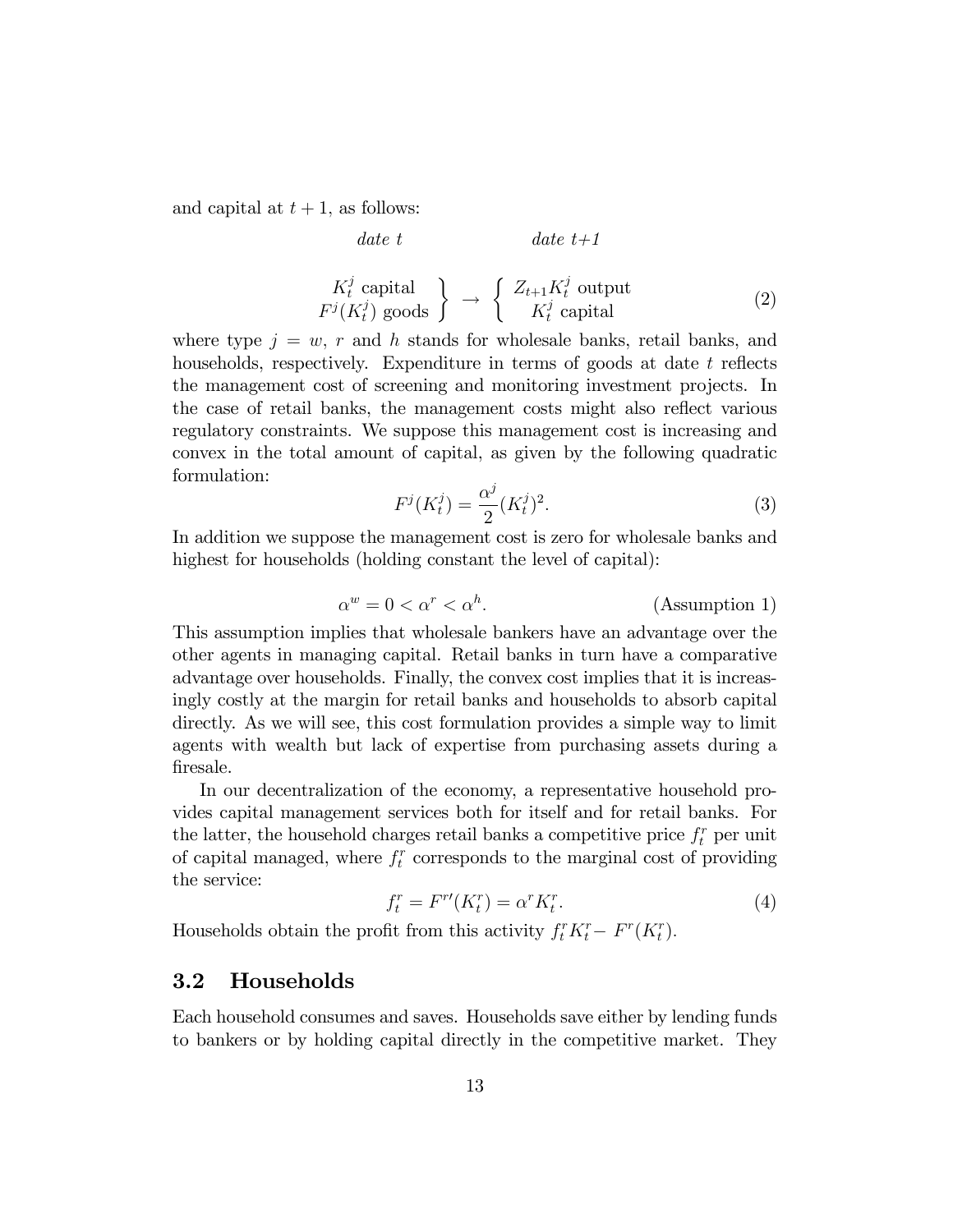may deposit funds in either retail or wholesale banks. In addition to the returns on portfolio investments, each household receives an endowment of nondurable goods,  $Z_t W^h$ , every period that varies proportionately with the aggregate productivity shock  $Z_t$ .

Deposits held in a bank from  $t$  to  $t+1$  are one period bonds that promise to pay the non-contingent gross rate of return  $\bar{R}_{t+1}$  in the absence of a bank run. In the event of a run depositors only receive a fraction  $x_{t+1}$  of the promised return on deposits, where  $x_{t+1}$  is the total liquidation value of bank assets per unit of promised deposit obligations. Accordingly, we can express the household's return on deposits,  $R_{t+1}$ , as follows:

$$
R_{t+1} = \begin{cases} \overline{R}_{t+1} & \text{if no bank run} \\ x_{t+1} \overline{R}_{t+1} & \text{if run occurs} \end{cases}
$$
 (5)

where  $0 \leq x_t < 1$ . Note that if a run occurs all depositors receive the same pro rata share of liquidated assets.

For pedagogical purposes, we begin with a baseline model where bank runs are completely unanticipated events. Accordingly, in this instance the household chooses consumption and saving with the expectation that the realized return on deposits  $R_{t+1}$  equals the promised return  $R_{t+1}$  with certainty. In a subsequent section, we characterize the case where households anticipate that a bank run may occur with some likelihood.

Household utility  $U_t$  is given by

$$
U_t = E_t \left( \sum_{i=0}^{\infty} \beta^i \ln C_{t+i}^h \right)
$$

where  $C_t^h$  is household consumption and  $0 < \beta < 1$ . Let  $Q_t$  be the market price of capital. The household then chooses consumption, bank deposits  $D_t$ and direct capital holdings  $K_t^h$  to maximize expected utility subject to the budget constraint

$$
C_t^h + D_t + Q_t K_t^h + F^h(K_t^h) = Z_t W^h + R_t D_{t-1} + (Z_t + Q_t) K_{t-1}^h + f_t^r K_t^r - F^r(K_t^r).
$$
\n(6)

Here, consumption, saving and management costs are financed by the endowment, the returns on the saving, and the profit from providing management service to retail bankers.

Given that the household assigns a zero probability of a bank run, the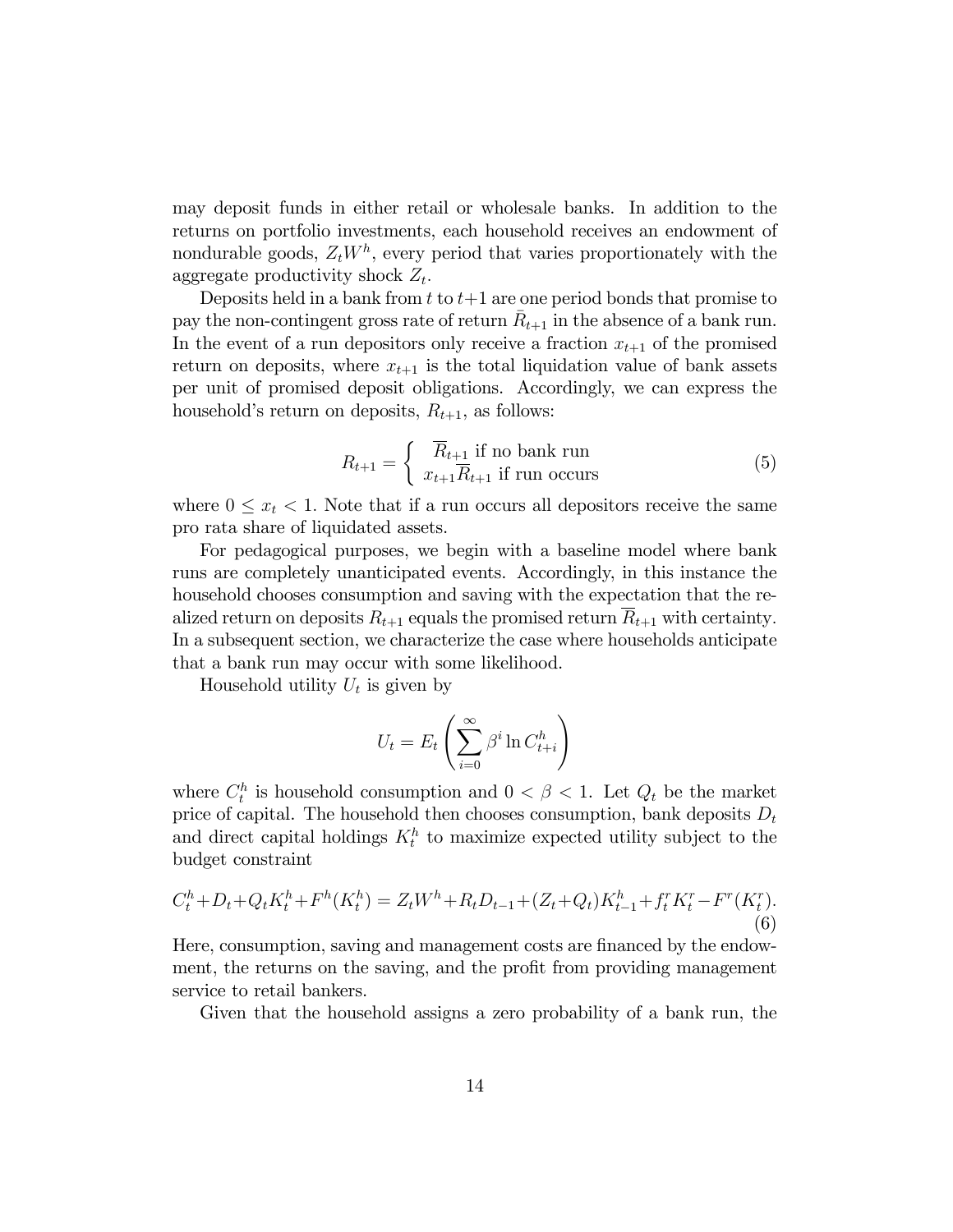first order conditions for deposits is given by

$$
E_t(\Lambda_{t,t+1})R_{t+1} = 1\tag{7}
$$

where the stochastic discount factor  $\Lambda_{t,\tau}$  satisfies

$$
\Lambda_{t,\tau} = \beta^{\tau - t} \frac{C_t^h}{C_\tau^h}
$$

:

The first order condition for direct capital holdings is given by

$$
E_t\left(\Lambda_{t,t+1}R_{kt+1}^h\right) = 1\tag{8}
$$

with

$$
R_{kt+1}^h = \frac{Q_{t+1} + Z_{t+1}}{Q_t + F^{h\prime}(K_t^h)}
$$

where  $F'(K_t^h) = \alpha K_t^h$  and  $R_{t+1}^h$  is the household's gross marginal rate of return from direct capital holdings.

### 3.3 Banks

There are two types of bankers, retail and wholesale. Each type manages a financial intermediary. Bankers fund capital investments (which we will refer to as "business loans") by issuing deposits to households, borrowing from other banks in an interbank market and using their own equity, or net worth. Banks can also lend in the interbank market.

As we describe below, bankers may be vulnerable to runs in either the interbank market or the retail market, or both. In the former case, creditor banks suddenly decide to not rollover interbank loans. In the event of a run, the creditor banks receive a fraction  $x_{bt+1}$  of the promised return on the interbank credit, where  $x_{bt+1}$  is the total liquidation value of debtor bank assets per unit of debt obligations. Accordingly, we can express the creditor bank's return on interbank loans,  $R_{bt+1}$ , as follows:

$$
R_{bt+1} = \begin{cases} \overline{R}_{bt+1} & \text{if no bank run} \\ x_{bt+1} \overline{R}_{bt+1} & \text{if run occurs} \end{cases}
$$
 (9)

where  $0 \leq x_{bt} < 1$ . If a run occurs all the creditor banks receive the same pro rata share of liquidated assets. As in the case of deposits, we continue to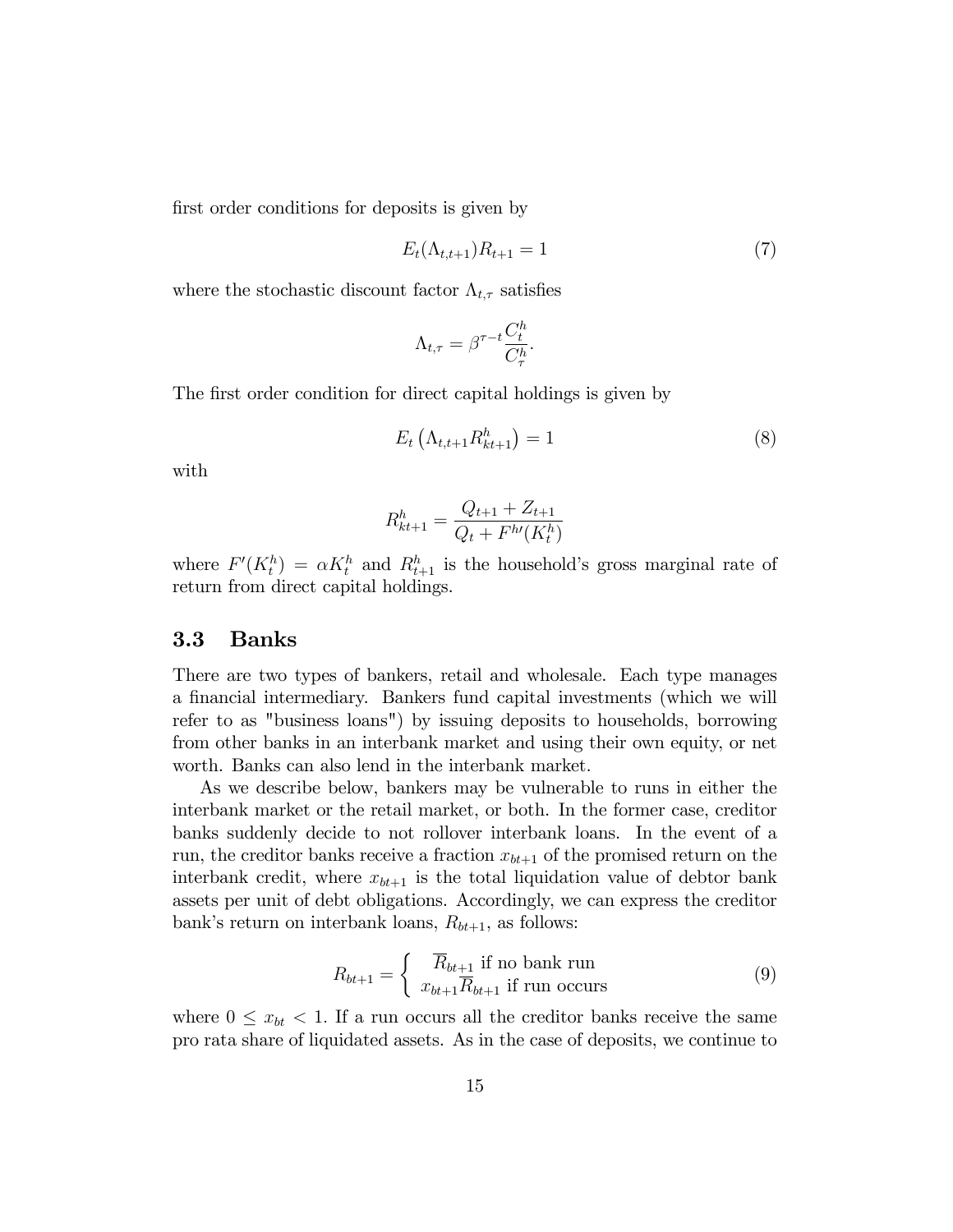restrict attention to the case where banks runs are completely unanticipated, before turning in a subsequent section to the case of anticipated runs in wholesale funding markets.

Due to financial market frictions that we specify below, bankers may be constrained in their ability to raise external funds. To the extent they may be constrained, they will attempt to save their way out of the financing constraint by accumulating retained earnings in order to move toward one hundred percent equity financing. To limit this possibility, we assume that bankers have a finite expected lifetime: Specifically, each banker of type  $i$ (where  $j = w$  and r for wholesale and retail bankers) has an i.i.d. probability  $\sigma^j$  of surviving until the next period and a probability  $1 - \sigma^j$  of exiting. This setup provides a simple way to motivate "dividend payouts" from the banking system in order to ensure that banks use leverage in equilibrium.

Every period new bankers of type j enter with an endowment  $w^j$  that is received only in the Örst period of life. This initial endowment may be thought of as the start up equity for the new banker. The number of entering bankers equals the number who exit, keeping the total constant.

We assume that bankers of either type are risk neutral and enjoy utility from consumption in the period they exit. The expected utility of a continuing banker at the end of period t is given by

$$
V_t^j = E_t \left[ \sum_{i=1}^{\infty} \beta^i (1 - \sigma^j) (\sigma^j)^{i-1} c_{t+i}^j \right],
$$

where  $(1-\sigma^j)(\sigma^j)^{i-1}$  is probability of exiting at date  $t+i$ , and  $c_t^j$  $t_{t+i}^{j}$  is terminal consumption if the banker of type j exits at  $t + i$ .

The aggregate shock  $Z_t$  is realized at the start of t. Conditional on this shock, the net worth of "surviving" bankers  $j$  is the gross return on business loans net the cost of deposits and borrowing from the other banks, as follows:

$$
n_t^j = (Q_t + Z_t) k_{t-1}^j - R_t d_{t-1}^j - R_{bt} b_{t-1}^j,
$$
\n(10)

where  $d_t^j$  $t_{t-1}$  is deposit and  $b_t^j$  $t_{t-1}$  is interbank borrowing at  $t-1$ . Note that  $b_t^j$  $t-1$ is positive if bank  $j$  borrows and negative if  $j$  lends in the interbank market.

For new bankers at  $t$ , net worth simply equals the initial endowment:

$$
n_t^j = w^j. \tag{11}
$$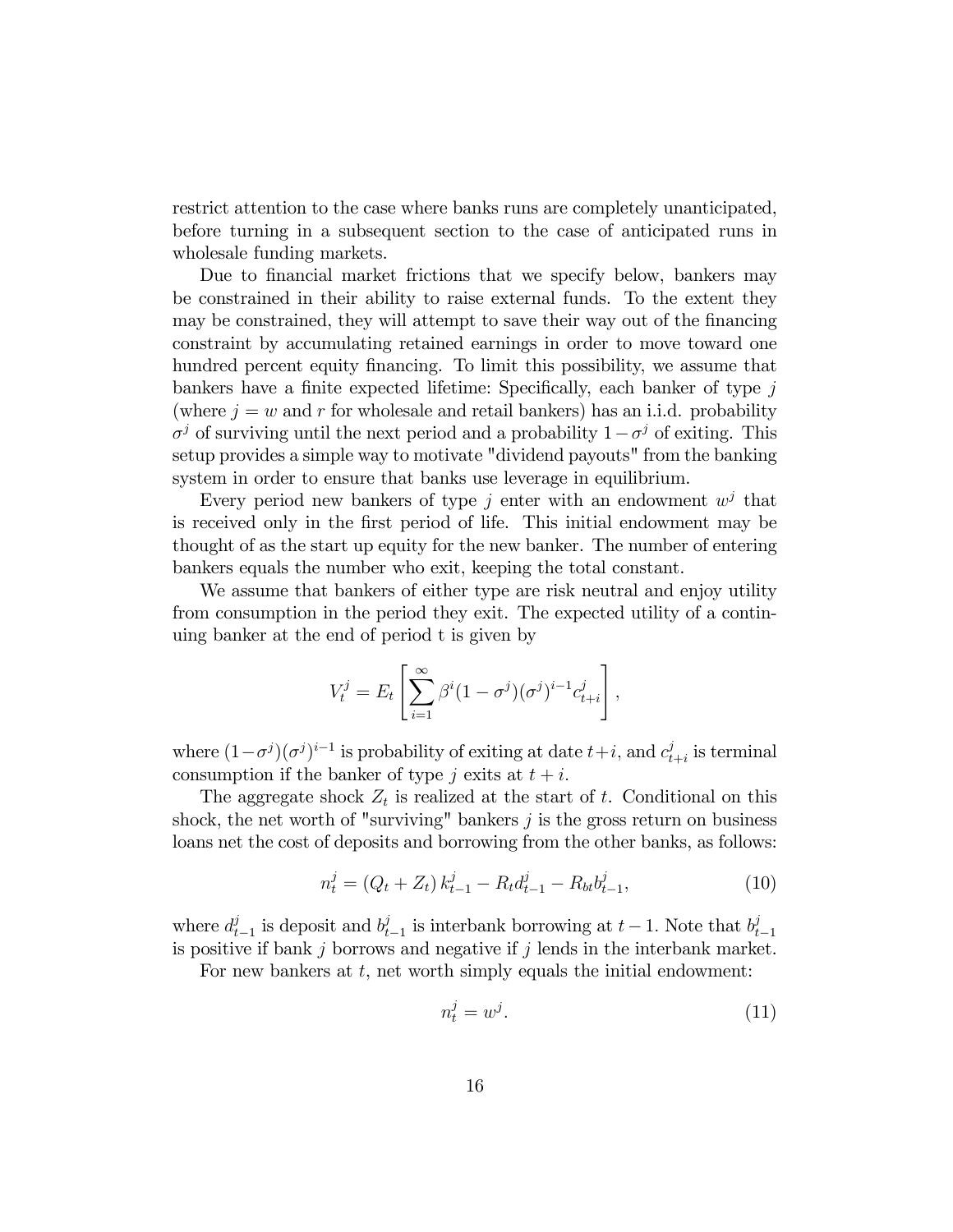Meanwhile, exiting bankers no longer operate banks and simply use their net worth to consume:

$$
c_t^j = n_t^j. \tag{12}
$$

During each period  $t$ , a continuing bank  $j$  (either new or surviving) finances business loans  $(Q_t + f_t^j)$  $(t<sub>t</sub>)k<sub>t</sub><sup>j</sup>$  with net worth, deposit and interbank debt as follows:

$$
(Q_t + f_t^j)k_t^j = n_t^j + d_t^j + b_t^j,
$$
\n(13)

where  $f_t^r$  is given by (4) and  $f_t^w = 0$ . We assume that banks can only accumulate net worth via retained earnings. While this assumption is a reasonable approximation of reality, we do not explicitly model the agency frictions that underpin it.

To motivate a limit on the bank's ability to raise funds, we introduce the following moral hazard problem: After raising fund and buying assets at the beginning of  $t$ , but still during the period, the banker decides whether to operate "honestly" or to divert assets for personal use. Operating honestly means holding assets until the payoffs are realized in period  $t + 1$  and then meeting obligations to depositors and interbank creditors. To divert means to secretly channeling funds away from investments in order to consumes personally.

The banker's ability to divert funds depends on the source: The banker can divert the fraction  $\theta$  of total funds raised from households, where  $0 <$  $\theta$  < 1. On the other hand, he/she can divert only the fraction  $\theta\omega$  of funds financed by interbank borrowing, where  $0 < \omega < 1$ . Here we are capturing in a simple way that bankers lending in the wholesale market are more effective at monitoring the banks to which they lend than are households that supply deposits in the retail market. This efficiency advantage that banks have in lending to other banks provides an important reason for the growth of the wholesale market in our model, as we will show.

We assume that the process of diverting assets takes time: The banker cannot quickly liquidate a large amount assets without the transaction being noticed. For this reason the banker must decide whether to divert at  $t$ , prior to the realization of uncertainty at  $t + 1$ . The cost to the banker of the diversion is that the creditors can force the intermediary into bankruptcy at the beginning of the next period.

The banker's decision at  $t$  boils down to comparing the franchise value of the bank  $V_t^j$  $t<sub>t</sub><sup>t</sup>$ , which measures the present discounted value of future payouts from operating honestly, with the gain from diverting funds. In this regard,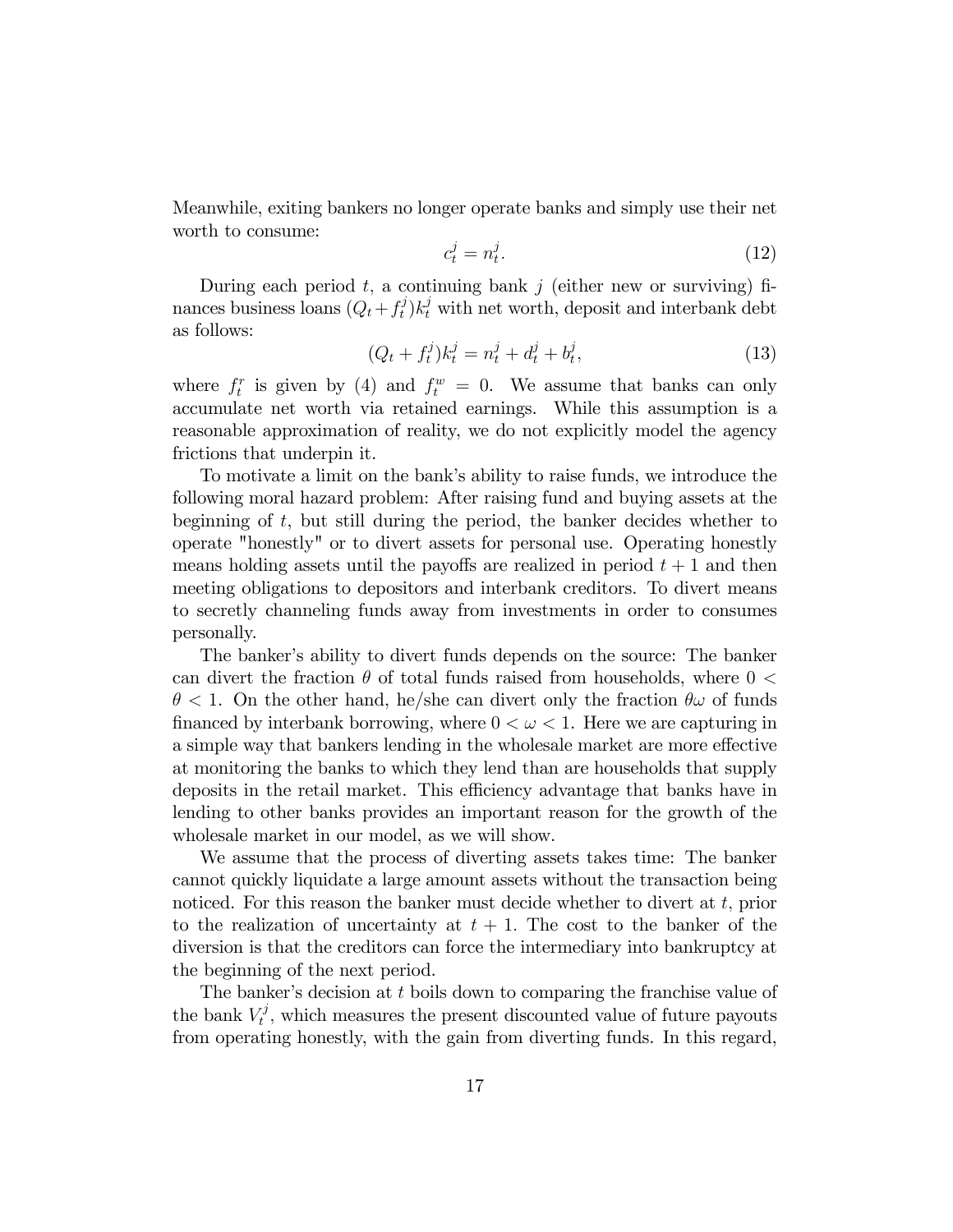rational lenders will not supply funds to the banker if he has an incentive to cheat. Accordingly, any financial arrangement between the bank and its lenders must satisfy the following set of incentive constraints, which depend on whether the bank is a net borrower or lender in the interbank market:

$$
V_t^j \ge \theta[n_t^j + d_t^j + \omega \cdot Max(b_t^j, 0)].\tag{14}
$$

As will become clear shortly, each incentive constraint embeds the constraint that the net worth  $n_t^j$  must be positive for the bank to operate: This is because the franchise value  $V_t^j$  will turn out to be proportional to  $n_t^j$  $\frac{j}{t}$ .

Given that bankers simply consume their net worth when they exit, we can restate the bankís franchise value recursively as the expected discounted value of the sum of net worth conditional on exiting and the value conditional on continuing as:

$$
V_t^j = \beta E_t [(1 - \sigma^j) n_{t+1}^j + \sigma^j V_{t+1}^j]. \tag{15}
$$

The banker's optimization problem then is to choose  $(k_t^j)$  $(t_t^j, d_t^j, b_t^j)$  each period to maximize the franchise value (15) subject to the incentive constraint (14) and the balance sheet constraints (10) and (13).

From the balance sheet constraints, we can express the growth rate of net worth of bank  $j$  as

$$
\frac{n_{t+1}^j}{n_t^j} = \frac{Q_{t+1} + Z_{t+1}}{Q_t + f_t^j} \frac{\left(Q_t + f_t^j\right) k_t^j}{n_t^j} - R_{t+1} \frac{d_t^j}{n_t^j} - R_{bt+1} \frac{b_t^j}{n_t^j}
$$
\n
$$
= \left(R_{kt+1}^j - R_{bt+1}\right) \frac{\left(Q_t + f_t^j\right) k_t^j}{n_t^j} + \left(R_{bt+1} - R_{t+1}\right) \frac{d_t^j}{n_t^j} + R_{bt+1}
$$

where  $R_{kt+1}^j$  is the rate of return on business loans for bank j:

$$
R_{kt+1}^j = \frac{Q_{t+1} + Z_{t+1}}{Q_t + f_t^j}.
$$
\n(16)

Because both the objective and constraints of the bank are constant returns to scale, its portfolio will be proportional to its size, as determined by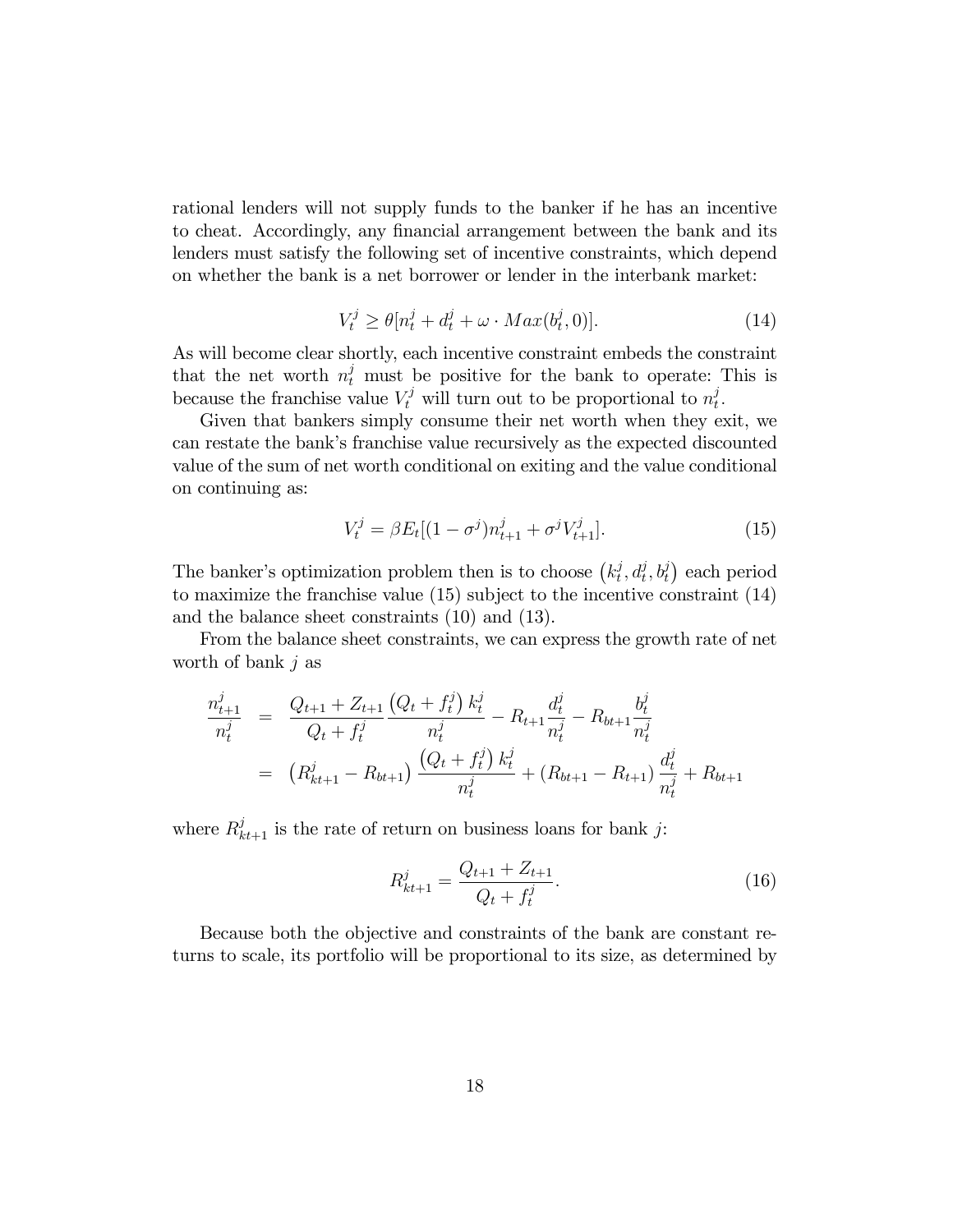its net worth  $n_t^j$  $t<sub>t</sub>$ . Then the choice of bank j becomes

$$
\frac{V_t^j}{n_t^j} = \underset{\begin{array}{c} (Q_t + f_t^j)k_t^j \\ \frac{d_t^j}{n_t^j}, \frac{d_t^j}{n_t^j} \end{array}}{\text{Max}} E_t \left[ \beta \left( 1 - \sigma^j + \sigma^j \frac{V_{t+1}^j}{n_{t+1}^j} \right) \frac{n_{t+1}^j}{n_t^j} \right]
$$
\n
$$
= \underset{\begin{array}{c} (Q_t + f_t^j)k_t^j}{\frac{d_t^j}{n_t^j}, \frac{d_t^j}{n_t^j} \end{array}}{\text{Max}} \left[ \mu_{kt}^j \frac{(Q_t + f_t^j) k_t^j}{n_t^j} + \mu_{bt}^j \frac{d_t^j}{n_t^j} + \nu_{bt}^j \right], \tag{17}
$$

subject to the incentive constraint

$$
\frac{V_t^j}{n_t^j} \ge \theta \left[ 1 + \frac{d_t^j}{n_t^j} + \omega \cdot Max \left( \frac{\left(Q_t + f_t^j\right) k_t^j}{n_t^j} - \frac{d_t^j}{n_t^j} - 1, 0 \right) \right],\tag{18}
$$

where

$$
\mu_{kt}^j = E_t \left[ \beta \Omega_t^j \left( R_{kt+1}^j - R_{bt+1} \right) \right], \tag{19}
$$

$$
\mu_{bt}^{j} = E_{t} \left[ \beta \Omega_{t}^{j} \left( R_{bt+1} - R_{t+1} \right) \right], \tag{20}
$$

$$
\nu_{bt}^j = E_t \left( \beta \Omega_t^j \right) R_{bt+1}, \tag{21}
$$

$$
\Omega_t^j = 1 - \sigma^j + \sigma^j \frac{V_{t+1}^j}{n_{t+1}^j}.
$$

We can think of the ratio of franchise value to the net worth  $\frac{V_t^j}{n_t^j}$  as the Tobin's Q. As will become clear, Tobin's Q may exceed unity due to the bank's financing constraint. The variable  $\mu_{kt}^{j}$  is the discounted excess return on bank loans over interbank loans,  $\mu_{bt}^{j}$  is the discounted excess cost of interbank loans relative to deposits, and  $\tilde{\nu}_{bt}^{j}$  is the discounted marginal cost of an interbank loan. Observe also that the discount factor the bank uses to evaluate payoffs in  $t + 1$  is weighted by the multiplier  $\Omega_t^j$  which is a probability weighted average of the marginal values of net worth to exiting and to continuing bankers at  $t+1$ . For an exiting banker at  $t+1$  (which occurs with probability  $1 - \sigma^j$ , the marginal value of an additional unit of net worth is simply unity, since he or she just consumes it. For a continuing banker (which occurs with probability  $\sigma^j$ ), the marginal value equals Tobin's  $Q$ .

We defer the details of the formal bank maximization problems to Appendix A. Here we explain the decisions of wholesale and retail banks informally.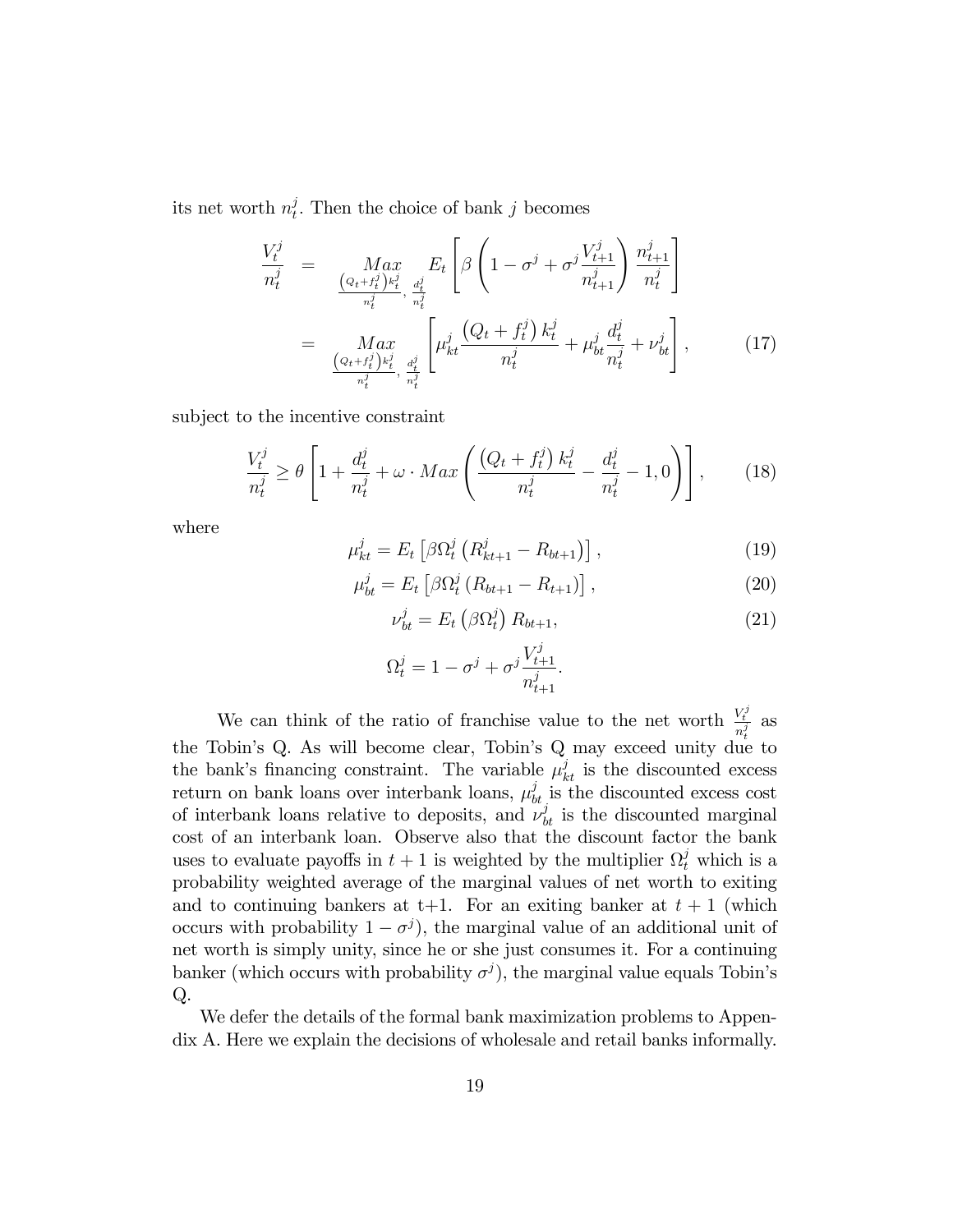Because wholesale banks have a cost advantage over retail banks in making business loans, the rate of return on business loans is higher for the former than for the latter (see equation (16)). In turn, retail banks have an advantage over households in lending to wholesale banks due to their relative advantage in recovering assets in default. Therefore, in equilibrium, wholesale banks borrow from retail banks in the interbank market to make business loans. Indeed the only reason retail banks directly make business loans is because wholesale banks may be constrained in the amount of business loans they can make.

Suppose that the excess return on business loans over inter-bank borrowing is positive, i.e.  $0 < \mu_{kt}^w$ .<sup>13</sup> Then wholesale banks will want to expand the inter-bank borrowing and business loan. The expansion is limited only because the incentive constraint binds.<sup>14</sup> Accordingly combining the Bellman equation (17) and the incentive constraint (18) with equality yields expressions for the bank's ratio of business loans to net worth when it is constrained and for it's Tobin's Q value that arises in this situation:

$$
\frac{Q_t k_t^w}{n_t^w} = \frac{1}{\theta \omega - \mu_{kt}^w} \left\{ \nu_{bt}^w - \theta (1 - \omega) - \left[ \theta (1 - \omega) - \mu_{bt}^w \right] \frac{d_t^w}{n_t^w} \right\},\qquad(22)
$$

$$
\frac{V_t^w}{n_t^w} = \frac{\theta}{\theta\omega - \mu_{kt}^w} \left\{ \omega \nu_{bt}^w - (1 - \omega)\mu_{kt}^w + [\omega \mu_{bt}^w - (1 - \omega)\mu_{kt}^w] \frac{d_t^w}{n_t^w} \right\}.
$$
 (23)

To determine whether wholesale banks issue deposits, we maximize (23) with respect to  $d_t^w$ . The choice of deposits by wholesale banks is then given by

$$
d_t^w = 0, \text{ if } \omega \mu_{bt}^w < (1 - \omega)\mu_{kt}^w,
$$
  

$$
\omega \mu_{bt}^w = (1 - \omega)\mu_{kt}^w, \text{ if } d_t^w > 0.
$$
 (24)

The wholesale bank faces the following trade-off in using retail deposits: If the deposit rate is less than the interbank rate so that  $\mu_{bt}^w > 0$ , then the bank gains from issuing deposits to reduce interbank borrowing. On the other hand, because households are less efficient in monitoring wholesale bank behavior, they will apply a tighter limit on the amount they are willing

<sup>&</sup>lt;sup>13</sup>We will later choose parameters so that  $0 < \mu_{kt}^w$  holds in the neighborhood of the deterministic steady state, and numerically show that this inequality always holds in our dynamic equilibrium.

<sup>&</sup>lt;sup>14</sup>We can prove that  $\mu_{kt}^w > 0$  implies  $\mu_{kt}^w < \theta \omega$  in equilibrium. See Appendix A.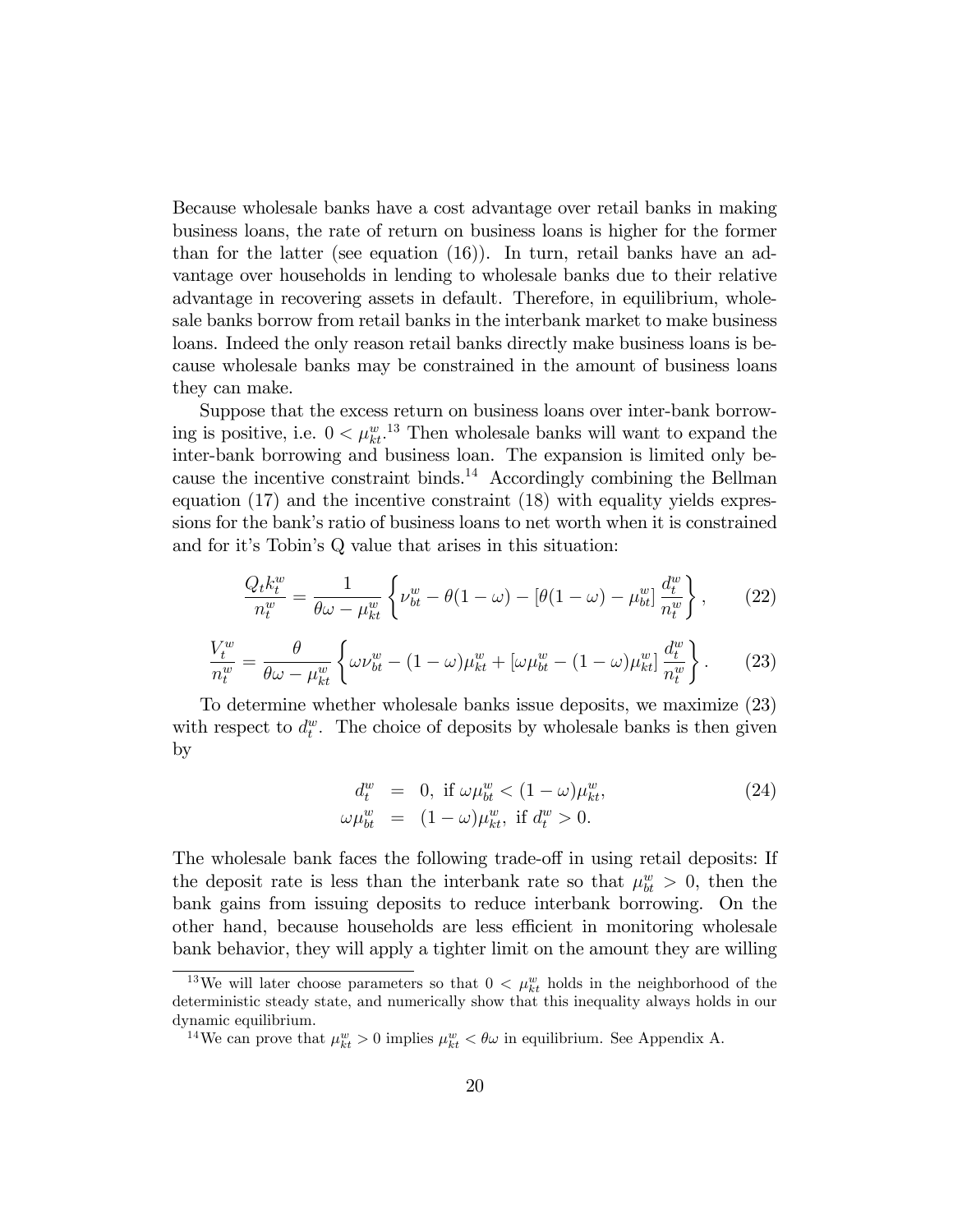to lend than will retail banks. If  $\omega \mu_{bt}^w < (1 - \omega) \mu_{kt}^w$ , the cost exceeds the benefit. In this instance the wholesale bank does not use retail deposits, relying entirely on interbank borrowing for external finance. Everything else equal, by not issuing retail deposits, the wholesale bank is able to raise its overall leverage in order to make more business loans relative to its equity base. This incentive consideration accounts for why the wholesale bank may prefer interbank borrowing to issuing deposits, even if the interbank rate lies above the deposit rate.<sup>15</sup>

Combining  $(22)$ ,  $(23)$ , and  $(24)$  yields:

$$
\frac{Q_t k_t^w}{n_t^w} + \frac{1 - \omega}{\omega} \frac{d_t^w}{n_t^w} = \frac{\nu_{bt}^w - \theta(1 - \omega)}{\theta \omega - \mu_{kt}^w} \equiv \phi_t^w,
$$
\n(25)

$$
\frac{V_t^w}{n_t^w} = \frac{\theta \left[ \omega \nu_{bt}^w - (1 - \omega) \mu_{kt}^w \right]}{\theta \omega - \mu_{kt}^w}.
$$
\n(26)

The right hand side of  $(25)$  is the maximum feasible value of the bank's ratio of assets to net worth that satisfies the incentive constraint. We refer to this value, which we define as  $\phi_t^w$  $_t^w$ , as the maximum feasible "leverage multiple" that the wholesale bank can maintain. It is an increasing function of the discounted excess return on business loans over interbank loans  $(\mu_{kt}^w)$  and a decreasing function of the interbank asset diversion rate  $\theta\omega$ . Note that given its equity base, the wholesale bank achieves maximum feasible amount of business lending by reducing retail deposits  $d_t^w$  to zero.

We next turn to the retail banker's problem. Because the retail banks lend in the interbank market, we know  $(Q_t + f_t^r) k_t^r < d_t^r + n_t^r$ . Then from from the Bellman equation and the incentive constraint  $(17, 18)$ , we obtain

$$
\begin{array}{rcl}\n\mu_{kt}^r & \leq & 0. \\
\mu_{kt}^r & = & 0, \text{ if } k_t^r > 0.\n\end{array} \tag{27}
$$

Equation (27) requires that the discounted excess return on business loans over interbank loans must zero, in order for retail banks to make both types

<sup>&</sup>lt;sup>15</sup>Under our baseline parametrization, wholesale banks borrow exclusively from retail banks. We view this as the case the that best corresponds to the wholesale banking system on the eve of the Great Recession. Circumstances do exist where wholesale banks will borrow from households as well as retail banks. One might interpret his situation as corresponding to the consolidation of wholesale and retail bank in the wake of the crisis, or perhaps the period before the rapid growth of wholesale banking when retail banks were performing many of the same activities as we often observe in continental Europe and Japan.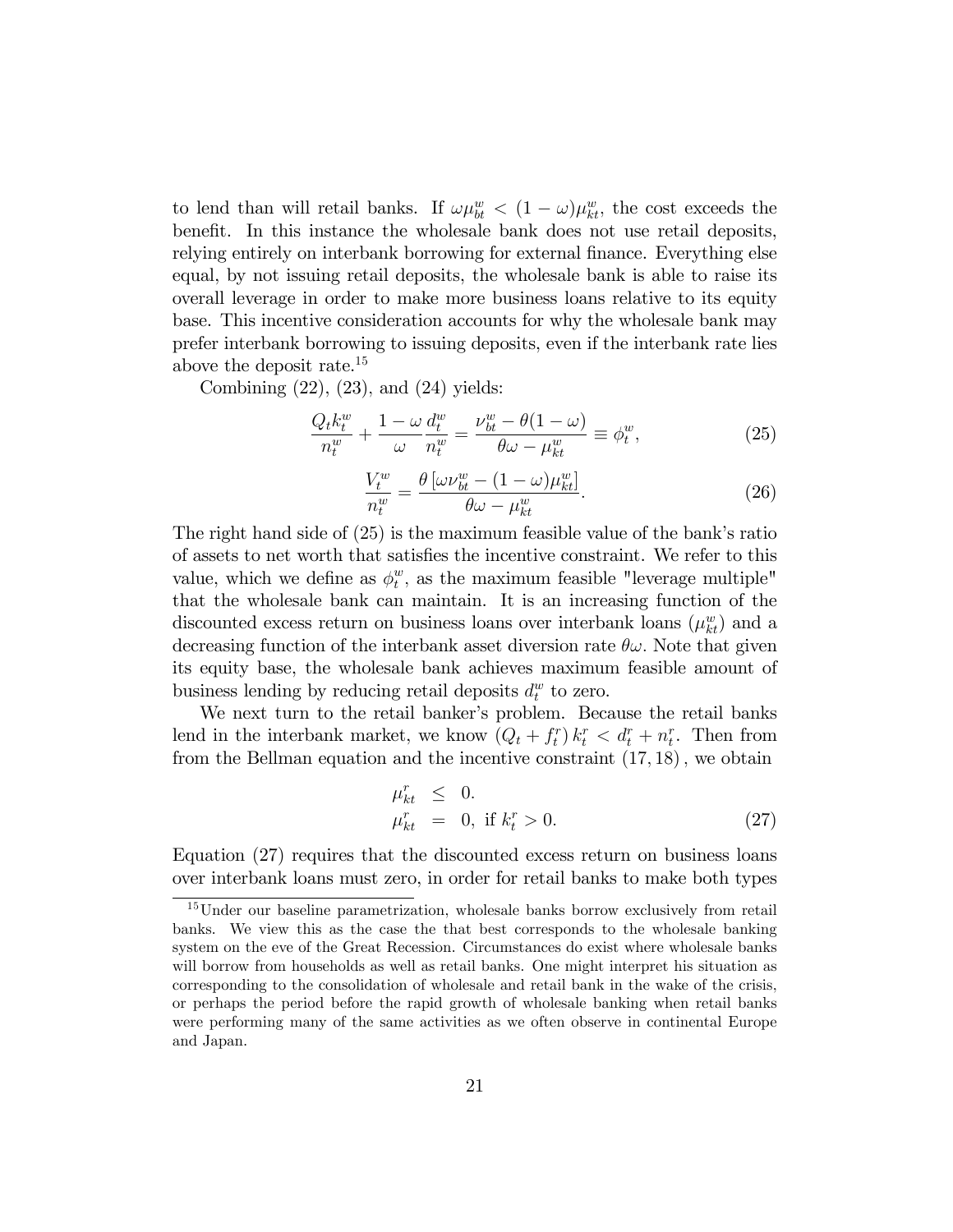of loans. We can show that, as long as wholesale banks are financially constrained in the amount of business loans they make, retail banks and households take some of this business. Even though they are less efficient than wholesale banks, the limits to wholesale bank arbitrage leads to excess returns on some business loans that make them sufficiently profitable for retail banks and households to hold.

As with wholesale banks, we will choose a parametrization where the incentive constraint binds, (which implies that retail banks make a positive excess return on making interbank loans, i.e.  $0 < \mu_{bt}^r$ . Then from (17) and (18) with equality, we get the ratio of business and interbank loans to the net worth, as follows.

$$
\frac{(Q_t + f_t^r) k_t^r}{n_t^r} + \frac{-b_t^r}{n_t^r} = \frac{d_t^r}{n_t^r} + 1 = \frac{\nu_{bt}^r - \mu_{bt}^r}{\theta - \mu_{bt}^r} \equiv \phi_t^r.
$$
 (28)

The right hand side of (28) is the maximum feasible leverage multiple of the retail bank, i.e. the maximum value that satisfies the incentive constraint. Given  $\nu_{bt}^r > \theta$ , the leverage multiple is an increasing function of discounted excess cost of interbank loans over deposits and a decreasing function of the asset diversion  $\theta$ . Tobin's Q for the retail bank then becomes

$$
\frac{V_t^r}{n_t^r} = \frac{\theta(\nu_{bt}^r - \mu_{bt}^r)}{\theta - \mu_{bt}^r}.
$$
\n(29)

### 3.4 Aggregation and Equilibrium without Bank Runs

Given that the ratio of assets and liabilities to net worth is independent of individual bank-specific factors and given a parametrization where in equilibrium the incentive constraints are binding, we can aggregate across banks to obtain relations between total assets and net worth for both the wholesale and retail banking sectors. Let  $Q_t K_t^w$  and  $Q_t K_t^r$  be total business loans held by wholesale and retails banks,  $D_t^w$  and  $D_t^r$  be their deposits,  $B_t$  be total interbank debt, and  $N_t^w$  and  $N_t^r$  total net worth in each respective banking sector. Then we have:

$$
Q_t K_t^w + \frac{1 - \omega}{\omega} D_t^w = \phi_t^w N_t^w,
$$
\n(30)

$$
(Q_t + f_t^r)K_t^r + B_t = \phi_t^r N_t^r,\tag{31}
$$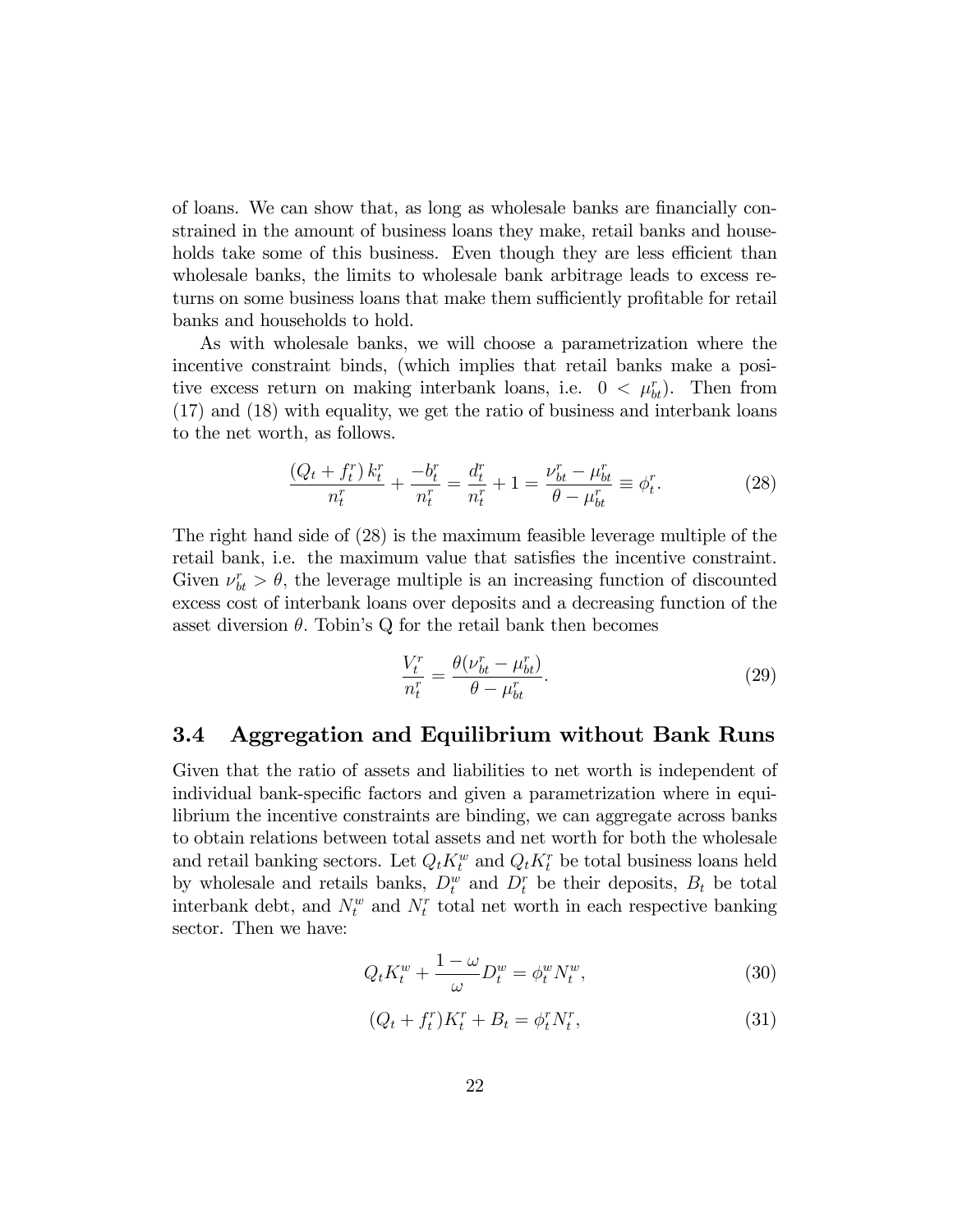with

$$
Q_t K_t^w = N_t^w + D_t^w + B_t, \t\t(32)
$$

$$
(Q_t + f_t^r)K_t^r + B_t = D_t^r + N_t^r,
$$
\n(33)

and

$$
D_t^w = 0, \text{ if } \omega \mu_{bt}^w < (1 - \omega)\mu_{kt}^w,
$$
  

$$
\omega \mu_{bt}^w = (1 - \omega)\mu_{kt}^w, \text{ if } D_t^w > 0.
$$
 (34)

Summing across both surviving and entering bankers yields the following expression for the evolution of  $N_t$ :

$$
N_t^w = \sigma^w [(Z_t + Q_t) K_{t-1}^w - R_t D_{t-1}^w - R_{bt} B_{t-1}] + W^w, \tag{35}
$$

$$
N_t^r = \sigma^r [(Z_t + Q_t)K_{t-1}^r - R_t D_{t-1}^r + R_{bt} B_{t-1}] + W^r, \tag{36}
$$

where  $W^j = (1 - \sigma^j)w^j$  is the total endowment of entering bankers. The first term is the accumulated net worth of bankers that operated at  $t-1$  and survived to t, which is equal to the product of the survival rate  $\sigma^j$  and the net earnings on bank assets:

Total bankers consumption equals the sum of the net worth of exiting bankers in each sector:

$$
C_t^b = (1 - \sigma^w)[(Z_t + Q_t)K_{t-1}^w - R_t D_{t-1}^w - R_{bt} B_{t-1}] + (1 - \sigma^r)[(Z_t + Q_t)K_{t-1}^r - R_t D_{t-1}^r + R_{bt} B_{t-1}].
$$
 (37)

Total output  $Y_t$  is the sum of output from capital, household endowment  $Z_t W^h$  and bank endowment  $W^r$  and  $W^i$ :

$$
Y_t = Z_t + Z_t W^h + W^r + W^i.
$$

Finally, output is either used for management costs, or consumed by households and bankers:

$$
Y_t = F^h(K_t^h) + F^r(K_t^r) + C_t^h + C_t^b.
$$
\n(38)

The recursive competitive equilibrium without bank runs consists of aggregate quantities  $(K_t^w, K_t^r, K_t^h, B_t, D_t^w, D_t^r, N_t^w, N_t^r, C_t^b, C_t^h)$ , prices  $(Q_t, R_{t+1}, R_{bt+1}, f_t^r)$ and bankers' franchise values and leverage multiples  $\left(\mu_{kt}^j, \mu_{kt}^j, \nu_{bt}^j, \frac{V_t^j}{n_t^j}, \phi_t^j\right)$  $\overline{ }$  $j = w,r$ as a function of the state variables  $(K_{t-1}^w, K_{t-1}^r, R_{bt}B_{t-1}, R_t D_{t-1}^w, R_t D_{t-1}^r, Z_t)$ , which satisfy equations  $(1, 4, 7, 8, 19 - 38).^{16}$ 

<sup>&</sup>lt;sup>16</sup>In total we have a system of 24 equations. Notice that  $(19-21)$  have two equations.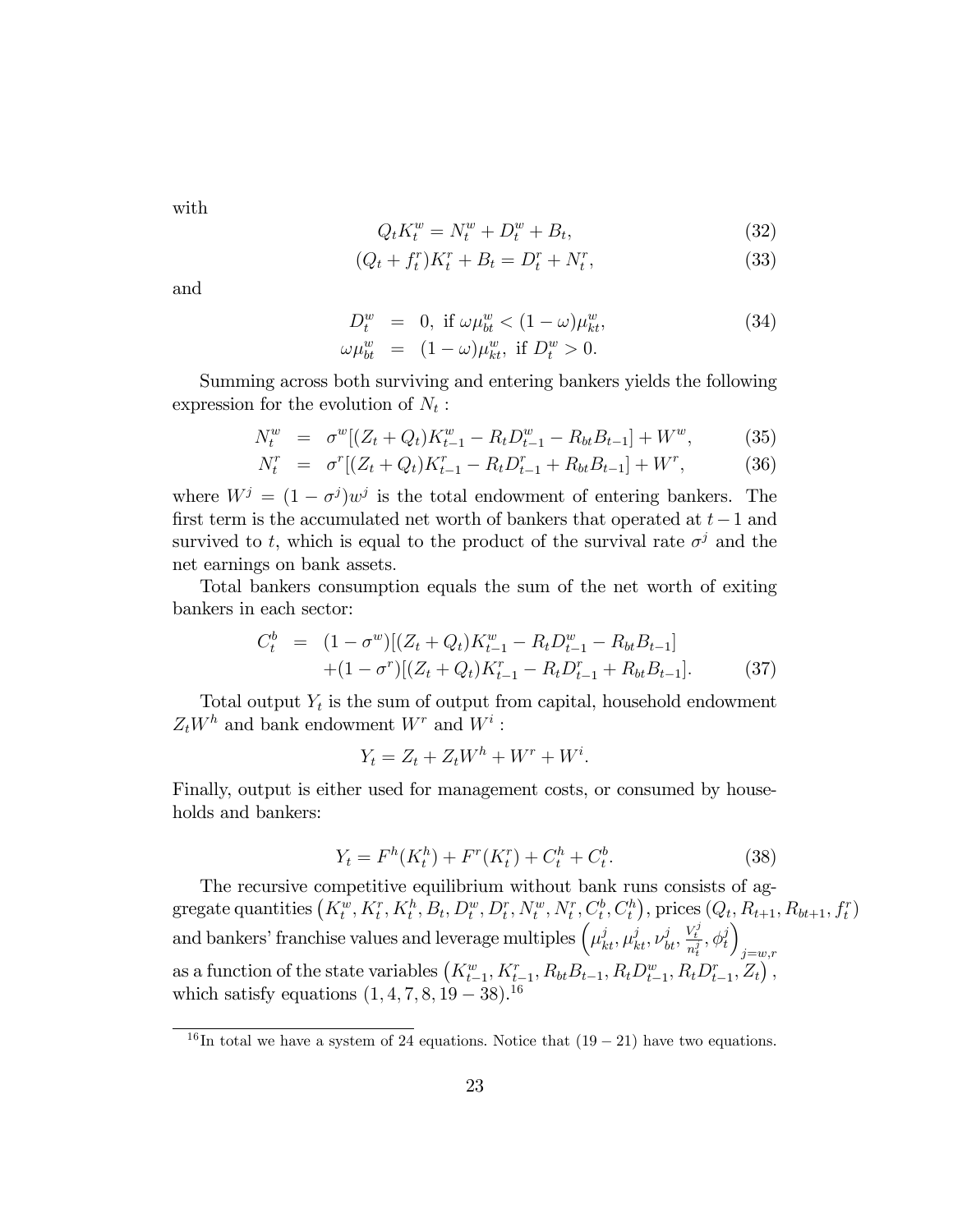### 3.5 Unanticipated Bank Runs

In this section we consider unanticipated bank runs. We defer an analysis of anticipated bank runs to Section 5. In general three types of runs are possible: (i) a run on wholesale banks leaving retail banks intact; (ii) a run on just retail banks; and (iii) a run on both the wholesale and retail bank sectors. We focus mainly on (i) because it corresponds most closely to what happened in practice, but we also briefly discuss the other two cases. We also restrict the attention to the case in which wholesale banks entirely rely on interbank borrowing for external finance.

#### 3.5.1 Conditions for a Wholesale Bank Run Equilibrium

The runs we consider are runs on the entire wholesale banking system, not on individual wholesale banks. Indeed, so long as an asset Öresale by an individual bank is not large enough to affect asset prices, it is only runs on the system that will be disruptive. Given the homogeneity of wholesale banks in our model, the conditions for a run on the wholesale banking system will apply to each individual wholesale bank.

As we noted earlier, what we have in mind for a run is a spontaneous failure of the bank's creditors to roll over their short term loans. In particular, at the beginning of period  $t$ , before the realization of returns on bank assets, retail banks lending to a wholesale bank decide whether to roll over their loans with the bank. If they choose to "run", the wholesale bank liquidates its capital and turns the proceeds over to its retail bank creditors who then either acquire the capital or sell it to households. Importantly, both the retail banks and households cannot seamlessly acquire the capital being liquidated in the firesale by wholesale banks. The retail banks face a capital constraint which limits asset acquisition and are also less efficient at managing the capital than are wholesale banks. Households can only hold the capital directly and are even less efficient than retail banks in doing so. Let  $Q_t^*$  be the price of capital in the event of a forced liquidation of the banking system. Then a run on the entire wholesale bank sector is possible if the liquidation value of bank assets  $(Z_t + Q_t^*)K_{t-1}^w$  is smaller than its outstanding liability to the interbank creditors,  $R_{bt}B_{t-1}$ , in which case the bank's net worth would be wiped out. In this instance the recovery rate in the event of a bank run,  $x_{bt}^w$ ,

By Walras' law, the household budget constraint  $(6)$  is satisfied as long as deposit market clears as  $D_t = D_t^w + D_t^r$ .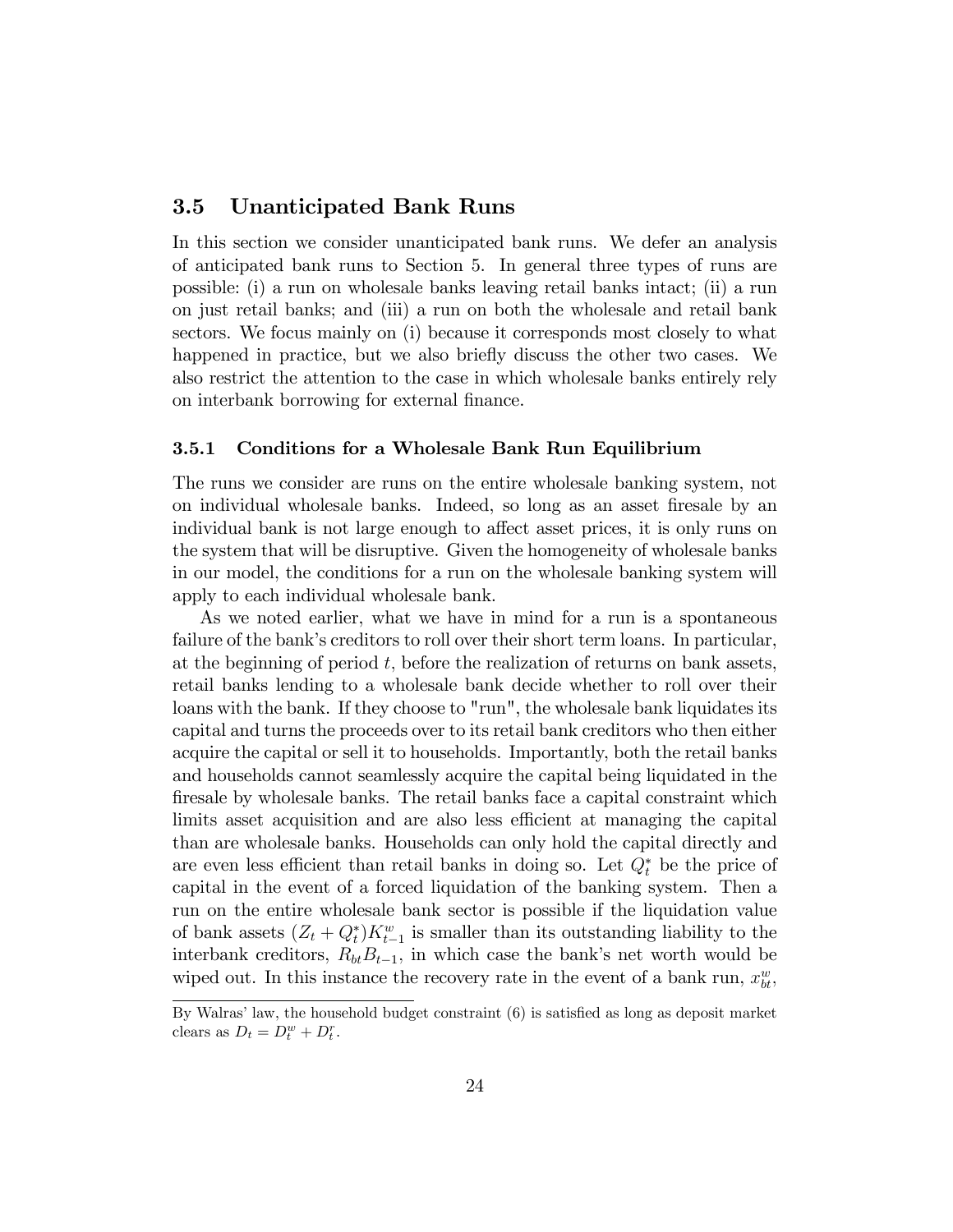is the ratio of  $(Z_t + Q_t^*)K_{t-1}^w$  to  $R_{bt}B_{t-1}$ . Then the condition for a bank run equilibrium to exist is that the recovery rate is less than unity, i.e.

$$
x_{bt}^w = \frac{(Q_t^* + Z_t)K_{t-1}^w}{R_{bt}B_{t-1}} < 1. \tag{39}
$$

The condition determining the possibility of a bank run depends on two key endogenous factors, the liquidation price of capital  $Q_t^*$  and the condition of bank balance sheets. From (35); we can obtain a simple condition for a bank run equilibrium in terms of just three variables:

$$
x_{bt}^w = \frac{R_{kt}^{w*}}{R_{bt}} \cdot \frac{\phi_{t-1}^w}{\phi_{t-1}^w - 1} < 1\tag{40}
$$

with

$$
R_{kt}^{w*} \equiv \frac{Z_t + Q_t^*}{Q_{t-1}},
$$

where  $R_{kt}^{w*}$  is the return on bank assets conditional on a run at t, and  $\phi_{t}^{w*}$  $t-1$ is the leverage multiple of wholesale bank at  $t-1$ . A bank run equilibrium exists if the realized rate of return on bank assets conditional on liquidation of assets  $R_{kt}^{w*}$  is sufficiently low relative to the gross interest rate on interbank loans,  $R_{bt}$ , and the leverage multiple is sufficiently high to satisfy condition (40). Note that the expression  $\frac{\phi_{t-1}^{\psi_{t-1}}}{\phi_{t-1}^{\psi_{t-1}}}$  is the ratio of bank assets  $Q_{t-1}K_{t-1}^w$  to deposits  $B_{t-1}$ , which is decreasing in the leverage multiple. Also note that the condition for a run does not depend on individual bank-specific factors since  $(R_{kt}^{w*}/R_{bt}, \phi_{t}^{w})$  $\binom{w}{t-1}$  are the same for all in equilibrium.

Since  $R_{kt}^{w*}$ ,  $R_{bt}$  and  $\phi_{t-1}^{w}$  are all endogenous variables, the possibility of a bank run may vary with macroeconomic conditions. The equilibrium absent bank runs (that we described earlier) determines the behavior of  $R_{bt}$  and  $\phi_t^w$ .  $_{t-1}^w$ . The value of  $R_{kt}^{w*}$  is increasing in the liquidation price  $Q_t^*$ , which depends on the behavior of the economy, as we show in the next sub-section.

#### 3.5.2 The Liquidation Price

To determine  $Q_t^*$  we proceed as follows. A run by interbank creditors at t induces all wholesale banks that carried assets from  $t - 1$  to fully liquidate their asset positions and go out of business. $17$  Accordingly they sell all their

 $17$ See Uhlig (2010) for an alternative bank run model with endogenous liquidation prices.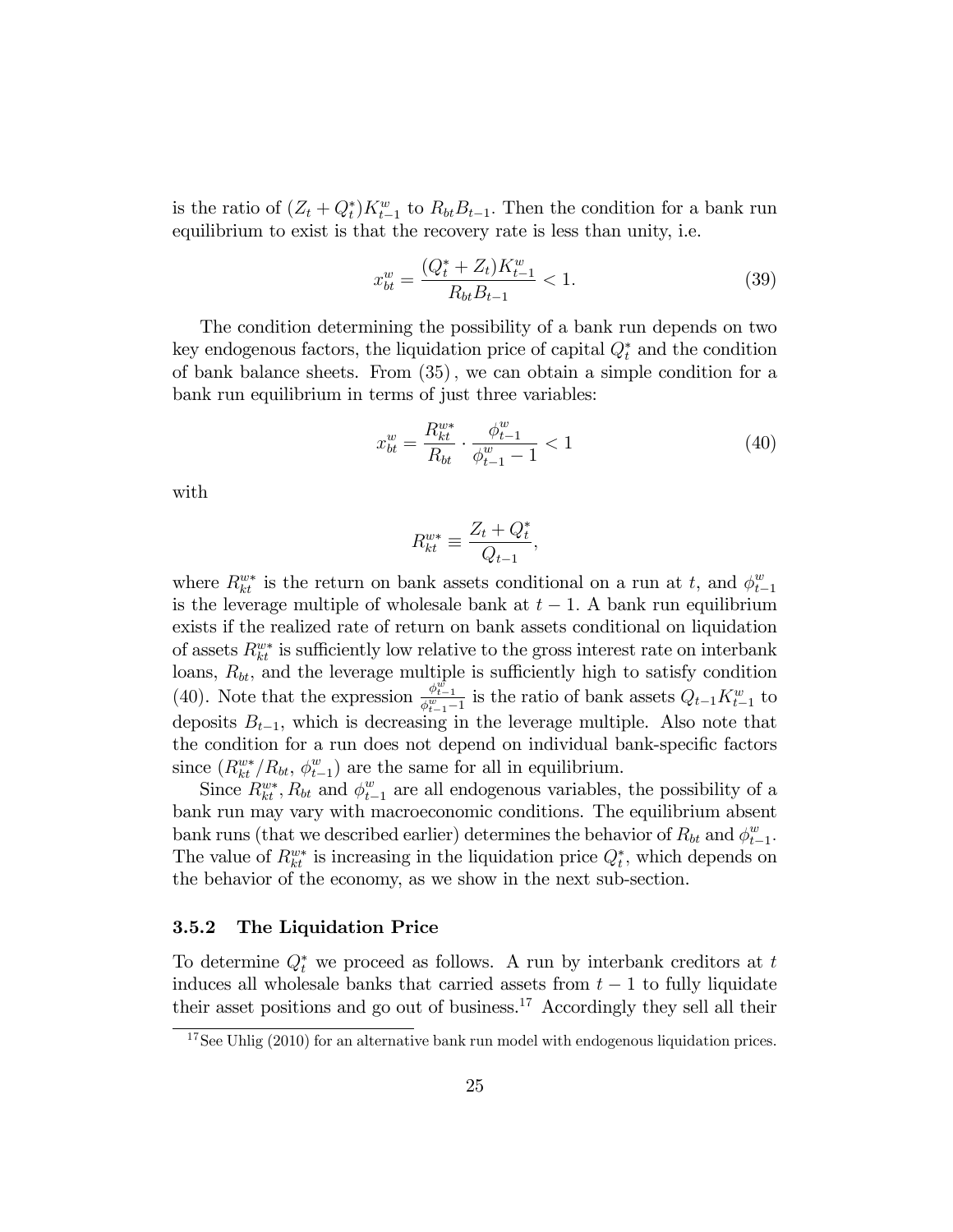assets to retail banks and households, who hold them at  $t$ . The wholesale banking system then re-builds itself over time as new banks enter. For the asset firesale during the panic run to be quantitatively significant, we need there to be at least a modest delay in the ability of new banks to begin operating. Accordingly, we suppose that new wholesale banks cannot begin operating until the period after the panic run. Suppose for example that during the run it is not possible for retail banks to identify new wholesale banks that are financially independent of the wholesale banks being run on. New wholesale banks accordingly wait for the dust to settle and then begin raising fund in the interbank market in the subsequent period. The results are robust to alternative timing assumptions about the entry of new banks.

Accordingly, when wholesale banks liquidate, they sell all their assets to retail banks and households in the wake of the run at date  $t$ , implying

$$
\overline{K} = K_t^r + K_t^h. \tag{41}
$$

The wholesale banking system then rebuilds its equity and assets as new banks enter at t+1 onwards. Given our timing assumptions and Equation (35), bank net worth evolves in the periods after the run according to

$$
N_{t+1}^w = (1 + \sigma^w) W^w,
$$
  
\n
$$
N_{t+i}^w = \sigma^w [(Z_{t+i} + Q_{t+i}) K_{t+i-1}^w - R_{bt+i} B_{t+i-1}] + W^w
$$
, for all  $i \ge 2$ .

Rearranging the Euler equation for the household's capital holding  $(8)$ yields the following expression for the liquidation price in terms of discounted dividends  $Z_{t+i}$  net the marginal management cost  $\alpha^{h} K_{t+i}^{h}$ .

$$
Q_t^* = E_t \left[ \sum_{i=1}^{\infty} \Lambda_{t, t+i} (Z_{t+i} - \alpha^h K_{t+i}^h) \right] - \alpha^h K_t^h. \tag{42}
$$

Everything else equal, the longer it takes for the banking sector to recapitalize (measured by the time it takes  $K_{t+i}^h$  to fall back to steady state), the lower will be the liquidation price. Note also that  $Q_t^*$  will vary with cyclical conditions. In particular, a negative shock to  $Z_t$  will reduce  $Q_t^*$ , possibly moving the economy into a regime where bank runs are possible.

# 4 Numerical Experiments

In this section we examine how the long-run properties of the model can account for the growth of the wholesale banking sector and then turn to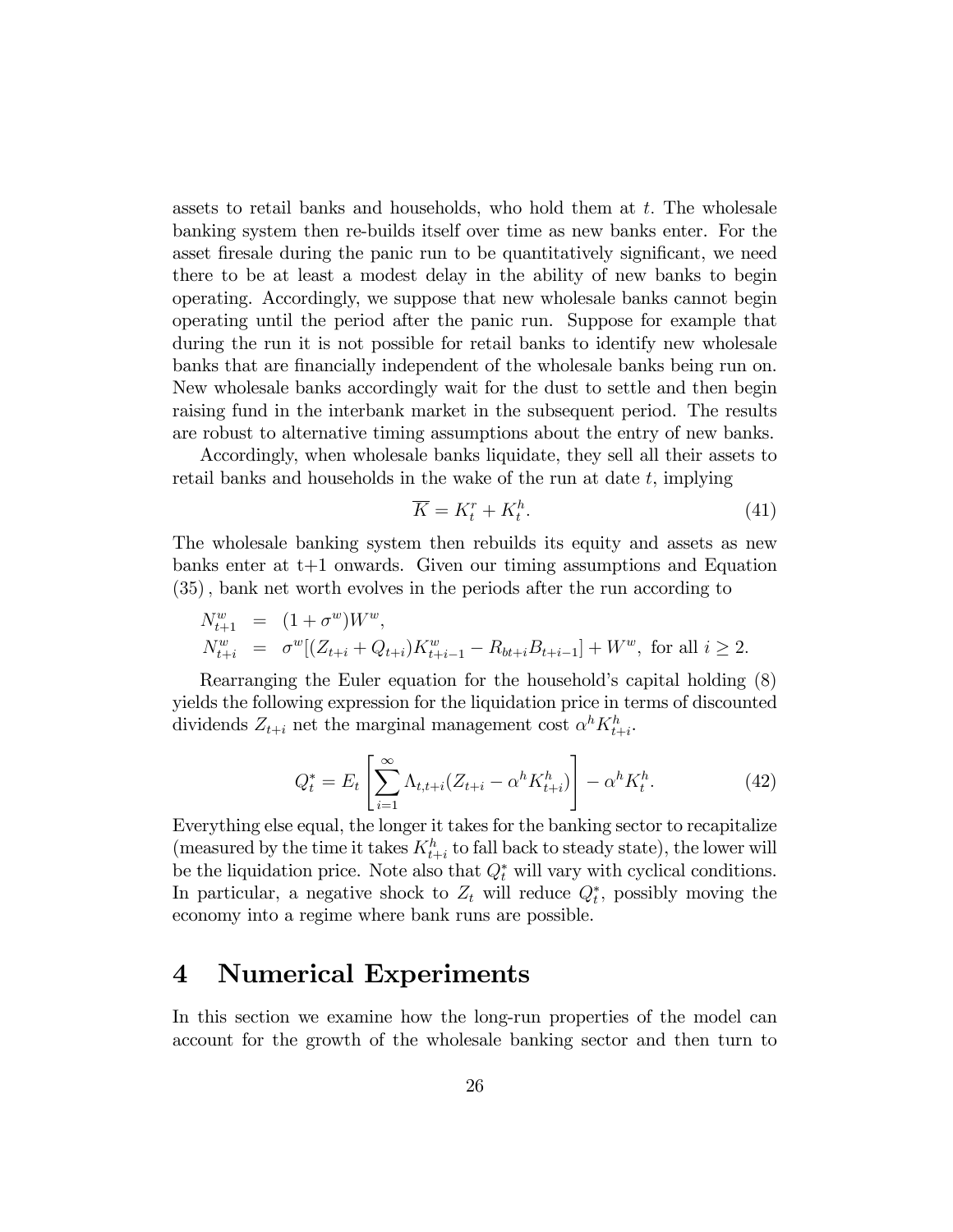studying the cyclical responses to variations in productivity and runs. Overall these numerical examples provide a description of the tradeoff between growth and stability associated with an expansion of the shadow banking sector and illustrate the real effects of bank runs in our model.

### 4.1 Calibration

Here we describe our baseline calibration. This is meant to capture the state of the economy at the onset of the Önancial crisis in 2007.

There are 13 parameters in the model:

$$
\left\{\beta, \alpha^h, W^h, \sigma^r, \alpha^r, W^r, \theta, \sigma^w, \alpha^w, W^w, \omega, \sigma_z, \rho_z\right\}.
$$

Their values are reported in Table 1, while Table 2 shows the Steady State values of the equilibrium allocation.

We take the time interval in the model to be a quarter. We use conventional values for households' discount factor,  $\beta = .99$ , and the parameters governing the stochastic process for dividends,  $\sigma_z = .05$  and  $\rho_z = .9$ . We set  $W<sup>h</sup>$  so that households endowment income is twice as big as the aggregate capital income.

We calibrate managerial costs of intermediating capital for households and retail bankers,  $\alpha^h$  and  $\alpha^r$ , in order to obtain the spread between deposit and interbank interest rates as well as the spread between interbank and business loan rates both to be 1:2% in annual in steady state.

The fraction of divertible assets purchased by raising deposits,  $\theta$ , and interbank loans,  $\omega\theta$ , are set in order to get leverage ratios for retail bankers and wholesale bankers of 10 and 25 respectively.

Our retail banking sector comprises of commercial banks, open end Mutual Funds and Money Market Mutual Funds (MMMF). In the case of Mutual Funds and MMMF the computation of leverage is complicated by the peculiar legal and economic details of the relationship between these institutions, their outside investors and sponsors.<sup>18</sup> Hence, our choice of 10 quite closely reflects the actual leverage ratios of commercial banks, which is the only sector for which a direct empirical counterpart of leverage can be easily computed.

To set our target for wholesale leverage we decide to focus on private institutions within the wholesale banking sector that relied mostly on short

 $18$ Here we could cite Cecilia Parlatore's thesis and McCabe's paper.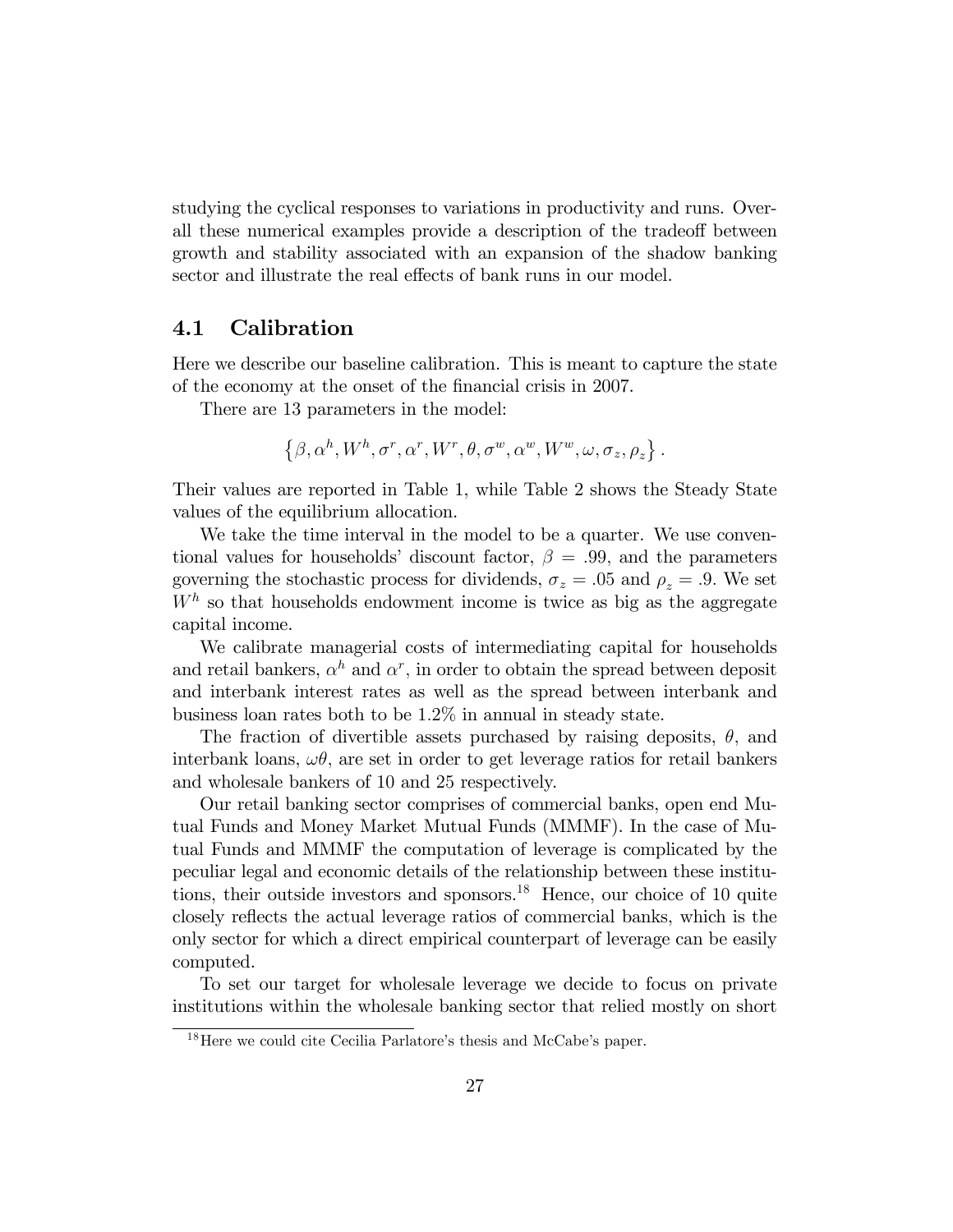term debt. A reasonable range for the leverage multiple for such institutions goes from around 10 for some ABCP issuers  $^{19}$  to values of around 40 for brokers dealers in 2007. Our choice of 25 is the average of these two extreme values.

The survival rates of wholesale and retail bankers,  $\sigma^w$  and  $\sigma^r$ , are set in order for the distribution of assets across sectors to match the actual distribution in 2007. Finally, we set  $W<sup>r</sup>$  to make new entrants net worth being equal to 1% of total retail banks net worth and  $W^w$  to ensure that wholesale bankers are perfectly specialized.

### 4.2 Long Run Effects of Financial Innovation

As mentioned in Section 2, the role of wholesale banks in financial intermediation has grown steadily from the 1980's to the onset of the financial crisis. This growth was largely accomplished through a series of financial innovations that enhanced the borrowing capacity of the system by relying on securitization to attract funds from institutional investors. While our model abstracts from the details of the securitization process, we capture its direct effects on wholesale banks' ability of raising funds in interbank markets with a reduction in the severity of the agency friction between retail banks and wholesale banks, which is captured by parameter  $\omega$ . Hence, in this section we study the long run behavior of financial intermediation in response to a decrease in  $\omega$  and compare it to the low frequency dynamics in financial intermediation documented in Section 2.

Figure 9 shows how some key variables depend upon  $\omega$  in the steady state. The direct effect of ameliorating the agency problem between wholesale and retail banks is a relaxation of wholesale banks' incentive constraints. The improved ability of retail banks to seize the assets of wholesale bankers in the case of cheating allows wholesale bankers to borrow more aggressively from retail bankers. This can be seen in the maximum leverage multiple of the wholesale banks in the steady state, which is,

$$
\phi^{w}(\omega) = 1 + \frac{1}{\theta\omega} \left[ \frac{(1-\sigma^{w})}{\sigma^{w}} \frac{\beta \left(1 - \frac{W^{w}}{N^{w}}\right)}{1 - \beta \left(1 - \frac{W^{w}}{N^{w}}\right)} - \theta \right].
$$

<sup>&</sup>lt;sup>19</sup>The same caveat as in the case of MMFs applies here because it is very complicated to factor in the various lines of credit that were provided by the sponsors of these programs.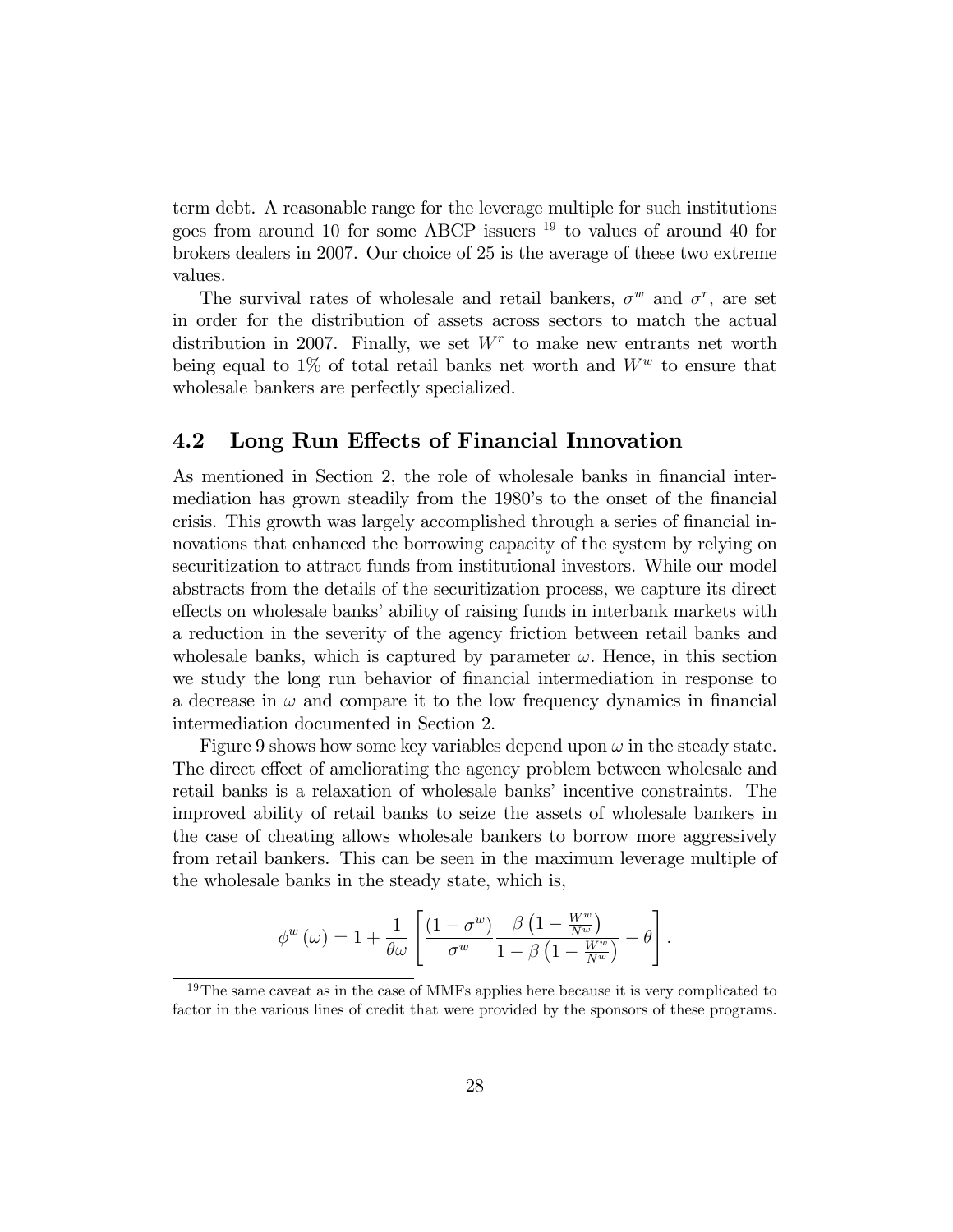Notice that a decreases in  $\omega$  leads to higher wholesale leverage for each fixed level of net worth of wholesale banks (given the term in brackets is positive).

The general equilibrium effects of a lower  $\omega$  work through various channels. For an economy with a lower interbank friction  $\omega$ , the leverage multiple of the wholesale banking sector is higher, with a larger capital  $K^w$  and a larger amount interbank borrowing B by wholesale banking sector. Conversely, capital intermediated by retail banks  $K<sup>r</sup>$  and households  $K<sup>h</sup>$  tends to be lower. In the absence of bank runs, the relative shift of assets to the wholesale banking sector implies a more efficient allocation of capital and consequently a higher capital price  $Q_t$ . The flow of assets into wholesale banking, further, reduces the spread between the return on capital for wholesale banks and the interbank rate, as well as the spread between interbank and deposit rates. Despite lower spreads, both wholesale and retail banks enjoy higher franchise values thanks to the positive effect of higher leverage on total returns on equity. A unique aspect of financial innovation due to a lower friction in the interbank market is that the borrowing and lending among banks tends to be larger relative to the flow-of-funds from ultimate lenders (households) to ultimate borrowers (nonfinancial business). (See Appendix B).

Figure 10 and Figure 11 compare the steady state effect of financial innovations on some key measures of financial intermediation with the observed low frequency trends in their empirical counterparts. In particular, we assume that the value of  $\omega$  in our baseline calibration results from a sequence of financial innovations that took place gradually from the 1980's to the financial crisis. For simplicity, we divide our sample into 4 periods of equal length and assign a value of  $\omega$  to each subsample in order to match the observed percentage of intermediation of wholesale bankers over the period. In order to compute leverage of wholesale banks in Figure 11, we compute leverage of the three sectors within the wholesale banking sector that were mainly responsible for the growth of wholesale intermediation. Overall, the steady state comparative statics capture quite well the actual low frequency dynamics in financial intermediation observed over the past few decades.<sup>20</sup>

<sup>&</sup>lt;sup>20</sup>The model overstatement of the role of retail intermediation relative to household direct holding of assets can be rationalized by the lack of heterogeneity in ultimate borrowers' funding sources since, in the data, households mainly hold equities while intermediaries are responsible for most debt intermediation. Introducing a different type of asset for which intermediaries have a smaller efficiency would then help to reconcile the evolution of the distribution of capital across sectors predicted by the model in response to Önancial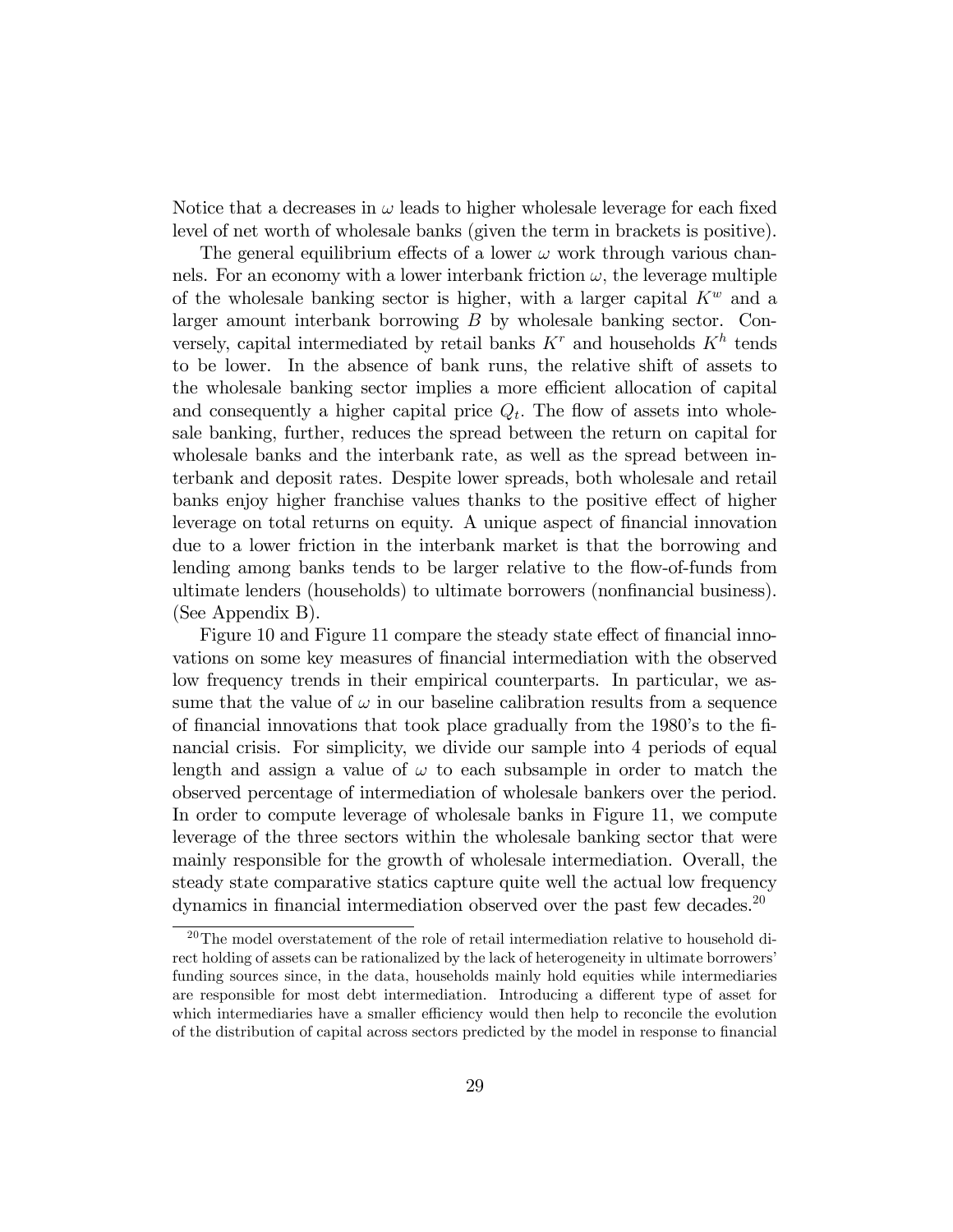### 4.3 Recessions and Runs

Figure 12 shows the response of the economy to an unanticipated negative five percent shock to productivity  $Z_t$ , assuming that a run does not happen. To capture the effects of financial liberalization on the cyclical properties of the economy, we consider both our baseline parameterization and one with a higher  $\omega$  which we set to be equal to the one associated with the early 1980's in Figure 10. In both cases the presence of Önancial constraints activates the familiar financial accelerator mechanism of Bernanke and Gertler (1989) and Kiyotaki and Moore (1997). Leverage amplifies the effects of the drop in  $Z_t$  on bankers' net worth, inducing a tightening of financial constraints; this reduces asset prices and feeds back into lower net worth.

Higher exposure to variations in  $Z_t$  and higher leverage make this effect stronger for wholesale banks that are forced into a firesale liquidation of their assets, which in turn leads them to reduce their demand for interbank loans. As a result, retail bankers increase their asset holdings and absorb, together with households, the capital áowing out of the wholesale banking sector. However, the relative inefficiency of these agents in intermediating assets makes this process costly as shown by the rise in the cost of bank credit and the amplification in the drop in output. Under our baseline calibration, spreads between gross borrowing costs for non financial borrowers and the risk free rate increase by forty basis points and output drops by seven percent:

Notice that financial liberalization induces a reallocation of risk from retail bankers to wholesale bankers. The sensitivity of net worth, leverage and spreads to variations in  $Z_t$  increases for wholesale and decreases for retail banks after financial liberalization. The overall financial accelerator is smaller in the economy after financial innovation which features a smaller increase in the total spread between the rate of return on capital (to ultimate borrowers) and deposit rate (to ultimate lenders) and a smaller drop in asset prices following the drop in  $Z_t$ . With a lower financial friction in the interbank market after Önancial innovation, the wholesale and retail banks are more financially integrated, and the leverage multiple of the entire banking system (the ratio of aggregate finance for nonfinancial sector to the net worth of banks) is significantly lower than the leverage multiple of individual banks, due to the large interbank positions. Hence, focusing on the no run equilibrium, financial innovation has beneficial effects both on the long run and on the cyclical properties of the economy. This conclusion is changed

innovation with the empirical one.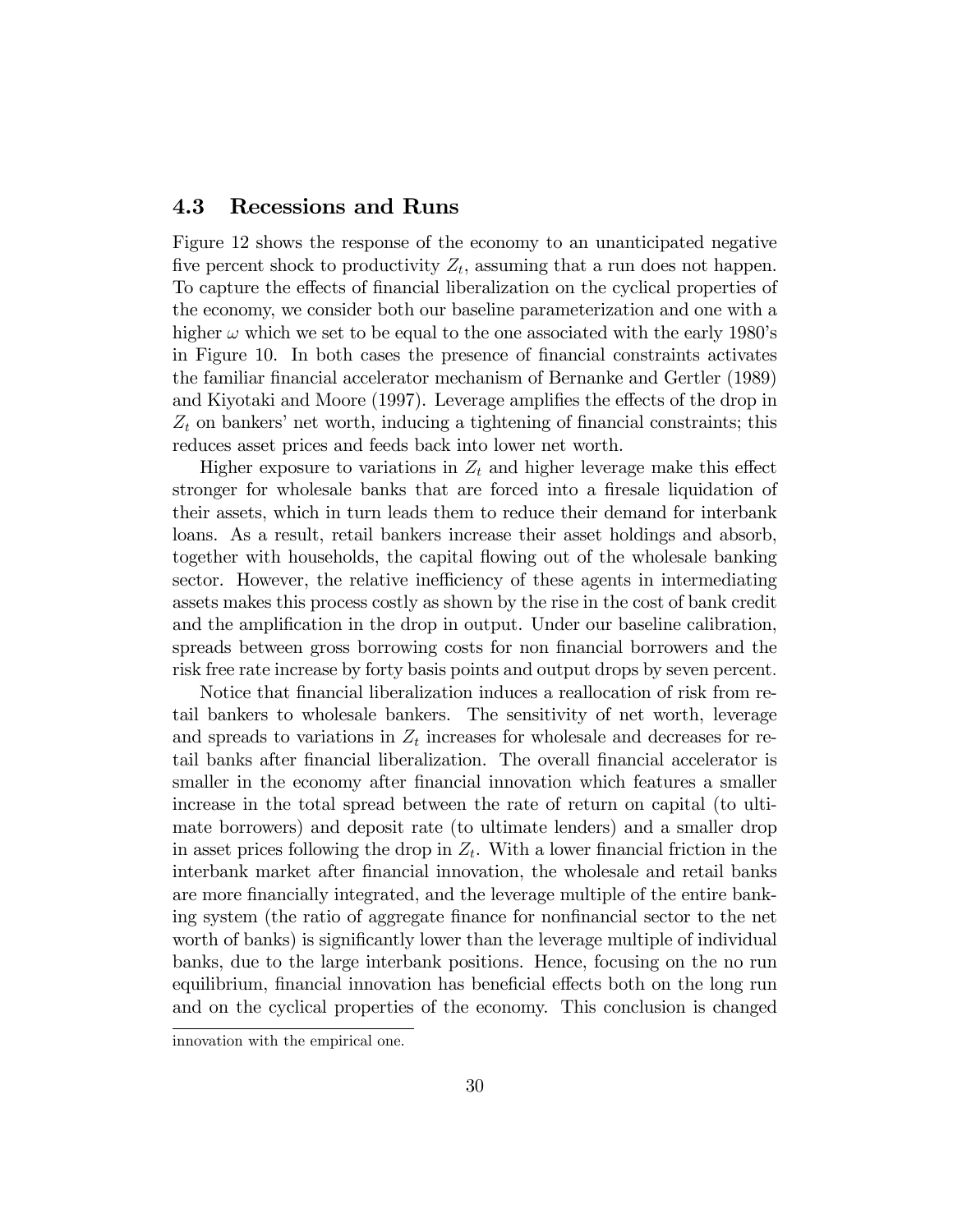once we consider bank runs.

Figure 13 and Figure 14 describe the effects of bank runs. In particular we assume that two periods after the unanticipated drop in  $Z_t$ , retail investors stop rolling over short term debt issued by wholesale banks, inducing them to liquidate all of their assets and go bankrupt. Although in practice retail bankers were shielded from runs thanks to deposit insurance, for illustrative purposes Figure 13 considers the case in which the run on wholesale banks triggers a run on retail banks as well, while Figure 14 describes the more natural case in which households keep their deposits in retail banks even after a run on wholesale banks.

In both cases we plot a variable that indicates at each time  $t$  whether a run is possible at time  $t + 1$ . To construct this variable we define

$$
Run_t^{all} = \min\left\{1 - x_{b,t}, 1 - x_t\right\}
$$

$$
Run_t^w = 1 - x_{bt}
$$

where  $x_{bt}$  and  $x_t$  are the recovery rates on wholesale and retail debt respectively. Hence, in order for a run of a given type to exist the associated run variable must be positive.

As shown by the  $Run^w$  variable in Figure 14, a run on wholesale banks is not possible in the steady state under both parametrizations considered. However, while in the economy with tighter financial constraints a run is still not possible even after a five percent drop in  $Z_t$ , the same drop in productivity is big enough to make a run on wholesale banking possible in the economy with lower  $\omega$ . This is because the larger share of wholesale intermediation makes liquidation more costly in the economy after financial innovation and high leverage of wholesale banks increases the amplification of asset price reductions on net worth losses.

As explained in Section 3.5.1, the run on wholesale banks forces them into bankruptcy and results in  $K^w$  dropping to 0. Households and retail banks are forced to absorb all of the wholesale banks' assets, inducing asset prices to drop by about 6% in total. The intermediation costs associated with the reallocation of assets to less efficient agents leads to an additional contraction of output of around  $6\%$ , resulting in an overall drop of about  $12\%$ .

As new wholesale bankers resume operations from the period after the run, high levels of spreads for both retail and wholesale bankers allows them to increase their leverage and recapitalize Önancial intermediaries thanks to above average retained earnings. The reintermediation process however is rather lengthy and output remains depressed for a prolonged period of time.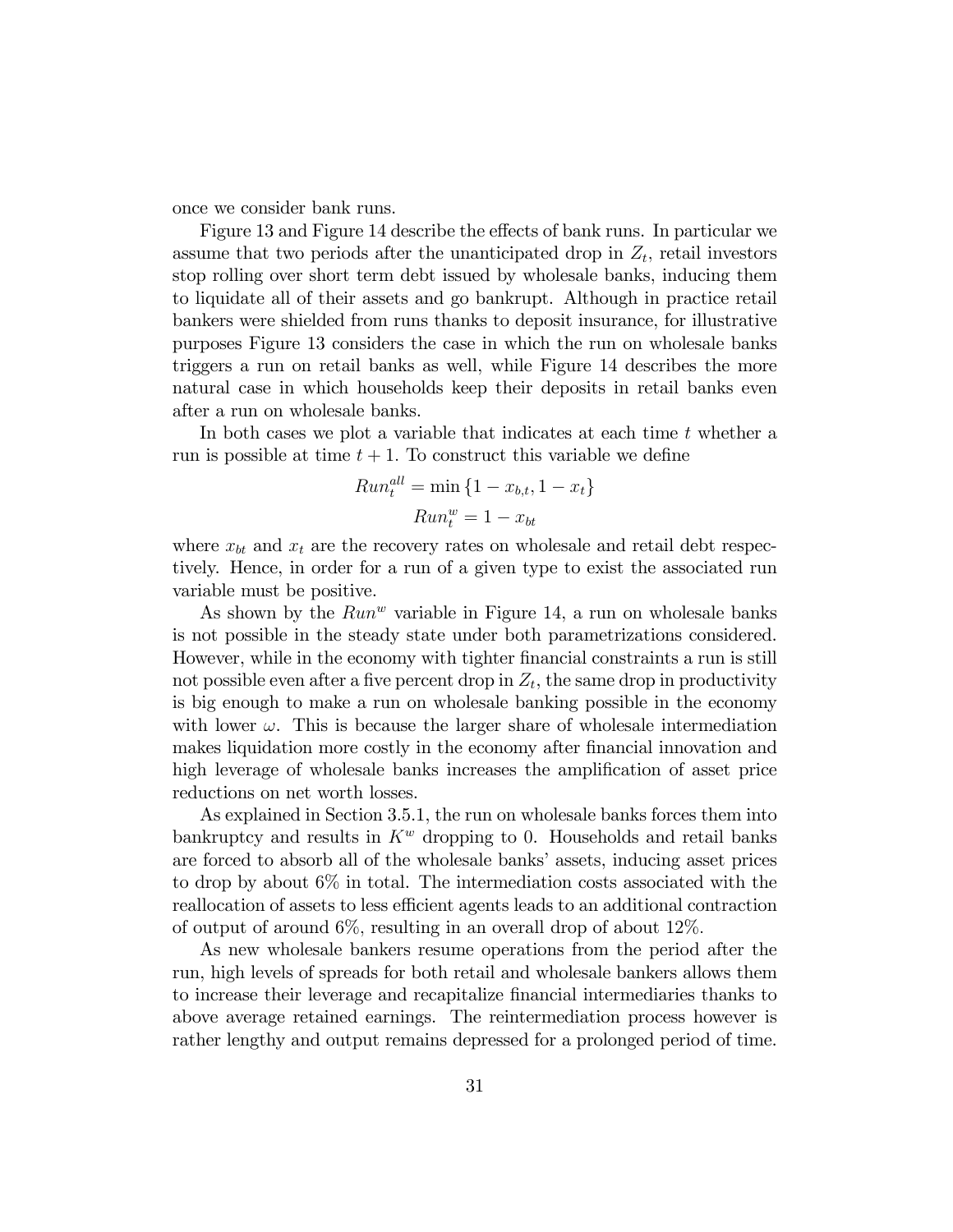## 5 Anticipated Runs

So far, we have focused on the case in which runs are completely unexpected. In this section we study how the equilibrium changes if agents anticipate that a run will occur with positive probability in the future, focusing on the more realistic case of a run on wholesale bankers only. The Appendix contains a detailed description of the equilibrium in this case. Here we describe the key forces through which anticipation of a run in the future affects financial intermediation.

The main difference from the unanticipated case is in the market for interbank loans. In particular, once runs are anticipated, retail bankers internalize how wholesale bankers' leverage affects returns on interbank loans in case of a run and adjust the required promised rate  $\bar{R}_{bt+1}$  accordingly. We denote by  $p_t$  the time t probability that retail banks will run on wholesale banks at time  $t + 1$ <sup>21</sup>. The first order condition determining retail bankers supply of loans becomes:<sup>22</sup>

$$
E_t\left\{(1-p_t)\,\Omega_{t+1}^r\left[\left(R_{kt+1}^r-\bar{R}_{bt+1}\right)\right]+p_t\Omega_{t+1}^{r*}\left[\left(R_{kt+1}^{r*}-x_{bt+1}\bar{R}_{bt+1}\right)\right]\right\}=0\tag{43}
$$

where

$$
\Omega^{r*}_{t+1} = 1 - \sigma + \sigma \frac{V^{r*}_{t+1}}{n^{r*}_{t+1}}
$$

is the value of retail bankers' net worth if a run occurs at  $t+1$ . Using equation (40) to substitute for  $x_{bt+1}$  in (43) we obtain a menu of promised rates:<sup>23</sup>

$$
\bar{R}_{t+1}^{b}(\phi_{t}^{w}) = \frac{E_{t}\left[ (1-p_{t})\,\Omega_{t+1}^{r} R_{kt+1}^{r} + p_{t}\Omega_{t+1}^{r*} \left( R_{kt+1}^{r*} - R_{kt+1}^{w*} \frac{\phi_{t}^{w}}{\phi_{t}^{w}-1} \right) \right]}{(1-p_{t})\,E_{t}(\Omega_{t+1}^{r})}
$$
(44)

Notice that  $\bar{R}_{bt+1}(\phi_t^w)$  $_t^w$ ) is an increasing function  $\phi_t^w$  $_t^w$ . This is because as leverage increases, retail bankers suffer larger losses on interbank loans if a run occurs, i.e.,  $x_{bt+1}^w$  decreases. This induces them to require higher returns in the event of no run, to compensate for the higher losses in the event of a run.

<sup>21</sup>The determination of this probability of "observing a sunspot" will be discussed below.

<sup>22</sup>Consistent with the notation above, the expectation operator here is only over the uncertainty with respect to  $Z_t$  while the uncertainty arising from sunspots is explicitly accounted for.

 $23$ This is the relevant function for values of leverage high enough to induce bankruptcy in case of a run.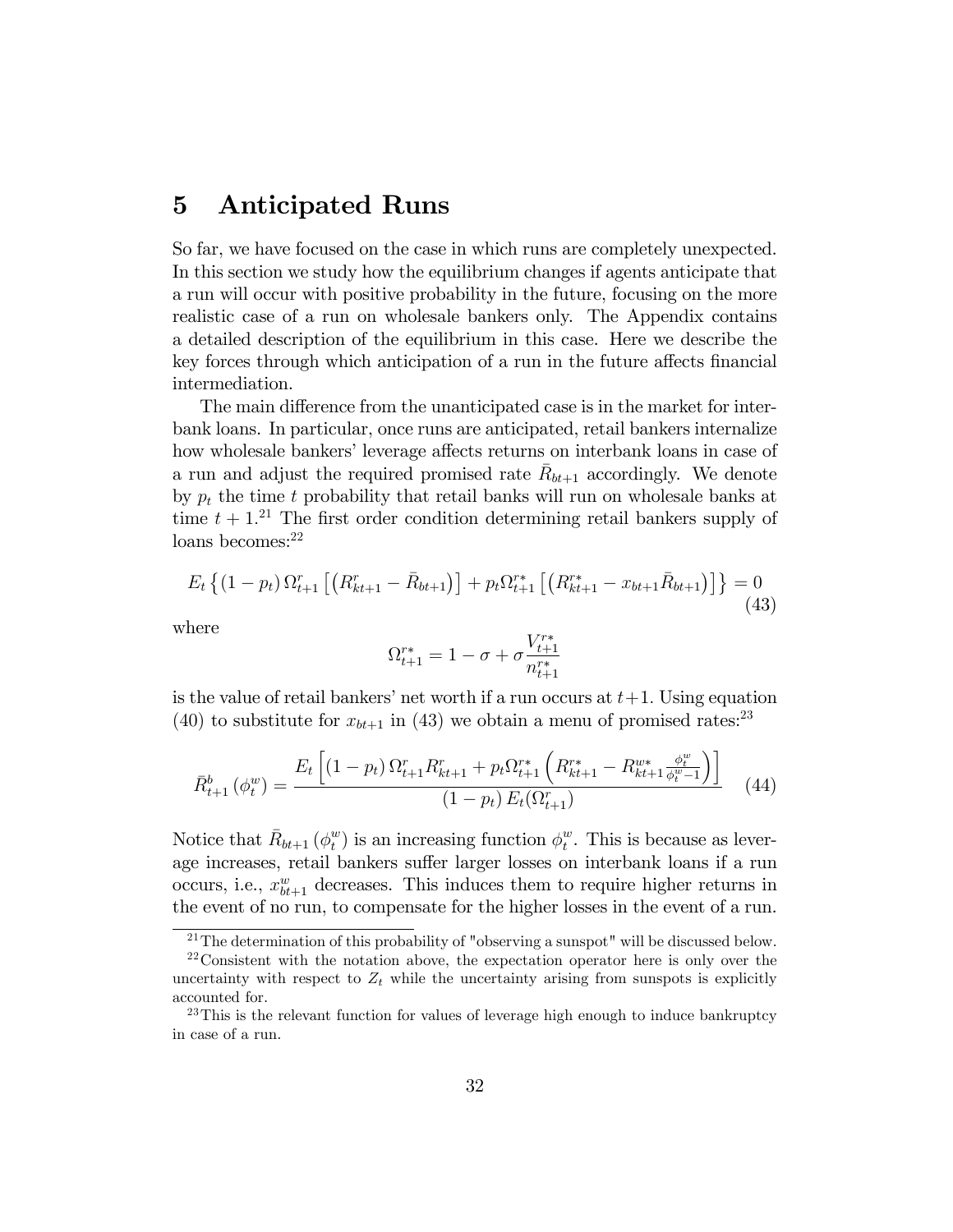When choosing their portfolios, wholesale bankers will now have to factor in that changes in their leverage affect their cost of credit according to Equation (44): This preserves homogeneity of the problem but the franchise value of the firm will change to reflect that with probability  $p_t$  the bank will be forced to liquidate assets at price  $Q_{t+1}^*$  in the subsequent period. This will have the effect of reducing the franchise value of wholesale banks, hence tightening their Önancial constraints.

In particular the franchise value of a perfectly specialized wholesale bank will still be given by

$$
\frac{V_t^w}{n_t^w} = \mu_{kt}^w \frac{Q_t k_t^w}{n_t^w} + \nu_{bt}^w,
$$

but the discounted excess return on wholesale investment and the discounted marginal cost of interbank loans are now<sup>24</sup>

$$
\mu_{kt}^{w} = \beta E_t \left\{ \Omega_{t+1}^{w} \left[ (1 - p_t)(R_{kt+1}^{w} - R_{bt+1}^{o}) + p_t \frac{R_{kt+1}^{w*} - R_{kt+1}^{r*}}{E_t(\Omega_{t+1}^{r})} \right] \right\}
$$

$$
\nu_{bt}^{w} = \beta E_t(\Omega_{t+1}^{w}) \left[ (1 - p_t)R_{bt+1}^{o} + p_t \frac{E_t(\Omega_{t+1}^{r*} R_{kt+1}^{r*})}{E_t(\Omega_{t+1}^{r})} \right]
$$

where  $R_{bt+1}^o = \frac{E_t(\Omega_{t+1}^r R_{kt+1}^r)}{E_t(\Omega_{t+1}^r)}$  $\frac{\sum_{i=1}^{n} T_{k} + 1}{E_t(\Omega_{t+1}^r)}$  is the riskless interbank rate conditional on no bank run.

In order to pin down a state dependent probability of a run, we follow Gertler and Kiyotaki  $(2015)$ . In particular we assume that at each time t the probability of transitioning to a state where a run on wholesale banks occurs is given by a reduced form decreasing function of the expected recovery rate  $E_t x_{bt+1}^w$  as follows,

$$
p_t = [1 - E_t(x_{bt+1}^w)]^{\delta}.
$$
 (45)

Although we don't endogenize the functional dependence of  $p_t$  from the state of the economy, the above formulation allows us to capture the idea that as wholesale balance sheet positions weaken, the likelihood of a run increases. This same qualitative conclusion would follow, for example, if the probability of a run was determined endogenously by introducing imperfect

<sup>&</sup>lt;sup>24</sup>Here we are already assuming that wholesale bankers will choose a leverage high enough to result in bankruptcy when a run occurs. See the Appendix for a detailed description of hte wholesale banker's problem when runs are anticipated. There, we derive the conditions that ensure that it is optimal for wholesale bankers to default in the event of a run.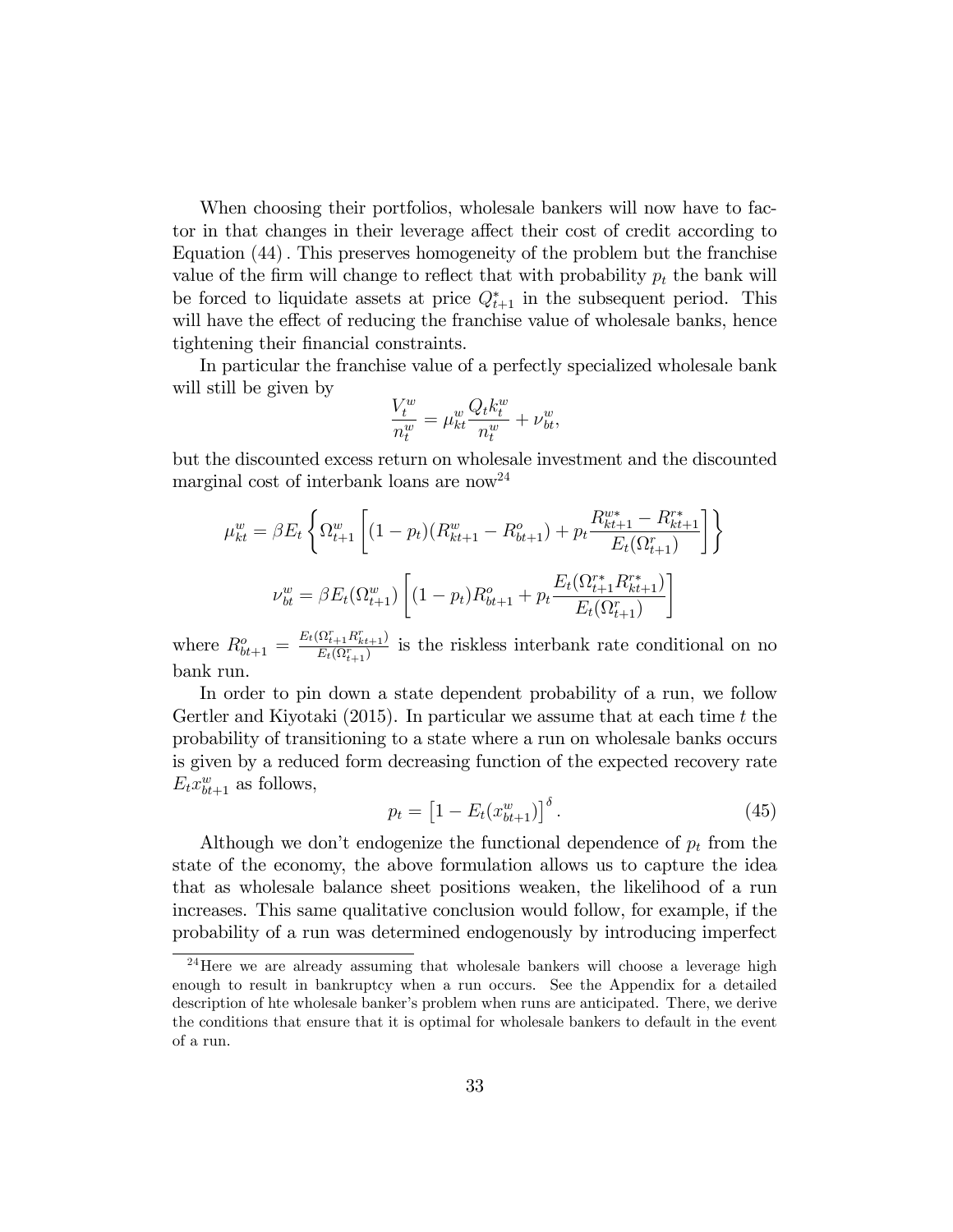information, as in the global games approach developed by Morris and Shin (1998).

Figure 15 demonstrates how anticipation effects work to increase financial amplification of shocks in the model. The solid line is the response of the economy to an unanticipated five percent shock to  $Z_t$  when agents anticipate that a run can happen at each time  $t + 1$  with probability  $p_t$  as determined in Equation  $(45)$ .<sup>25</sup> To isolate the effect of the anticipation of the run, we suppose in this case that the run never actually occurs ex-post. For comparison, the dotted line reports the responses of the baseline economy in which individuals assign probability zero to a bank run.

While it is still the case that in steady state a run cannot occur, the shock to  $Z_t$  leads the probability of a run to increase to 9%. As wholesale bankers' balance sheets weaken and the liquidation price decreases, retail bankers expect more losses on interbank loans in case of a run and the probability of coordinating on a run equilibrium increases as a result. The increase in  $p_t$ leads to a sharp contraction in the supply of interbank credit and a further tightening of wholesale bankers Önancial constraints. This, in turn, results in an overall reduction in their net worth of about 80% compared to a 60% in the baseline and to a spike in spreads between business loan and interbank loan rates that increases the spread by 180 basis points compared to only 30 in the baseline. As wholesale banks are forced to downsize their operations, total interbank credit falls by about 60%, more than twice the percentage drop in the baseline. These massive withdrawals of funds from wholesale markets is the model counterpart to the "slow runs" on the ABCP market in 2007. These disruptions in wholesale funding markets are then transmitted to the rest of the economy inducing a drop in asset prices of four percent and a total contraction of output of ten percent.

Figure 16 shows the case in which the run actually occurs two periods after the realization of the shock to  $Z_t$ . There are two main differences with respect to the analogous experiment performed in the case of unanticipated runs depicted in Figure 14. First, the initial increase in the probability of a run that precedes the actual run allows the model to capture the "slow runs" followed by "fast runs" in wholesale funding markets that was a central feature of the Önancial crisis, as discussed in the Introduction. Second, the run induces a further increase in the probability of additional runs in the future, that goes back to about 9% the period after the run occurs. This ham-

<sup>&</sup>lt;sup>25</sup>In the numerical simulations below we pick  $\delta$  to be  $\frac{1}{2}$ .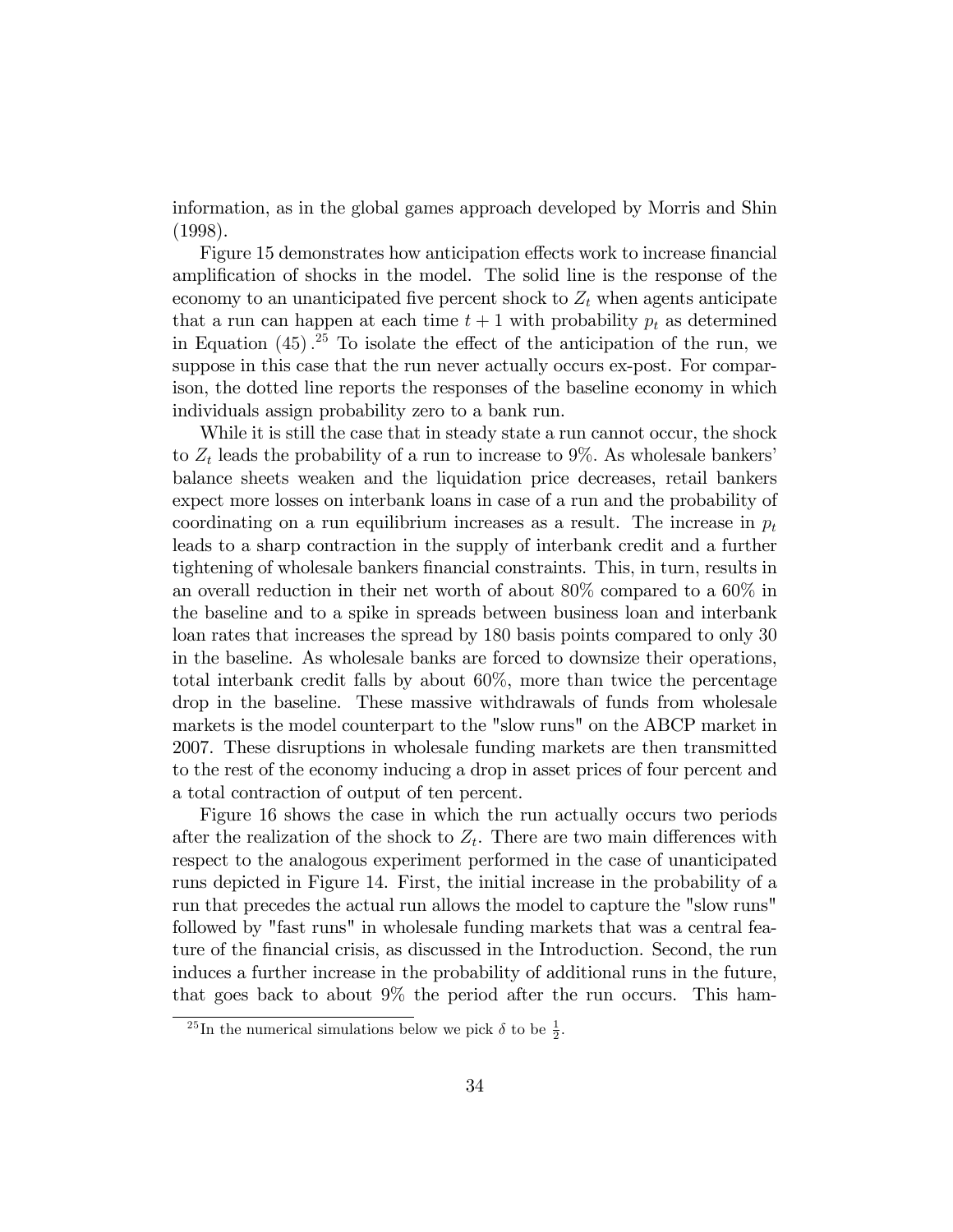pers wholesale bankers ability to increase their leverage and generates higher spreads in the interbank market preventing the relatively smooth increase in asset prices that characterizes the recovery in the baseline model.

Figure 17 shows how the model with anticipated runs can reproduce some key features of the Önancial disruptions that occurred in 2007 and 2008. In particular, in the top two panels we compare the model predicted path for interbank spreads,  $\bar{R}_{t+1}^b - R_{t+1}$ , and excess finance premium,  $ER_{k,t+1}^w R_{t+1}$ , with their empirical counterparts over the period going from 2007Q2 to 2009Q4. For the interbank spreads we choose the ABCP spread, since the first "slow runs" in wholesale funding markets in the third quarter of 2007 took place in the ABCP market. The measure of excess borrowing costs is the Excess Bond Premium of Gilchrist and Zakrajsek (2012). The bottom panel plots the model implied evolution of bank equity, measured by  $V_t^w + V_t^r$ , against the S&P financial index. We assume that the economy is in steady state in 2007Q2 and the unanticipated shock hits in 2007Q3 followed by a run on wholesale banks in 2008Q2. In the data excess borrowing costs lag financial spreads, so the model predicts a stronger initial increase in  $ER_{k,t+1}^w - R_{t+1}$  and attributes a slightly smaller proportion of the increase to interbank spreads, probably due to the behavior of the risk free rate. On the other hand, the faster decline in spreads in the data after 2009 can be attributed to the effects of government intervention in this period. Finally, the higher persistence of spreads help explain why the franchise value of banks in the model is flatter after 2009. Overall, the experiment can capture the credit spreads and bank equity dynamics reasonably well.

# 6 Appendix

### 6.1 Appendix A: Detail of Bank Choice

The wholesale bank chooses  $\left(\frac{Q_t k_t^w}{n_t^w}, \frac{d_t^w}{n_t^w}\right)$  $\sigma$  to maximize Tobin's Q (17) subject to the incentive constraint (18). Letting  $\lambda_t^w$  be Lagrangian multiplier of the incentive constraint, the Lagrangian is given by

$$
\mathcal{L}_t^w = (1 + \lambda_t^w) \left( \mu_{kt}^w \frac{Q_t k_t^w}{n_t^w} + \mu_{bt}^w \frac{d_t^w}{n_t^w} + \nu_{bt}^w \right) - \lambda_t^w \theta \left[ \frac{d_t^w}{n_t^w} + 1 + \omega Max \left( \frac{Q_t k_t^w}{n_t^w} - \frac{d_t^w}{n_t^w} - 1, 0 \right) \right].
$$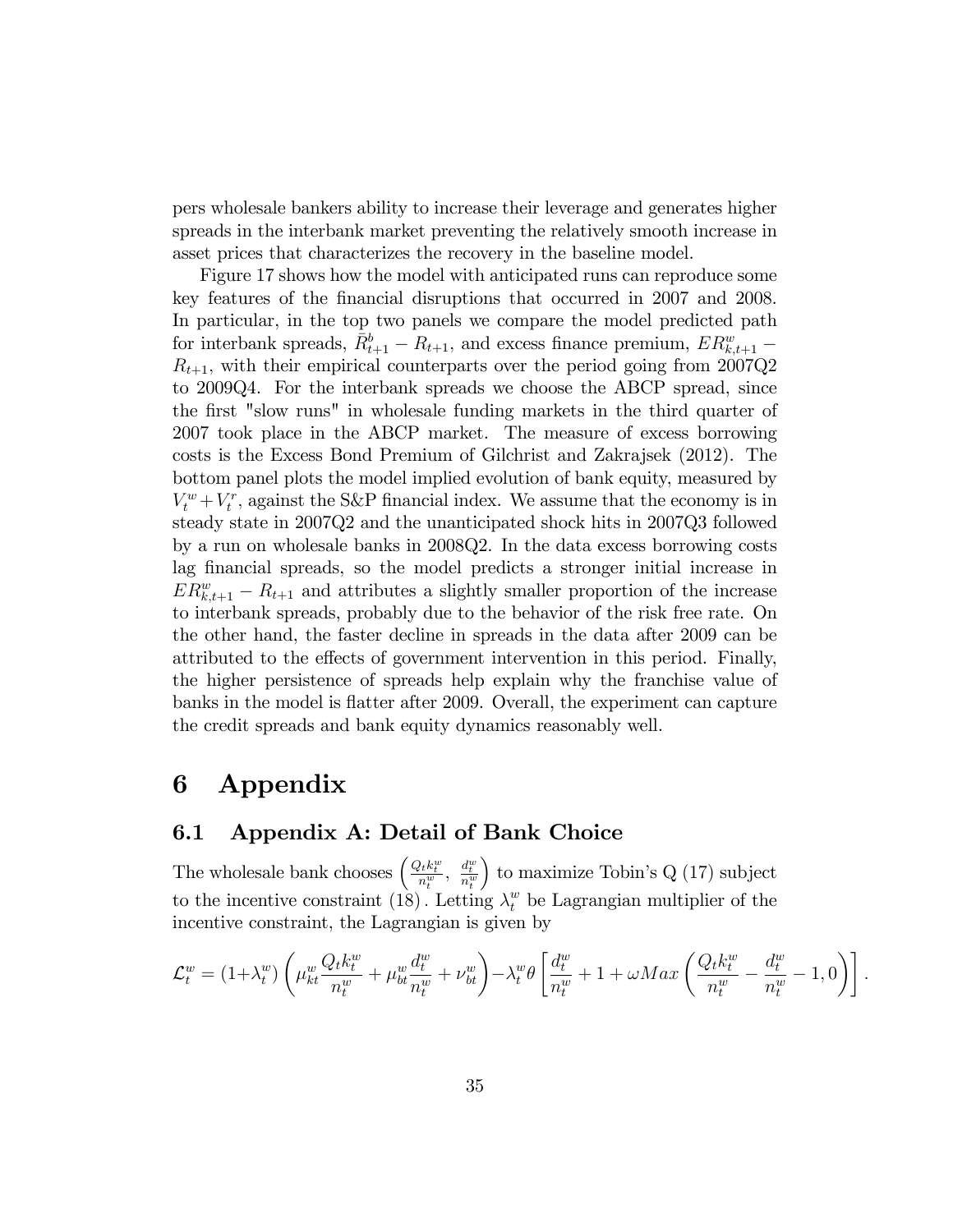The first order conditions for  $\frac{Q_t k_t^w}{n_t^w}$  and  $\frac{d_t^w}{n_t^w}$  are

$$
(1 + \lambda_t^w)\mu_{kt}^w = \begin{cases} \lambda_t^w \theta \omega, & \text{if } Q_t k_t^w > d_t^w + n_t^w \\ 0, & \text{otherwise} \end{cases}
$$
  

$$
(1 + \lambda_t^w)\mu_{bt}^w \leq \begin{cases} \lambda_t^w \theta (1 - \omega), & \text{if } Q_t k_t^w > d_t^w + n_t^w \\ \lambda_t^w \theta, & \text{otherwise} \end{cases}
$$
  
where = holds if  $d_t^w > 0$ .

We choose the parameters so that  $0 < \mu_{kt}^w$  holds in the neighborhood of the steady state. Moreover we numerically show  $0 < \mu_{kt}^{w}$  always holds in our dynamic equilibrium. Then we learn  $Q_t k_t^w > d_t^w + n_t^w$  in order to be consistent with the wholesale bank's choice. Then

$$
\mu_{kt}^w = \frac{\lambda_t^w}{1 + \lambda_t^w} \theta \omega, \tag{46}
$$

$$
(1 + \lambda_t^w)\mu_{bt}^w \le \lambda_t^w \theta(1 - \omega), \text{ where } = \text{ holds if } d_t^w > 0. \tag{47}
$$

Thus we learn  $0 < \mu_{kt}^w$  implies

 $\lambda_t^w > 0$ , binding incentive constraint,

and

$$
\mu^w_{kt} < \theta \omega.
$$

Also from (46,47) with  $\lambda_t^w > 0$ , we learn

$$
\omega \mu_{bt}^w \le (1 - \omega)\mu_{kt}^w, \text{ where } = \text{ holds if } d_t^w > 0.
$$

This implies (34) in the text.

The retail bank chooses  $\left( \frac{(Q_t + f_t^r)k_t^r}{n_t^r}, \frac{d_t^r}{n_t^r} \right)$  $\big)$  to maximize Tobin's Q (17) subject to the incentive constraint  $(18)$ . Because we learn wholesale banks borrow  $Q_t k_t^w > d_t^w + n_t^w$  in our equilibrium, retail banks lend in the interbank market:

$$
(Q_t + f_t^r)k_t^r < d_t^r + n_t^r.
$$

Letting  $\lambda_t^r$  be Lagrangian multiplier of the incentive constraint, the Lagrangian is given by

$$
\mathcal{L}_t^r = (1 + \lambda_t^r) \left( \mu_{kt}^r \frac{(Q_t + f_t^r)k_t^r}{n_t^r} + \mu_{bt}^r \frac{d_t^r}{n_t^r} + \nu_{bt}^r \right) - \lambda_t^r \theta \left( \frac{d_t^r}{n_t^r} + 1 \right).
$$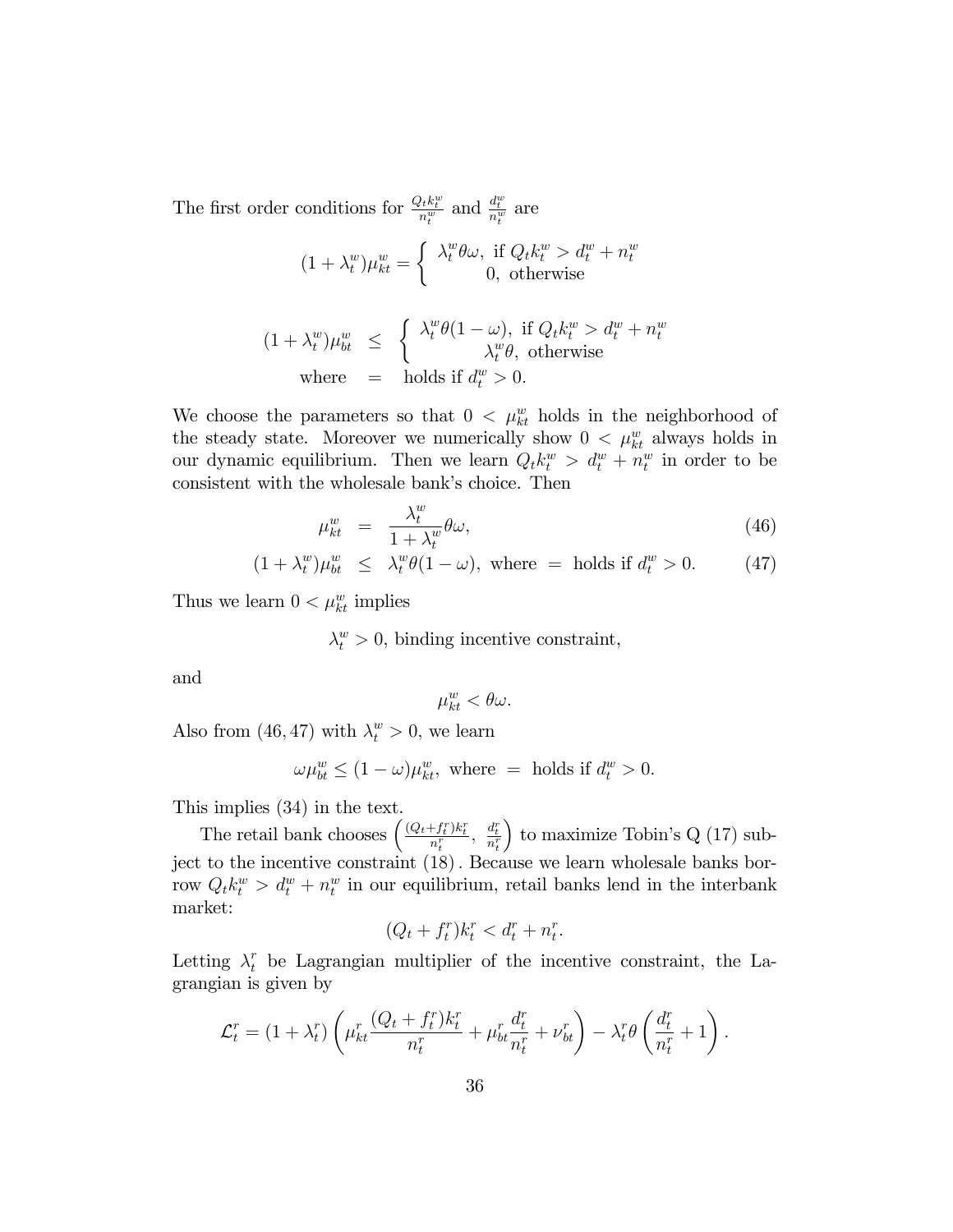The first order conditions for  $\frac{(Q_t + f_t^r)k_t^r}{n_t^r}$  and  $\frac{d_t^r}{n_t^r}$  are  $(1 + \lambda_t^r)$  $t^r \mu_{kt}^r \leq 0$ , where = holds if  $k_t^r > 0$ ,  $(1 + \lambda_t^r)$  $\lambda_t^r$  )  $\mu_{bt}^r$  =  $\lambda_t^r$  ${}_{t}^{r}\theta$ , or  $\mu_{bt}^r =$  $\lambda_t^r$ t  $\overline{1+\lambda_t^r}$ t  $\theta$ .

We choose the parameters so that  $0 < \mu_{bt}^r$  holds in the neighborhood of the steady state, and numerically show  $0 < \mu_{bt}^r$  always holds in our dynamic equilibrium. Then we learn

 $\lambda_t^r > 0$ , binding incentive constraint,

and

$$
\mu^r_{bt} < \theta.
$$

Then the argument in the text follows.

## 6.2 Appendix B: Steady State of the Economy without Run

To study the steady state it is convenient to introduce a new variable that measures the total return net worth of banks of type  $j$  as

$$
x^j = \frac{1 - \frac{W^j}{N^j}}{\sigma^j},\tag{48}
$$

where  $j = w$  and r for wholesale and retail banks. Thus we learn

$$
N^j = \frac{W^j}{1 - \sigma^j x^j}, \text{ for } x^j \in \left(0, \frac{1}{\sigma^j}\right) \tag{49}
$$

Then from  $(35, 36)$ , we get

$$
x^{j} = (R_{k}^{j} - R_{b}) \frac{(Q + f^{j})K^{j}}{N^{j}} + (R_{b} - R) \frac{D^{j}}{N^{j}} + R_{b}.
$$
 (50)

Let  $\psi^j = V^j/n^j$  be Tobin's Q of banks of type j. Then from  $(17, 19, 20, 21)$ , we have

$$
\psi^j = \beta \left( 1 - \sigma + \sigma \psi^j \right) \left[ (R_k^j - R_b) \frac{(Q + f^j) K^j}{N^j} + (R_b - R) \frac{D^j}{N^j} + R_b \right]
$$
  
= 
$$
\frac{(1 - \sigma^j) \beta x^j}{1 - \beta \sigma^j x^j}.
$$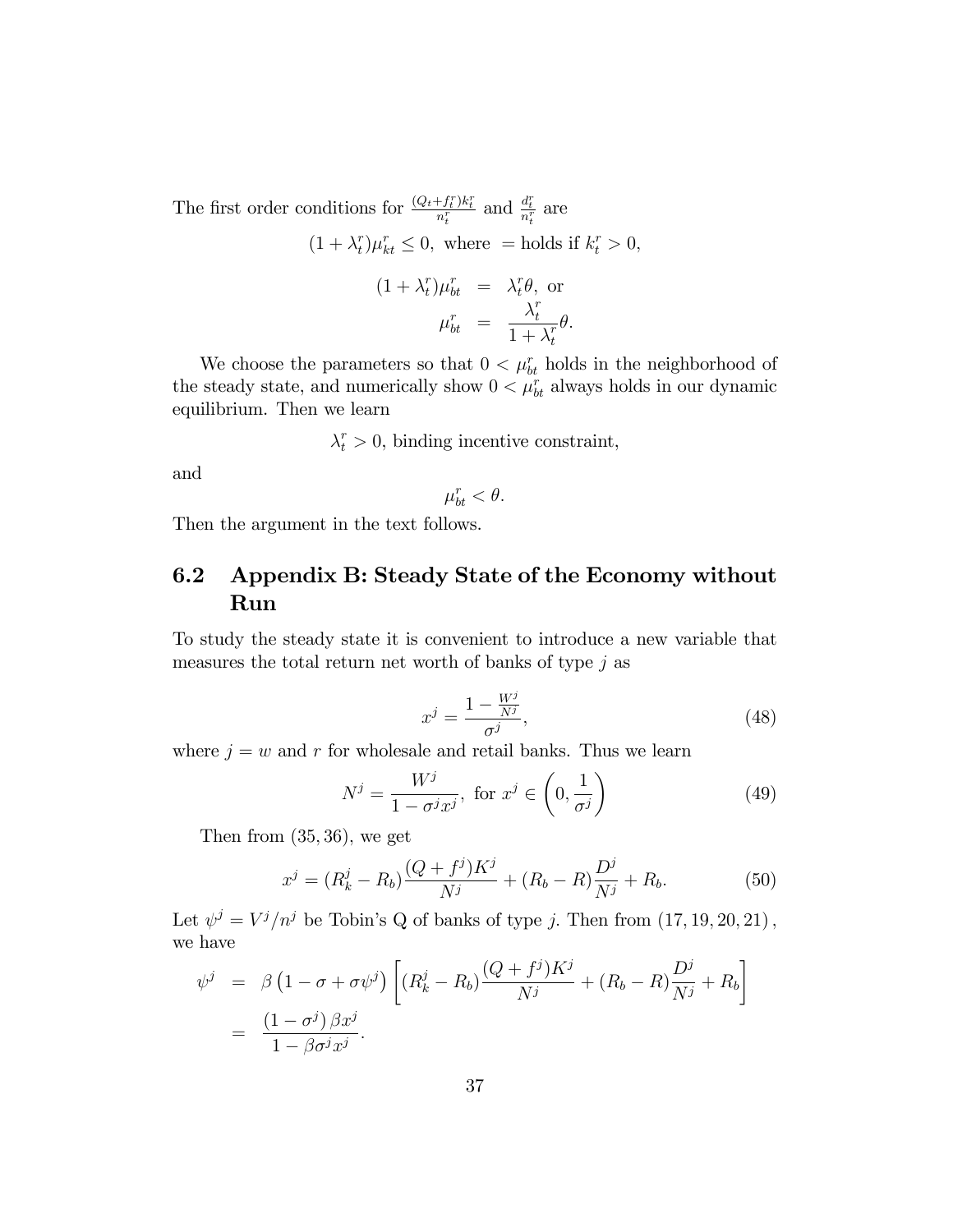Then from  $(25, 28)$  and  $(18)$  with equality, we have

$$
\frac{QK^w}{N^w} + \frac{1-\omega}{\omega} \frac{D^w}{N^w} = \frac{1}{\theta \omega} \frac{(1-\sigma^w)\beta x^w}{1-\beta \sigma^w x^w} - \frac{1-\omega}{\omega} = \phi^w(x^w) \quad (51)
$$

$$
\frac{(Q+f^r)K^r}{N^r} + \frac{-B^r}{N^r} = \frac{1}{\theta} \frac{(1-\sigma^r)\beta x^r}{1-\beta\sigma^r x^r} = \phi^r(x^r). \tag{52}
$$

From  $(7)$ , we learn

$$
\beta R = 1. \tag{53}
$$

Then from  $(27, 34, 50)$ , we find  $R^b$ ,  $R^w$  and Q

$$
R_b = R + \frac{1}{\phi^r(x^r)} (x^r - R)
$$
\n(54)

$$
R_k^w = R_b + \frac{1}{\phi^w} (x^w - R_b)
$$
 (55)

$$
Q = \frac{Z}{R_k^w - 1} \tag{56}
$$

Then from the conditions of retail banks and households, we can derive their demand for capital  $K^r$  and  $K^h$  as

$$
\frac{Z+Q}{Q+\alpha^r K^r} = R_b \tag{57}
$$

$$
\beta \frac{Z + Q}{Q + \alpha^h K^h} = 1.
$$
\n(58)

The interbank loan of retail banks  $B$  is

$$
B = \phi^r N^r (x^r) - (Q + \alpha^r K^r) K^r.
$$
 (59)

The market clearing condition for capital is given as

$$
K^h + K^w + K^r = \overline{K}.\tag{60}
$$

The household consumption can be found from the goods market clearing condition as

$$
Z_t (1 + W^h) + W^w + W^r
$$
\n
$$
= C^h + (1 - \sigma^w) x^w N^w + (1 - \sigma^r) x^r N^r + \frac{\alpha^h}{2} (K^h)^2 + \frac{\alpha^r}{2} (K^r)^2.
$$
\n(61)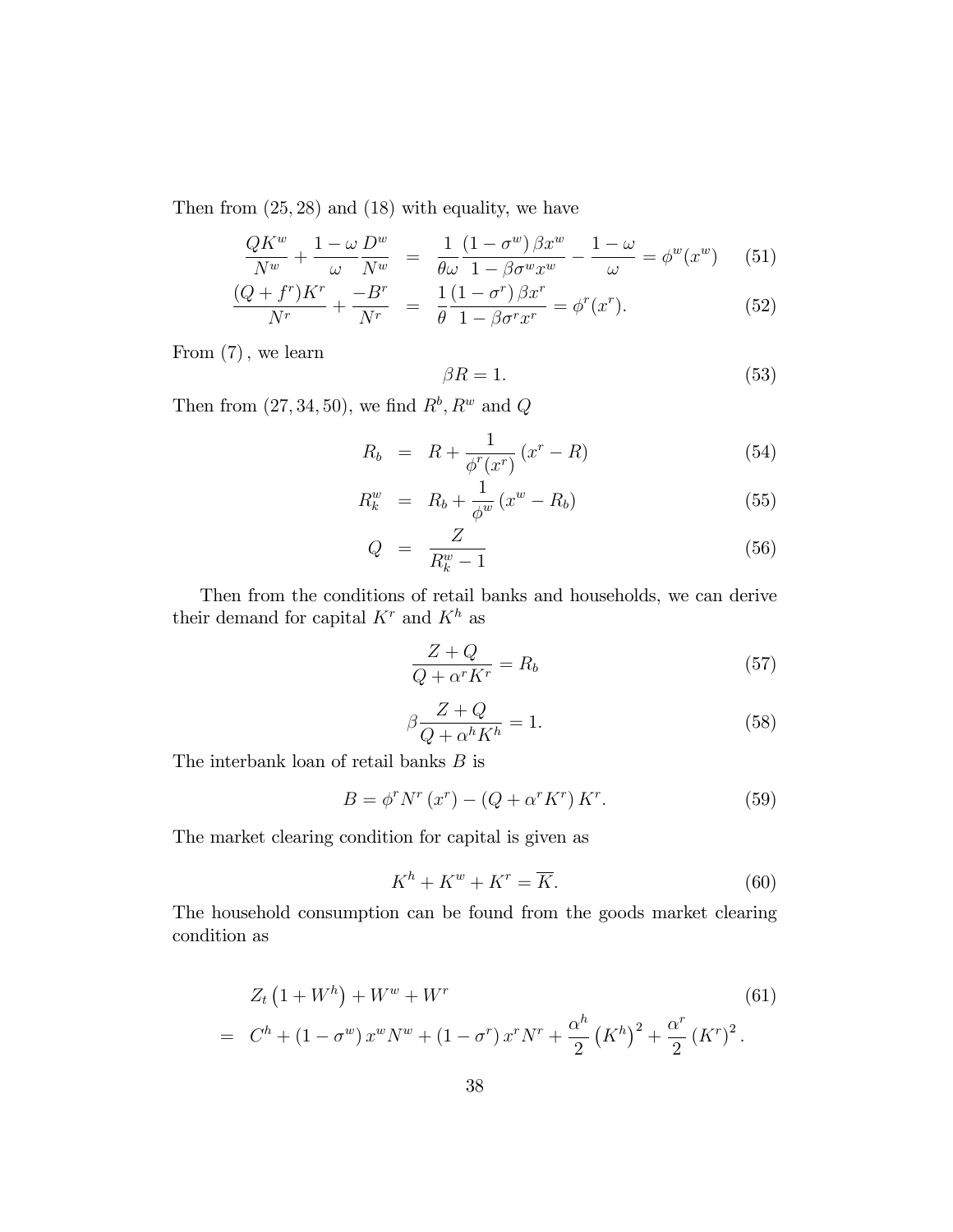For the case in which wholesale banks only raise external funds in interbank market, we have

$$
\phi^w N^w (x^w) = QK^w = Q(\overline{K} - K^h - K^r). \tag{62}
$$

For the market clearing condition for the interbank market, we get

$$
\begin{array}{rcl}\n(\phi^w - 1) N^w (x^w) & = & B \\
& = & \phi^r N^r (x^r) - (Q + \alpha^r K^r) K^r\n\end{array}\n\tag{63}
$$

Then we can find  $(x^w, x^r)$  to satisfy these market clearing conditions of capital and interbank loans. We have to check that the condition for  $D^w = 0$  in (34) is satisfied in the equilibrium as

$$
\omega\left[R_b(x^r)-\frac{1}{\beta}\right] < (1-\omega)\left[R_k^w(x^w,x^r)-R_b(x^r)\right].
$$

For the case in which wholesale banks raise external funds in both retail deposit and interbank markets, we have

$$
\omega\left[R_b(x^r) - \frac{1}{\beta}\right] = (1 - \omega)\left[R_k^w(x^w, x^r) - R_b(x^r)\right].\tag{64}
$$

Using this together with (51) into (55) we get  $R_k^w$  as a function of  $x^w$  only

$$
R_k^w(x^w) - R = \theta \frac{(x^w - R) (R - \sigma^w x^w)}{(1 - \sigma^w) x^w}
$$

Hence equation (64) can be used to solve for values  $x^r$  associated with  $x^w$ that satisfy the market clearing condition in the interbank loans

$$
\frac{\left(x^r - R\right)\left(R - \sigma^r x^r\right)}{\left(1 - \sigma^r\right)x^r} = \left(1 - \omega\right)\frac{\left(x^w - R\right)\left(R - \sigma^w x^w\right)}{\left(1 - \sigma^w\right)x^w} \tag{65}
$$

notice that a little algebra shows that for values of  $x^w$  that make the right hand side positive, *i.e.*  $R < x^w < \frac{R}{\sigma^w}$ , the two roots of this equation, when they are real, both satisfy  $R < x^r < \frac{R}{\sigma^r}$  $\frac{R}{\sigma^r}$ . So as long as they imply positive  $N<sup>r</sup>$  they are both possible.

Once we find candidate values for  $x^r$  we need to check market clearing in the capital market. Since wholesale are not fully specialized we need to get their capital demand from

$$
\phi^w N^w = QK^w + \frac{1-\omega}{\omega} (QK^w - B - N^w).
$$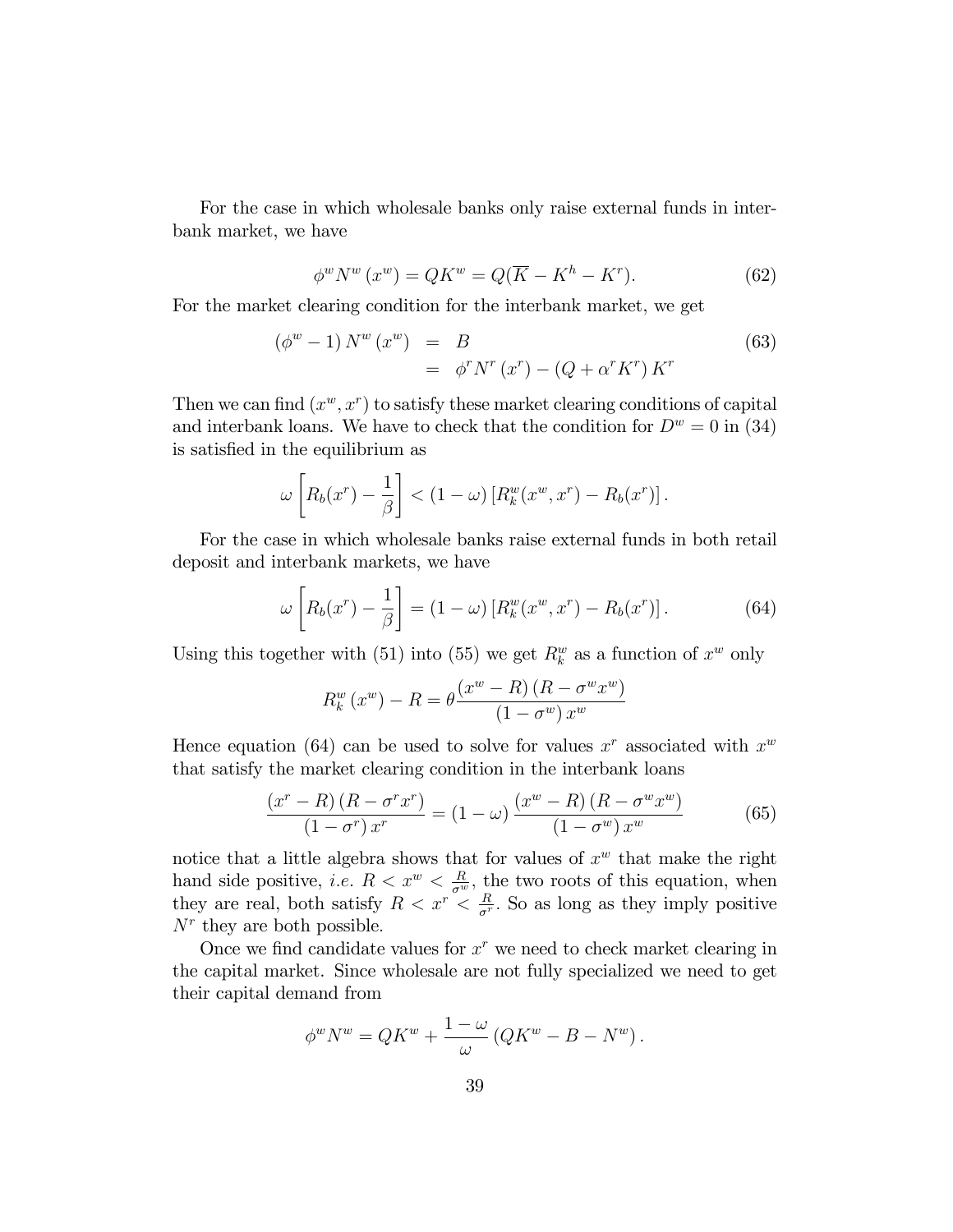Together with  $(59, 60)$ , we get

$$
QK^{w} = Q(\overline{K} - K^{h} - K^{r})
$$
  
=  $(\omega \phi^{w} + 1 - \omega) N^{w} (x^{w}) + (1 - \omega)B$   
=  $[\omega \phi^{w} + 1 - \omega] N^{w} (x^{w}) + (1 - \omega) {\phi^{r} N^{r} (x^{r}) - (Q + \alpha^{r} K^{r}) K^{r}}.$  (66)

Then, we can find  $(x^w, x^r)$  to satisfy these two market clearing conditions (65,66). We have to check that the condition for  $D^w > 0$  is satisfied in the equilibrium as

0 
$$
\angle D^w = QK^w - N^w (x^w) - B
$$
, or  
0  $\angle [\phi^w - 1] N^w (x^w) - [\phi^r(w^r) N^r (x^r) - (Q + \alpha^r K^r) K^r].$ 

### 6.3 Effect of varying  $\omega$  on the steady state

Let's study equation  $(51)$ 

$$
\begin{array}{rcl}\n\phi^w(w^w) & = & \frac{1}{\theta\omega} \left[ \frac{1-\sigma^w}{\sigma^w} \frac{\beta(1-w^w)}{1-\beta(1-w^w)} - \theta(1-\omega) \right] \\
& = & 1 + \frac{1}{\theta\omega} \left[ \frac{1-\sigma^w}{\sigma^w} \frac{\beta(1-w^w)}{1-\beta(1-w^w)} - \theta \right].\n\end{array}
$$

Then, because  $\phi^w(w^w) > 1$ , we see that keeping  $w^w$  constant, that is neglecting the general equilibrium effect on net worth, the leverage multiple is a decreasing function of  $\omega$ :

$$
\frac{\partial \phi^w(w^w)}{\partial \omega} < 0.
$$

At the same time, lower levels of  $w^w$ , i.e. higher levels of steady state net worth, increases leverage as

$$
\frac{\partial \phi^w(\omega, w^w)}{\partial w^w} < 0.
$$

Notice that the general equilibrium adjustment of net worth following a change in  $\omega$  works entirely through the shift in the demand for interbank borrowing and capital that is generated by the direct effect of  $\omega$  on  $\phi^w$  : as  $\phi^w$ increases asset prices  $Q$  increases and interbank borrowing costs  $R^b$  decrease hence the effects on net worth are not straightforward and could partially offset the initial increase in  $\phi^w$  if the increase in prices strong enough.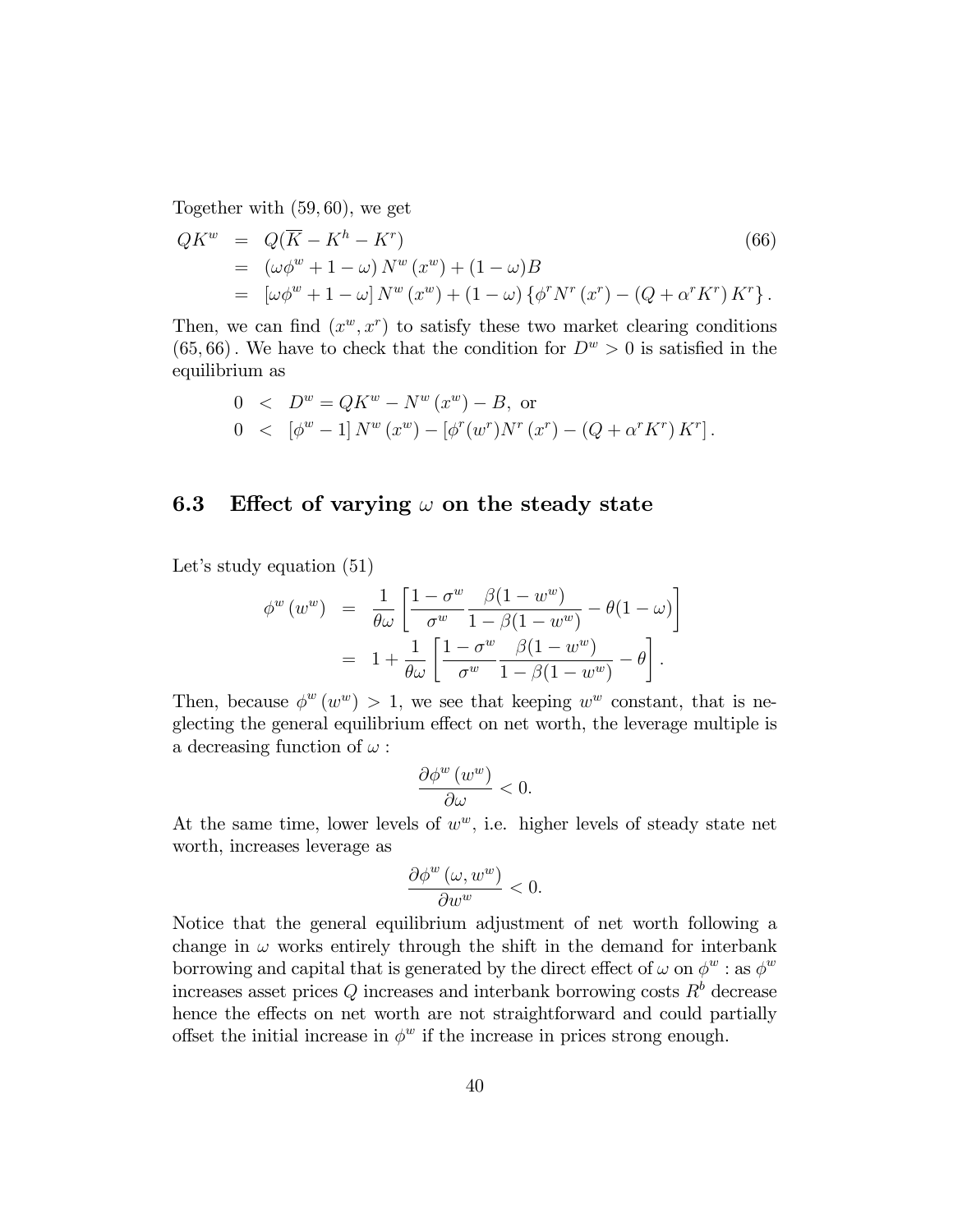### References

- [1] Adrian, T., Colla, P., and Shin, H., 2012. Which Financial Frictions? Paring the Evidence from Financial Crisis of 2007-9. Forthcoming in NBER Macroeconomic Annual.
- [2] Adrian, T., and H. Shin. 2010. Changing Nature of Financial Intermediation and Financial Crisis of 2007-2009. Annual Review of Economics: 603-618.
- [3] Allen, F., and Gale, D., 2007. Understanding Financial Crises. Oxford University Press.
- [4] Angeloni, I., and E. Faia, 2013, Capital Regulation and Monetary Policy with Fragile Banks, Journal of Monetary Policy 60, 3111-382.
- [5] Bernanke, B., 2010. Causes of the Recent Financial and Economic Crisis. Statement before the Financial Crisis Inquiry Commission, Washington, September 2.
- [6] Bernanke, B., and Gertler, M., 1989. Agency Costs, Net Worth and Business Fluctuations. American Economic Review 79, 14-31.
- [7] Bianchi, J., 2011. Overborrowing and Systemic Externalities in the Business Cycle. American Economic Review 101, 3400-3426.
- [8] Boissay F., F. Collard, and F. Smets, 2013, Booms and Systemic Banking Crises, mimeo.
- [9] Brunnermeier, M. K., and M. Oemke. 2013 Maturity Rat Race. Journal of Finance, 68: 483-521.
- [10] Brunnermeier, M. K., and Pedersen, L., 2009. Market Liquidity and Funding Liquidity. Review of Financial Studies 22, 2201-2238.
- [11] Brunnermeier, M. K., and Sannikov, Y., 2014. A Macroeconomic Model with a Financial Sector. American Economic Review 104, 379-421.
- [12] Cole, H. and T. Kehoe, 2000, Self-fulÖlling Debt Crises, Review of Economic Studies 67, 91-161/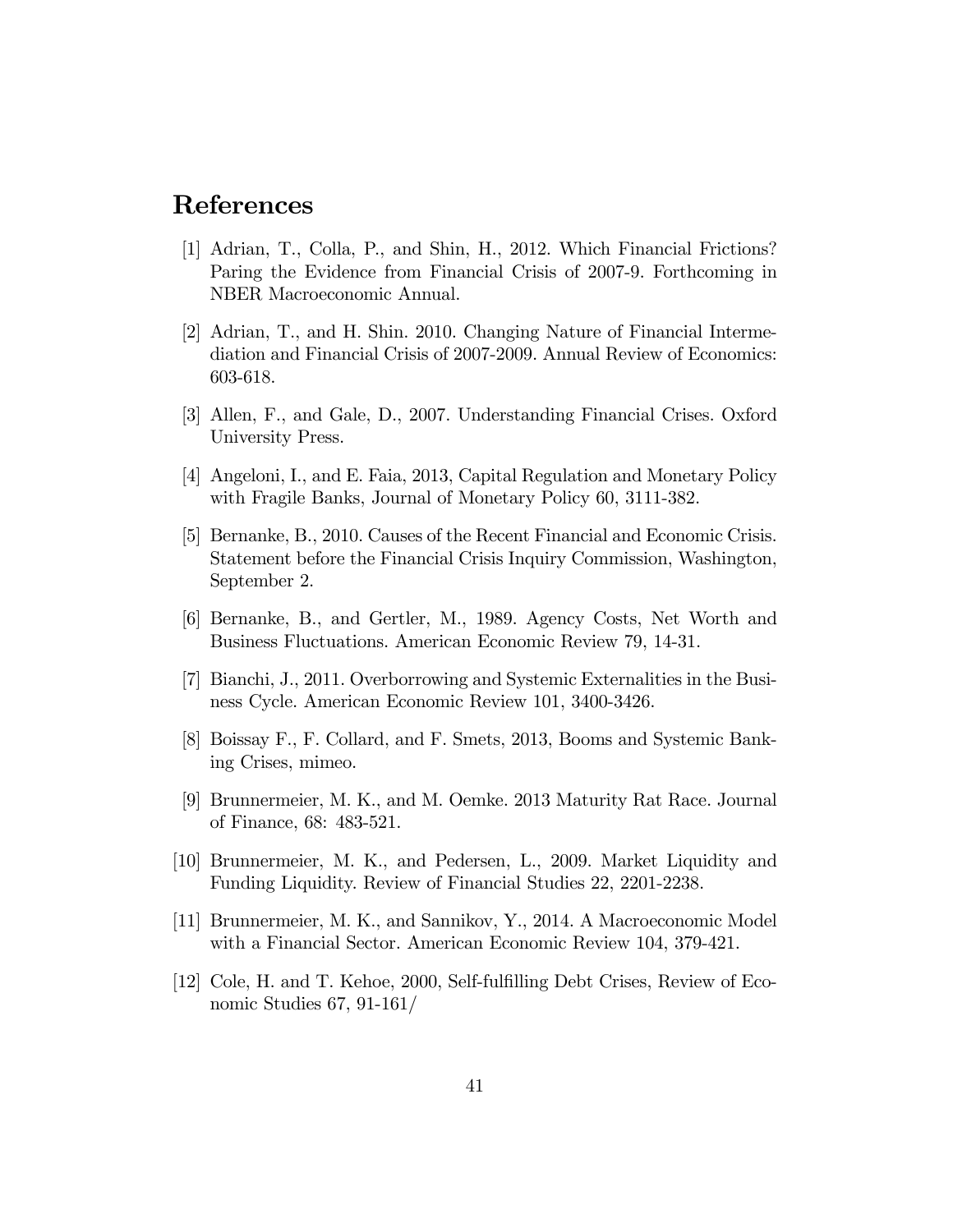- [13] Cooper, R. and T. Ross, 1998, Bank Runs: Liquidity Costs and Investment Distortions, Journal of Monetary Economics 41, 27-38.
- [14] Covitz, D., N. Liang and G. Suarez. 2013. Evolution of a Financial Crisis: Collapse of the Asset-Backed Commercial Paper Market. Journal of Finance, 68: 815-
- [15] Curdia, V., and M. Woodford. 2010. Credit Spreads and Monetary Policy. Journal of Money, Credit and Banking, 42(6), 3-35.
- [16] Diamond, D., and Dybvig, P., 1983. Bank Runs, Deposit Insurance, and Liquidity. Journal of Political Economy 91, 401-419.
- [17] Eggertsson, G., and P. Krugman. 2012. Debt, Deleveraging, and Liquidity Trap. Quarterly Journal of Economics, 1469-1513.
- [18] Ennis, H. and T. Keister, 2003, Economic Growth, Liquidity and Bank Runs, Journal of Economic Theory 109, 220-245.
- [19] Farmer, R., 1999. The Macroeconomics of Self-FulÖlling Prophecies. MIT Press.
- [20] Ferrante, F. 2015. A Model of Endogenous Loan Quality and the Collapse of the Shadow Banking System. Finance and Economics Discussion Series 2015-021, Federal Reserve Board.
- [21] Friedman, M., and Schwartz, A., 1963. A Monetary History of the United States, 1867-1960. Princeton University Press.
- [22] Gertler, M., and Karadi, P., 2011. A Model of Unconventional Monetary Policy, Journal of Monetary Economics, January.
- [23] Gertler, M., and Kiyotaki, N., 2011. Financial Intermediation and Credit Policy in Business Cycle Analysis. In Friedman, B., and Woodford, M. (Eds.), Handbook of Monetary Economics. Elsevier, Amsterdam, Netherlands.
- [24] Gertler, M., Kiyotaki, N., and Queralto, A., 2012. Financial Crises, Bank Risk Exposure and Government Financial Policy, Journal of Monetary Economics 59, S17-S34.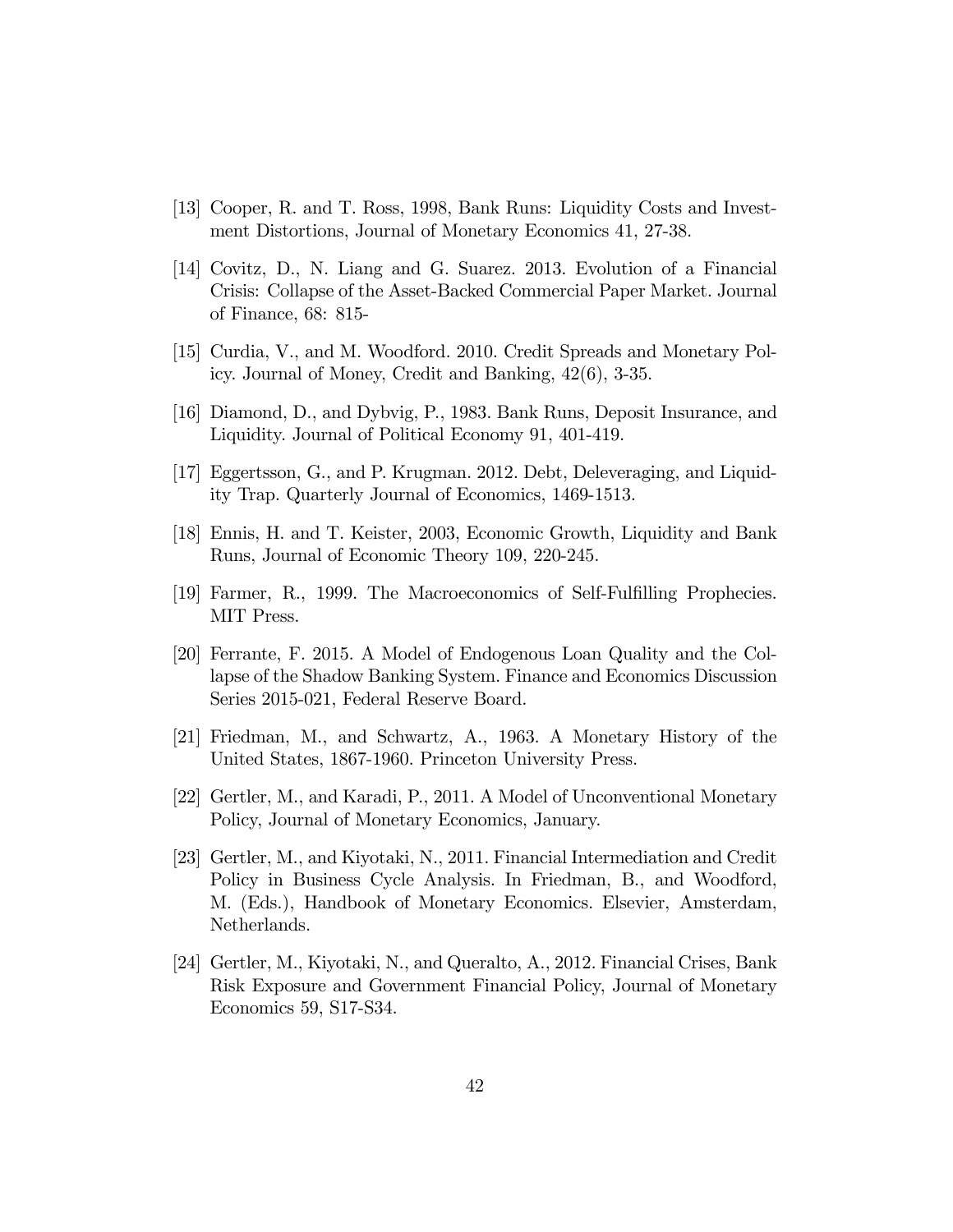- [25] Gertler, M., N. Kiyotaki. 2015. Banking, Liquidity and Bank Runs in an Infinite Horizon Economy, American Economic Review, forthcoming.
- [26] Gilchrist, S., and E. Zakrajsek. 2012. Credit Spread and Business Cycle Fluctuations, American Economic Review.
- [27] Goldstein, I., and A. Pauzner. 2005. Demand-Deposit Contracts and the Probability of Bank Runs. Journal of Finance 60, 1293-1327.
- [28] Gorton, G., 2010. Slapped by the Invisible Hand: The Panic of 2007. Oxford University Press.
- [29] Guerrieri, V., and G. Lorenzoni. 2011. Credit Crises, Precautionary Savings and the Liquidity Trap. NBER Working Paper 17583.
- [30] Gurley, J., and E. Shaw. 1960. Money in Theory of Finance. Washington, D.C.: Brookings Institution.
- [31] He, Z. and A. Krishnamurthy, 2013. Intermediary Asset Pricing, American Economic Review.
- [32] He, Z. and A. Krishnamurthy, 2014. A Macroeconomic Framework for Quantifying Systemic Risk. Working Paper, University of Chicago and Stanford University.
- [33] Holmstrom, B. and J. Tirole, 2011. Inside and Outside Liquidity. MIT Press.
- [34] Kacperczyk, M., and P. Schnabl. 2010. When Safe Proved Risky: Commercial Paper during the Financial Crisis of 2007-2009. Journal of Economic Perspectives, 24(1), 29-50.
- [35] Kiyotaki, N., and Moore, J., 1997. Credit Cycles. Journal of Political Economy 105, 211-248.
- [36] Krishnamurthy, A., S. Nagel and D. Orlov. 2014. Seizing Up Repo. Journal of Finance. Forthcoming.
- [37] Lorenzoni, G., 2008. Inefficient Credit Boom. Review of Economic Studies 75, 809-833.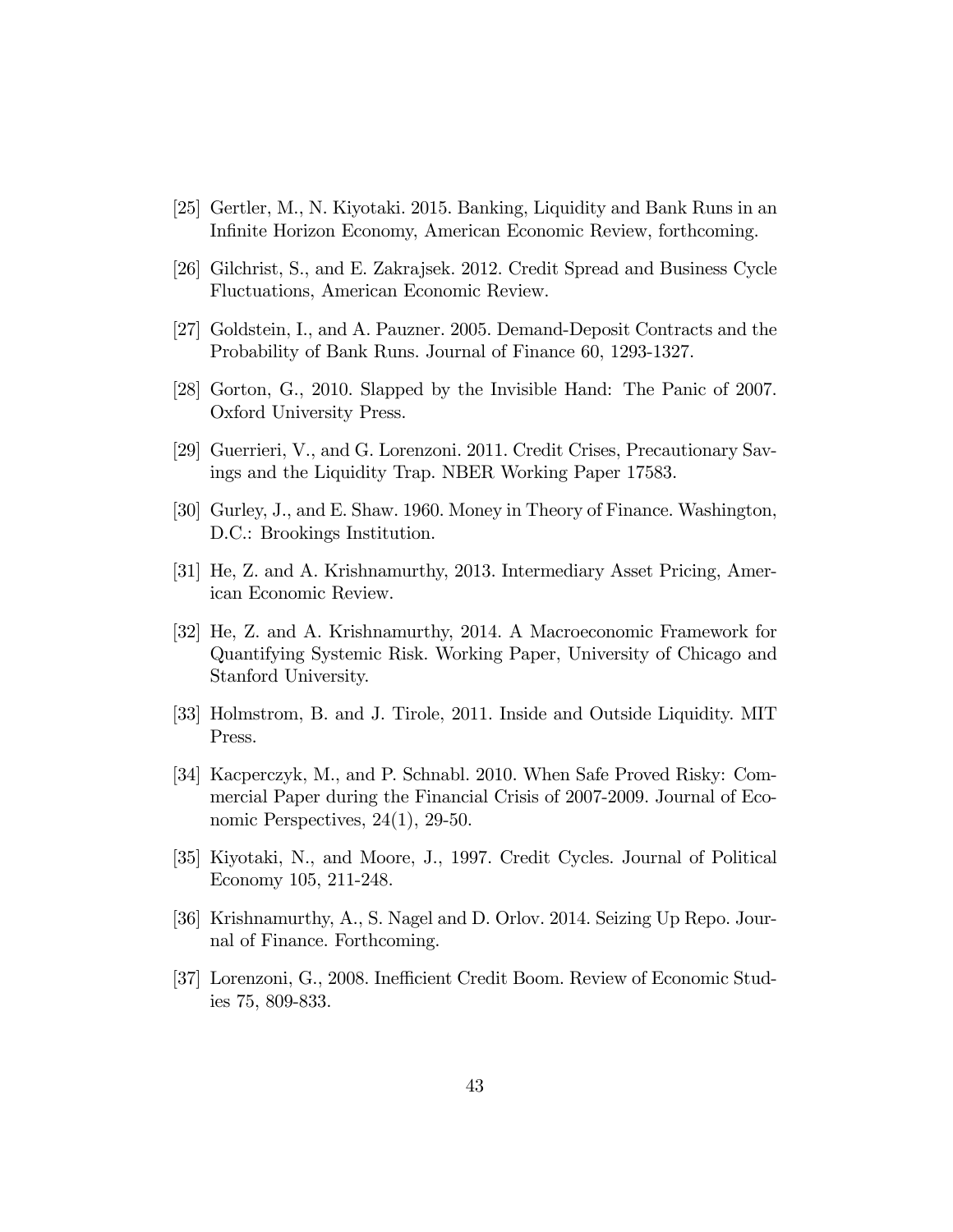- [38] Martin, A., D. Skeie and E.L. Von Thadden. Repo Runs. Review of Financial Studies, 27: 957-989.
- [39] Martin, A., D. Skeie and E.L. Von Thadden. Fragility of Short-Term Secured Funding. Journal of Economic Theory, 149: 15-42.
- [40] Mendoza, E. 2010. "Sudden Stops, Financial Crises, and Leverage. American Economic Review 100, 1941-1966.
- [41] Morris, S. and H.S. Shin. 1998. Unique Equilibrium in a Model of Self-Fulfilling Currency Attacks. American Economic Review 88, 587-97.
- [42] Phillipon, T. 2013. Has the U.S. Finance Industry Become Less Efficient?
- [43] Robatto, R. 2014, Financial Crises and Systematic Bank Runs in a Dynamic Model of Banking, Working Paper, University of Wisconsin-Madison.
- [44] Uhlig, H., 2010, A Model of a Systemic Bank Run, Journal of Monetary Economics 57, 78-96.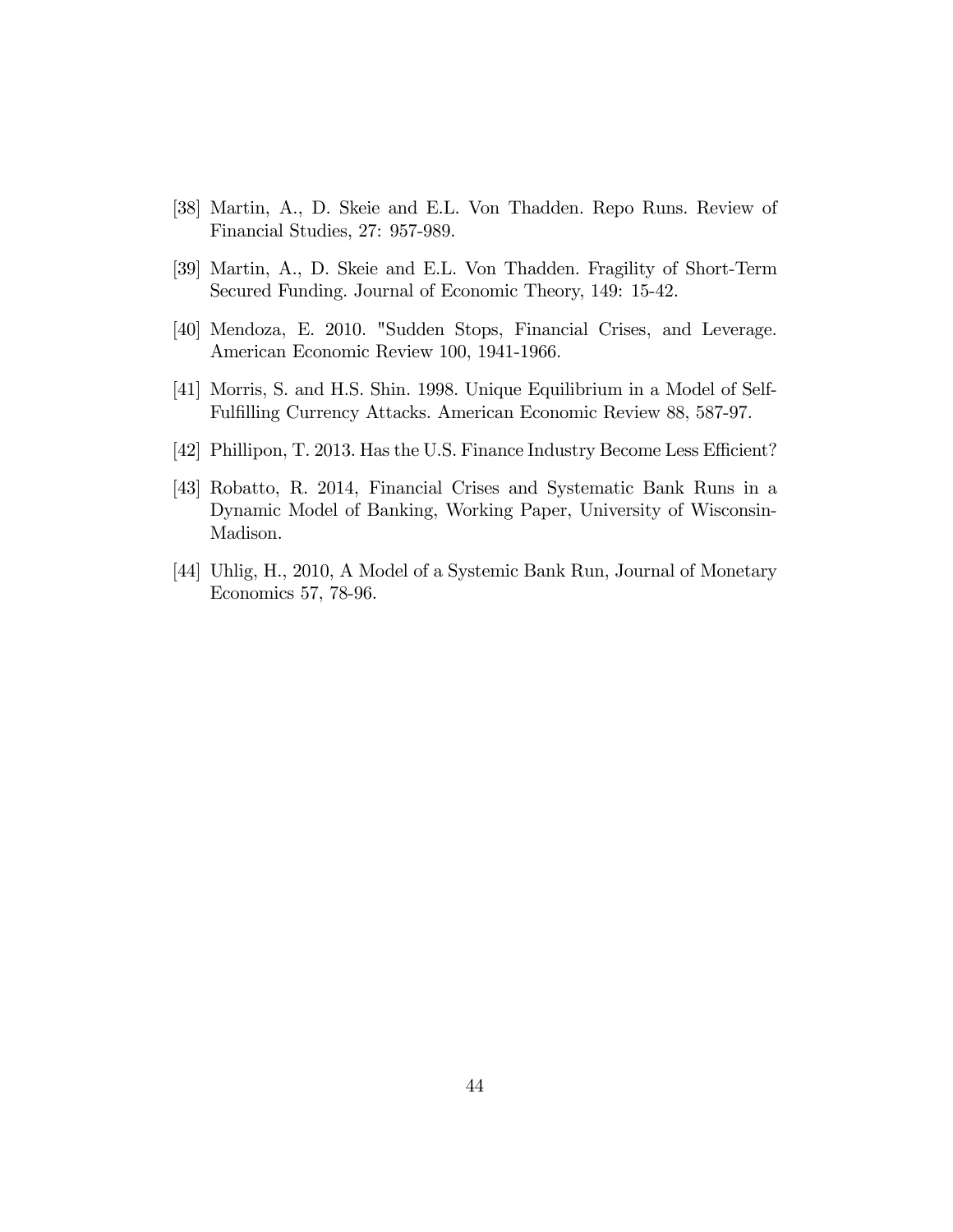|  | Table 1: CALIBRATION |
|--|----------------------|
|--|----------------------|

|                    | Households                                   |                  |
|--------------------|----------------------------------------------|------------------|
| $\beta$            | discount rate                                | .99              |
| $\alpha^h$         | Intermediation cost                          | .03              |
| $W^h$              | Endowment                                    | .006             |
|                    | Retail Banks                                 |                  |
| $\sigma^r$         | Survival Probability                         | .95              |
| $\alpha^r$         | Intermediation cost                          | .0075            |
| $W^r$              | Endowment                                    | .0008            |
| $\theta$           | Divertable proportion of assets              | .25              |
|                    | Wholesale Banks                              |                  |
| $\sigma^{\bar{w}}$ | Survival Probability                         | .9               |
| $\alpha^w$         | Intermediation cost                          | $\left( \right)$ |
| $W^w$              | Endowment                                    | .0004            |
| $\omega$           | Shrinkage of divertable proportion of assets | .5               |
|                    | Production                                   |                  |
| $\sigma_z$         | std of dividends                             | .05              |
| $\rho_z$           | autocorrelation of dividends                 | .9               |

Table 2: STEADY STATE

| <b>Steady State</b> |                                    |         |  |  |
|---------------------|------------------------------------|---------|--|--|
| Q                   | price of capital                   |         |  |  |
| $K^r$               | retail intermediation              | $\cdot$ |  |  |
| $K^w$               | wholes ale intermediation          | $\cdot$ |  |  |
| $R^b$               | Annual interbank rate              | 1.052   |  |  |
| $\boldsymbol{R}$    | Annual deposit rate                | 1.04    |  |  |
| $R_w^k$             | Annual wholesale return on capital | 1.064   |  |  |
| $\phi^w$            | wholesale leverage                 | 25      |  |  |
| $\phi^r$            | retail leverage                    | 10      |  |  |
| $\overline{Y}$      | output                             | .0225   |  |  |
| $C^h$               | consumption                        | .0168   |  |  |
| $N^r$               | retail banks networth              | .0785   |  |  |
| $N^w$               | wholesale banks networth           | .0160   |  |  |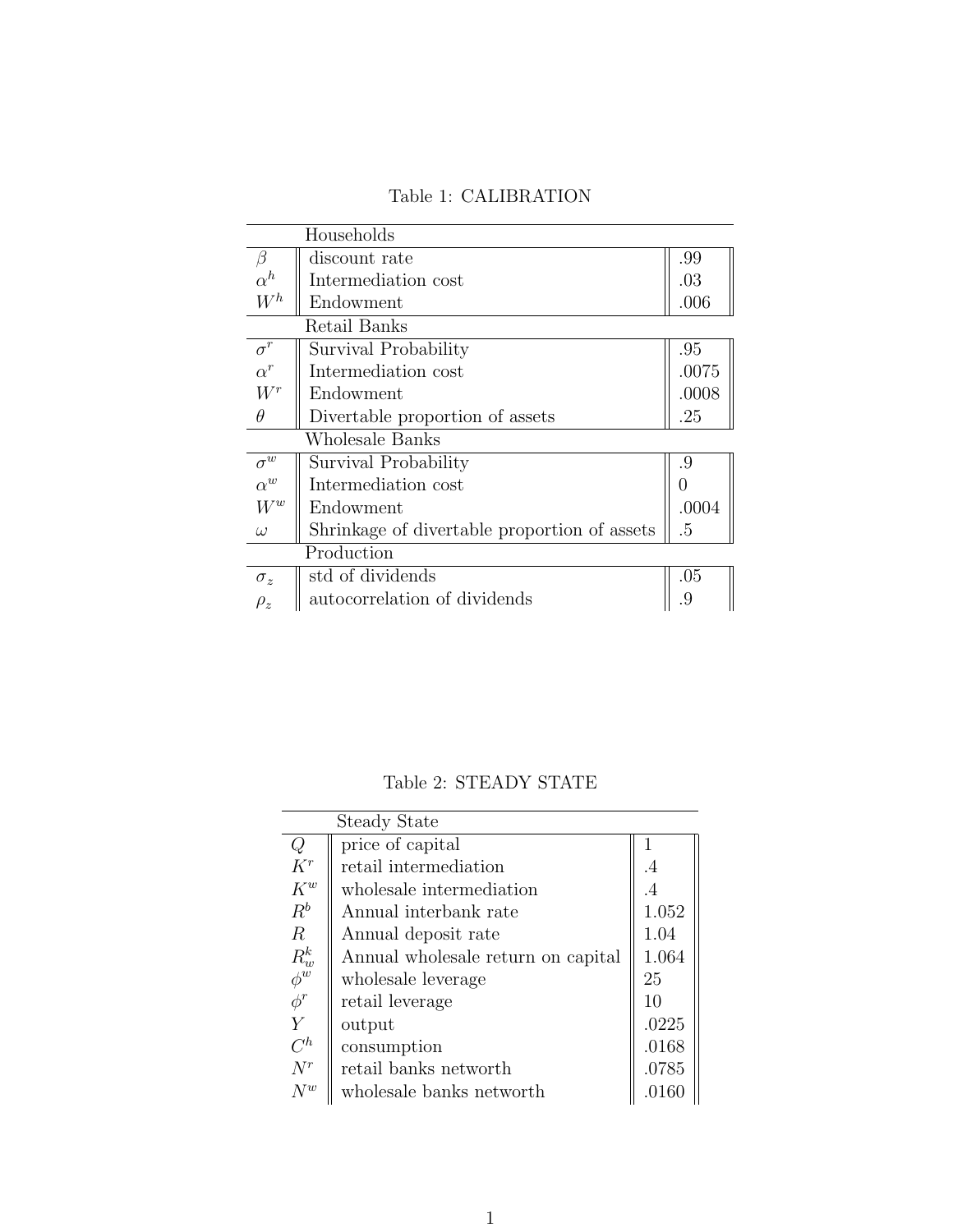

Figure 1: Modes of Financial Intermediation

Figure 2: Wholesale Intermediation

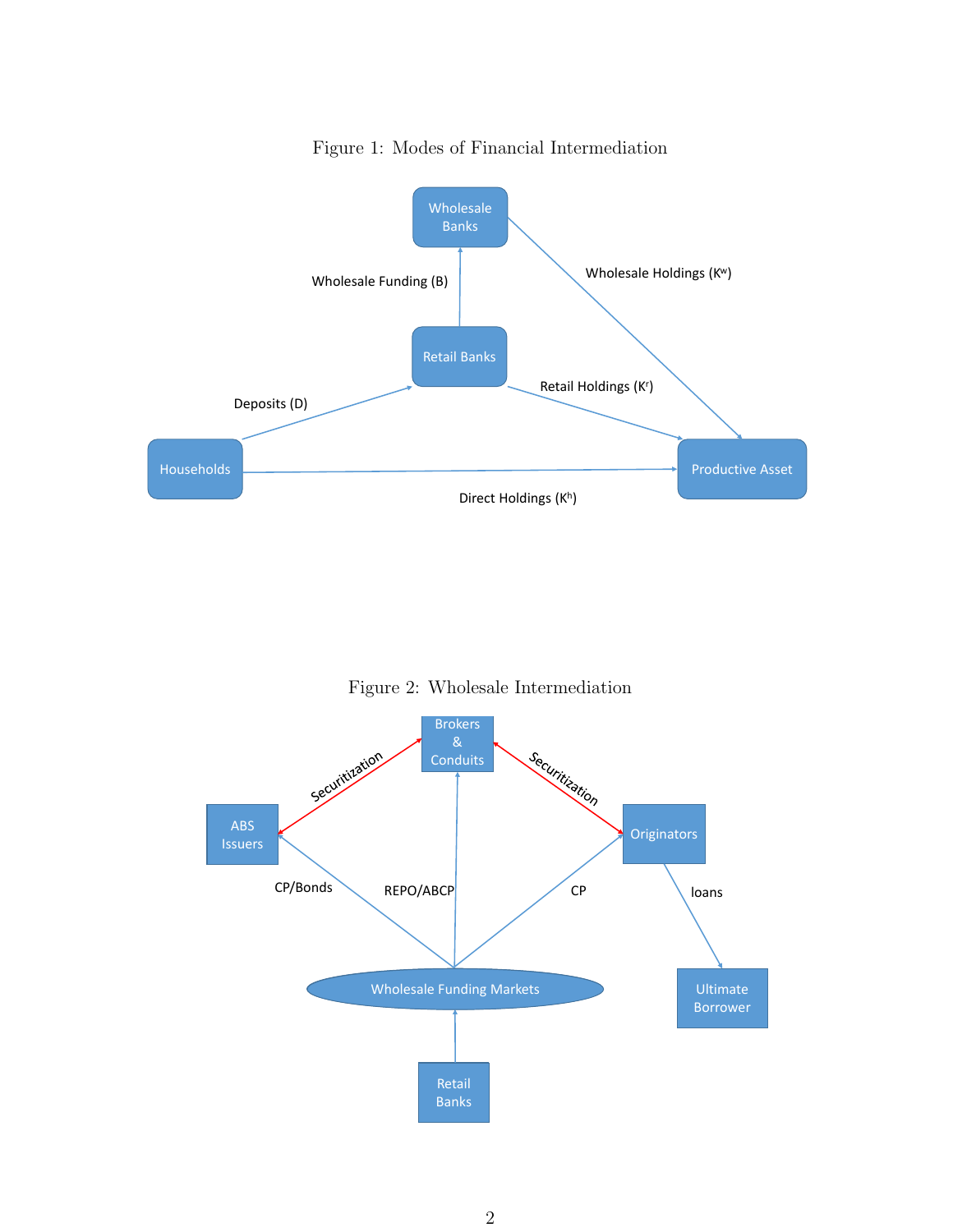



The graph shows the evolution of credit intermediated by the three different sectors. Nominal data from the flow of funds are deflated using the CPI and normalized so that the log of the normalized value of real wholesale intermediation in 1980 is equal to 1. The resulting time series are then multiplied by 100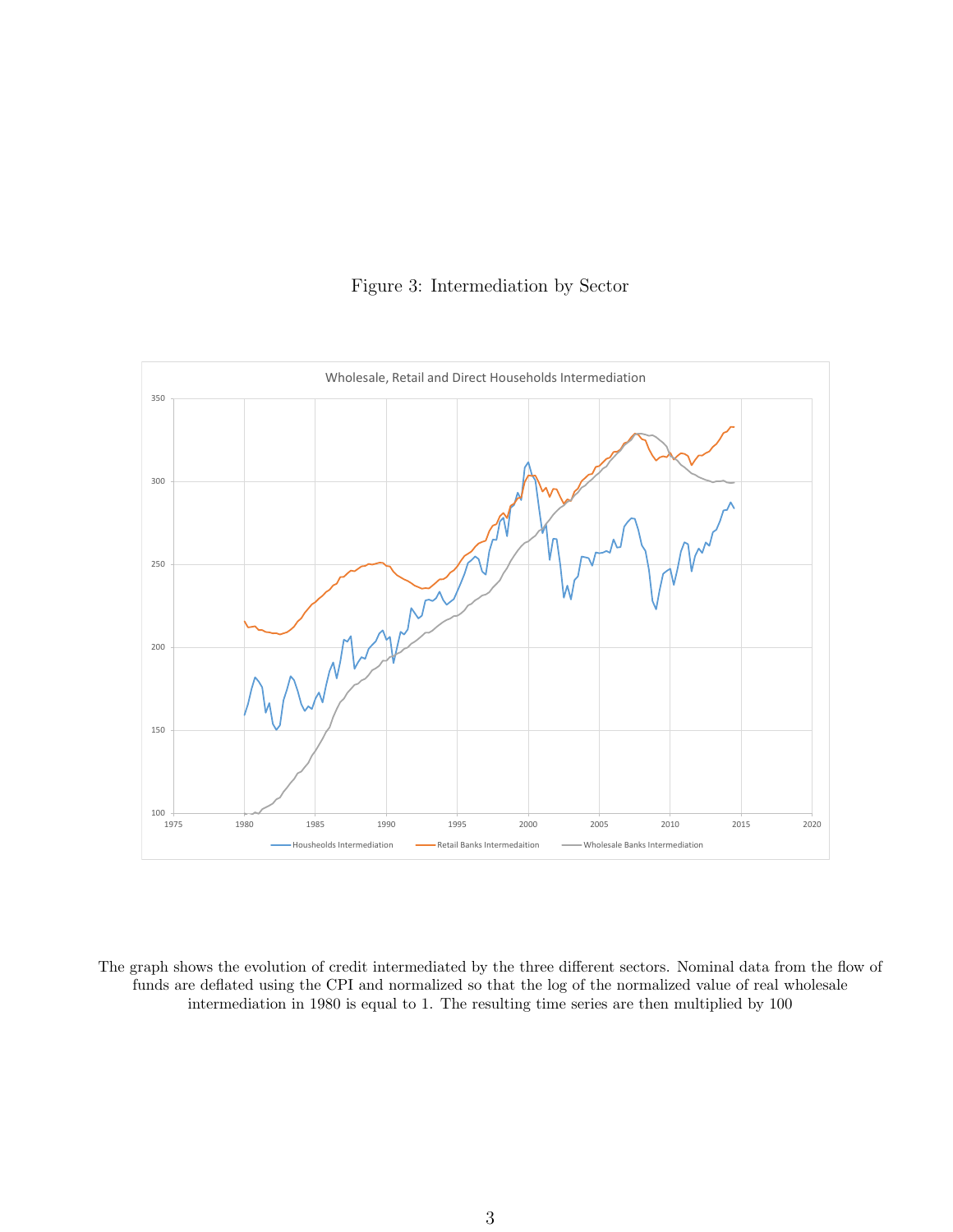



Leverage is given by the ratio of total assets over equity. Equity is computed from the flow of funds by subtracting liabilities other than "holding comanies equity investment" from total assets. The net position leverage computes assets by netting out long and short positions in REPO and Security Credit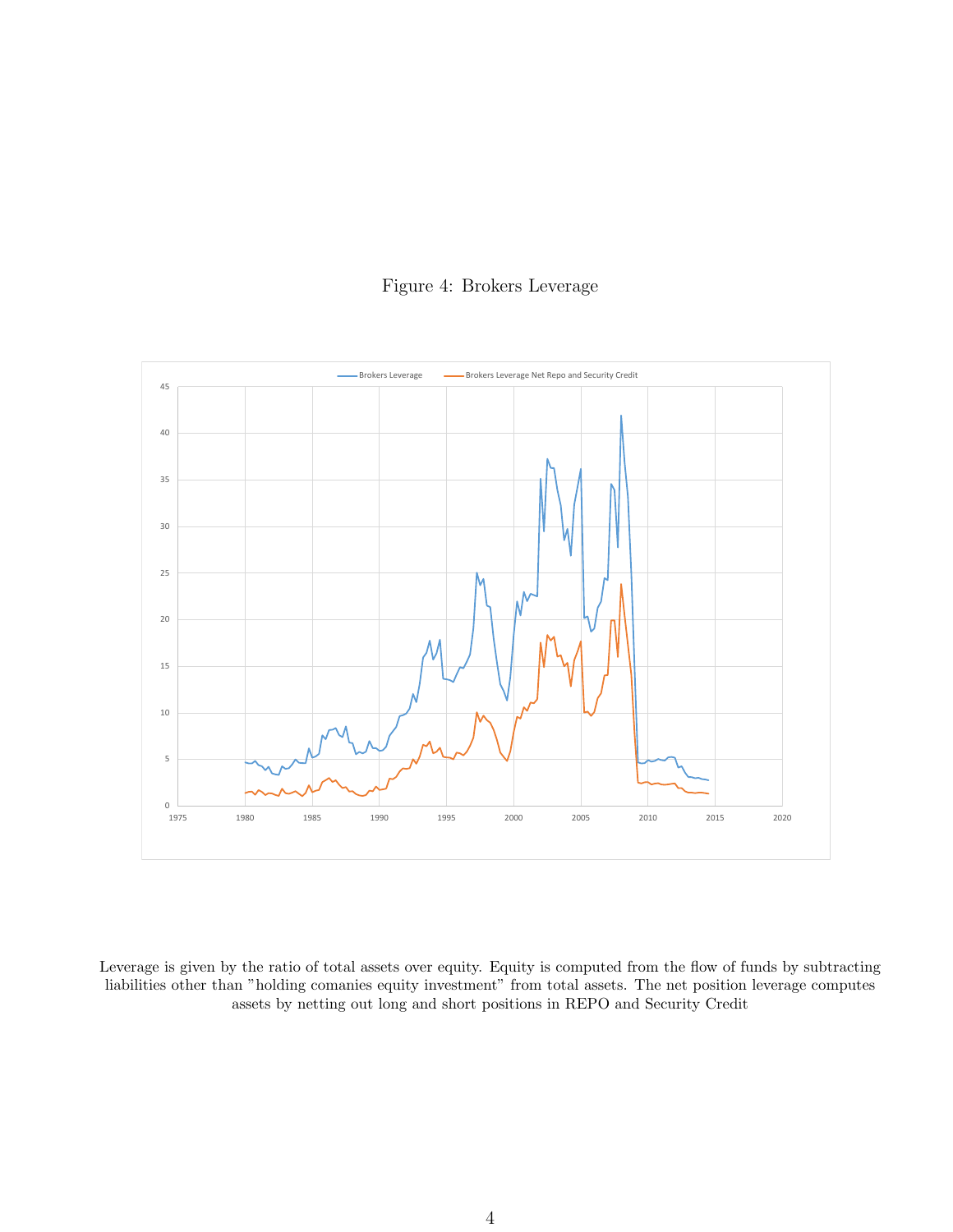

Figure 5: Short Term Wholesale Funding

The graph shows the logarithm of the real value outstanding. Nominal values from Flow of FUnds are deflated using the CPI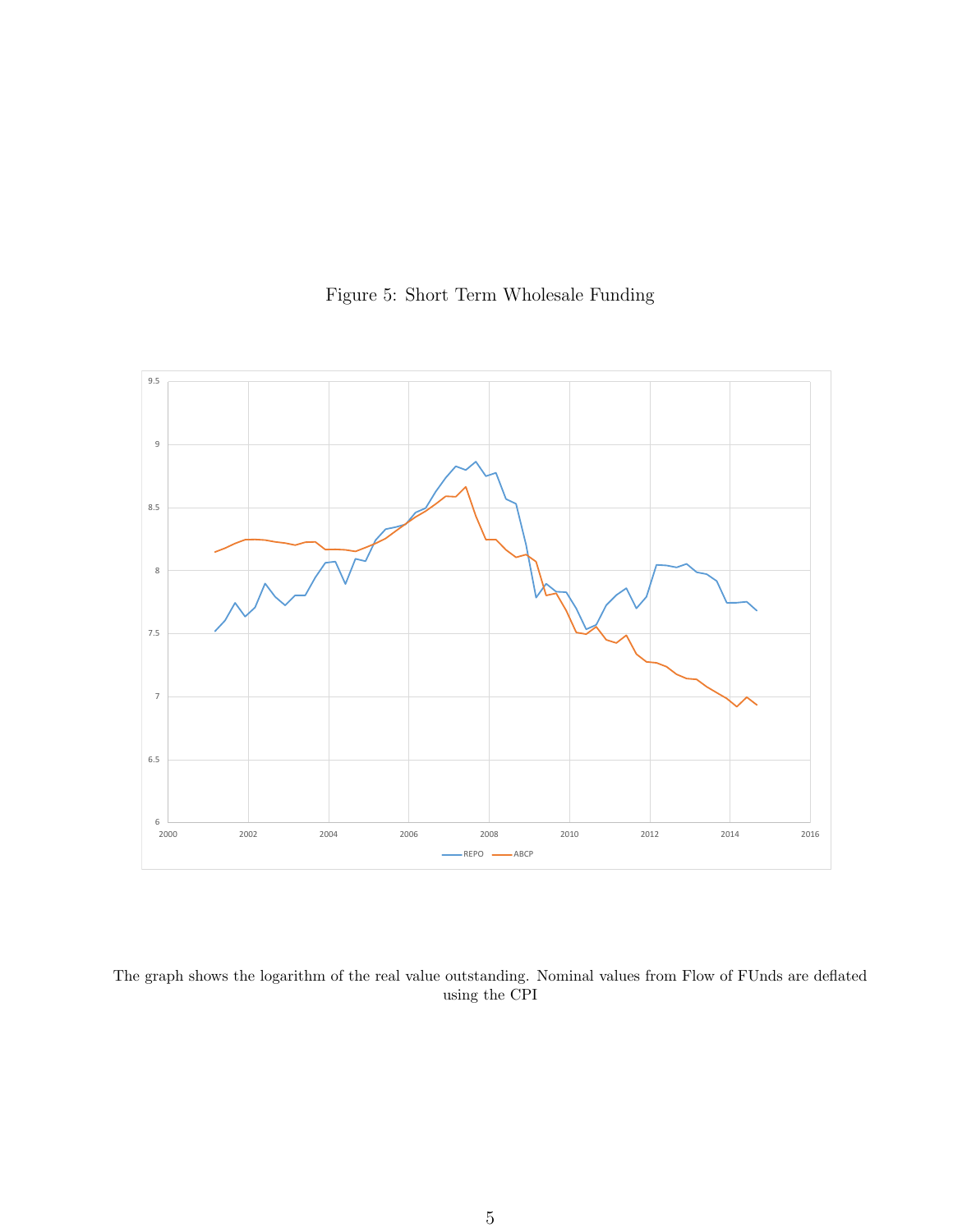

### Figure 6: Retail short term Funding

The graph shows the logarithm of the real value outstanding. Nominal values from Flow of Fnds are deflated using the CPI and normalized so that the log of the normalized value of retail short term funding in 2001 is equal to 100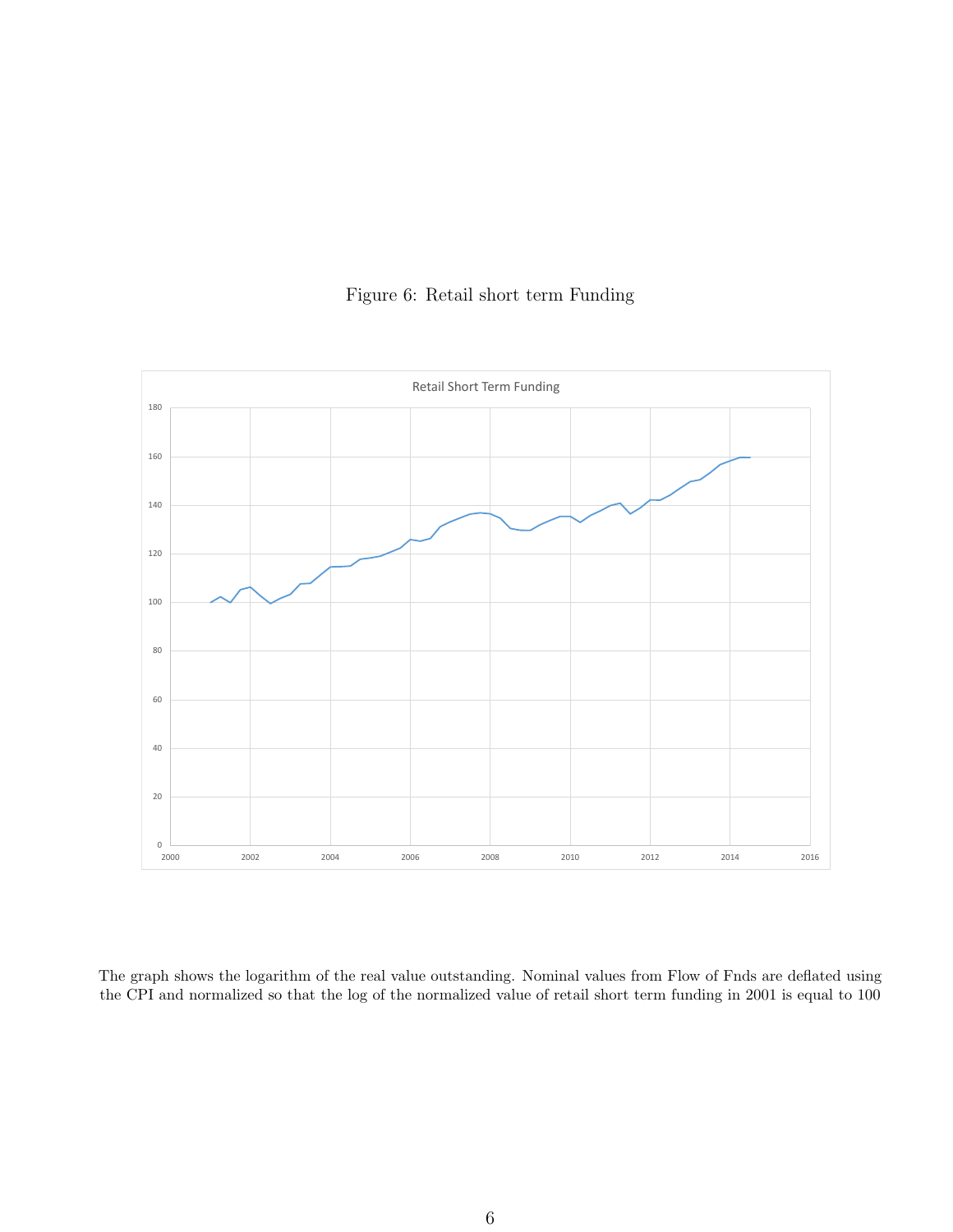

Figure 7: Spreads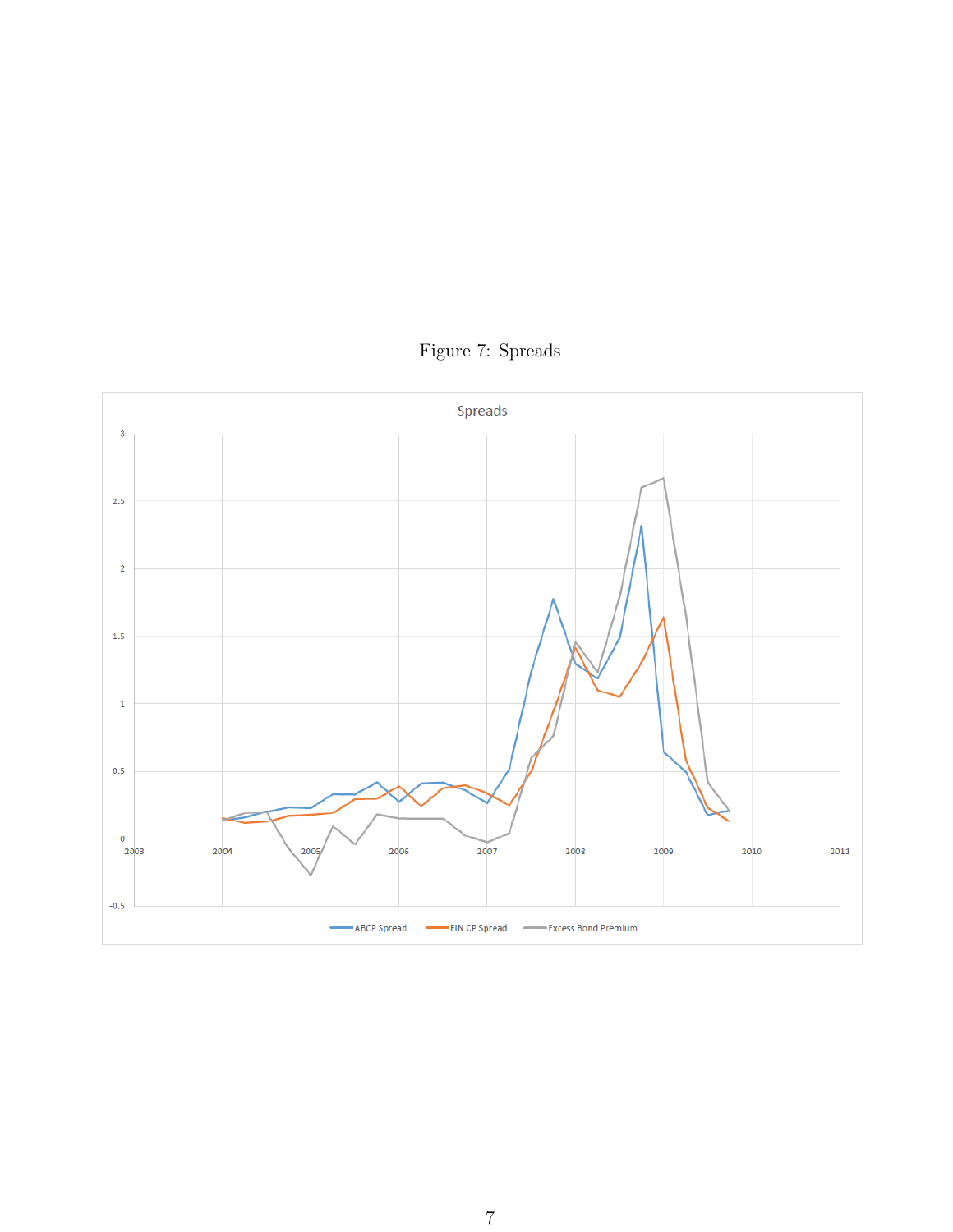

Figure 8: Investment Collapse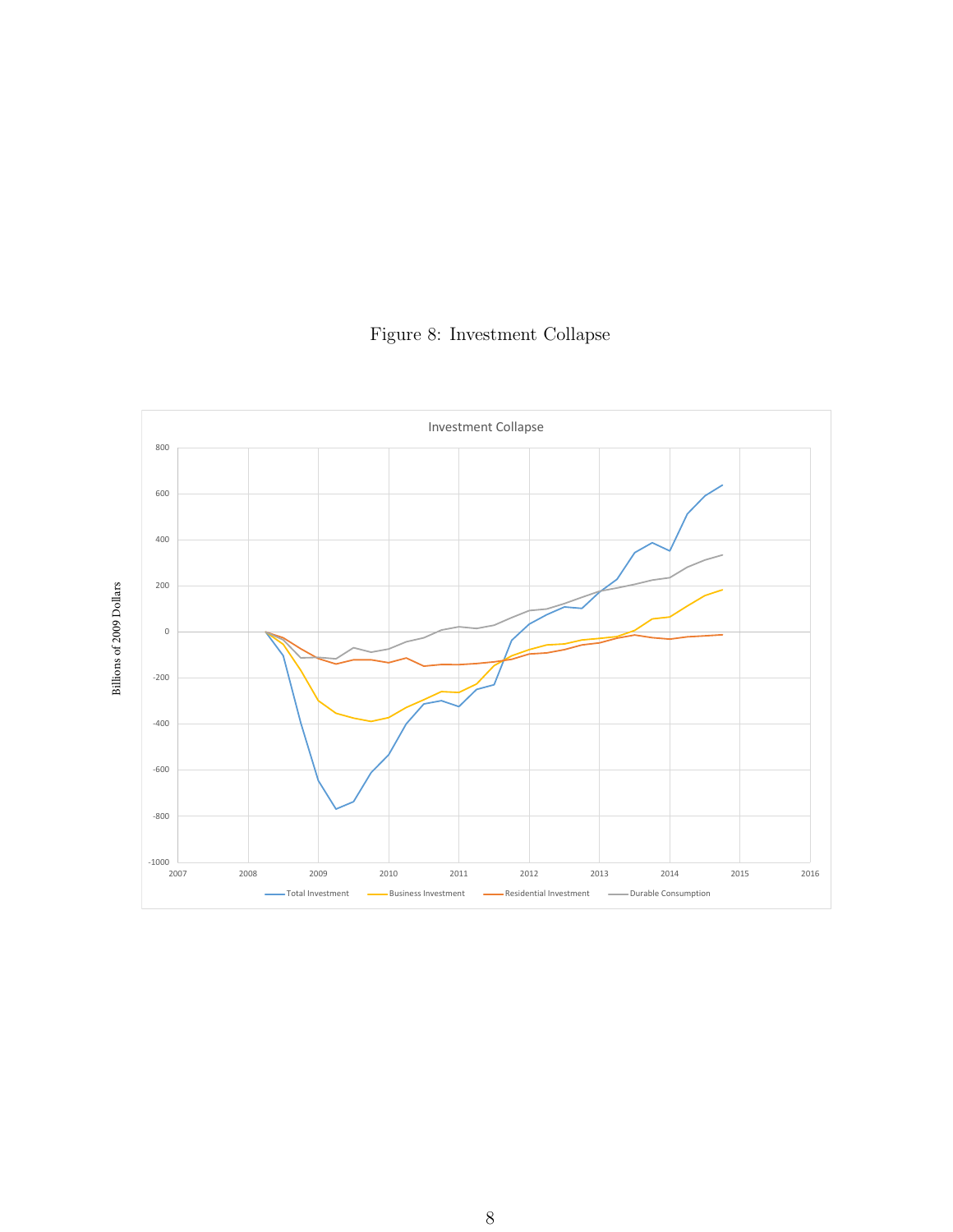

Figure 9: Comparative Statics: a reduction in  $\omega$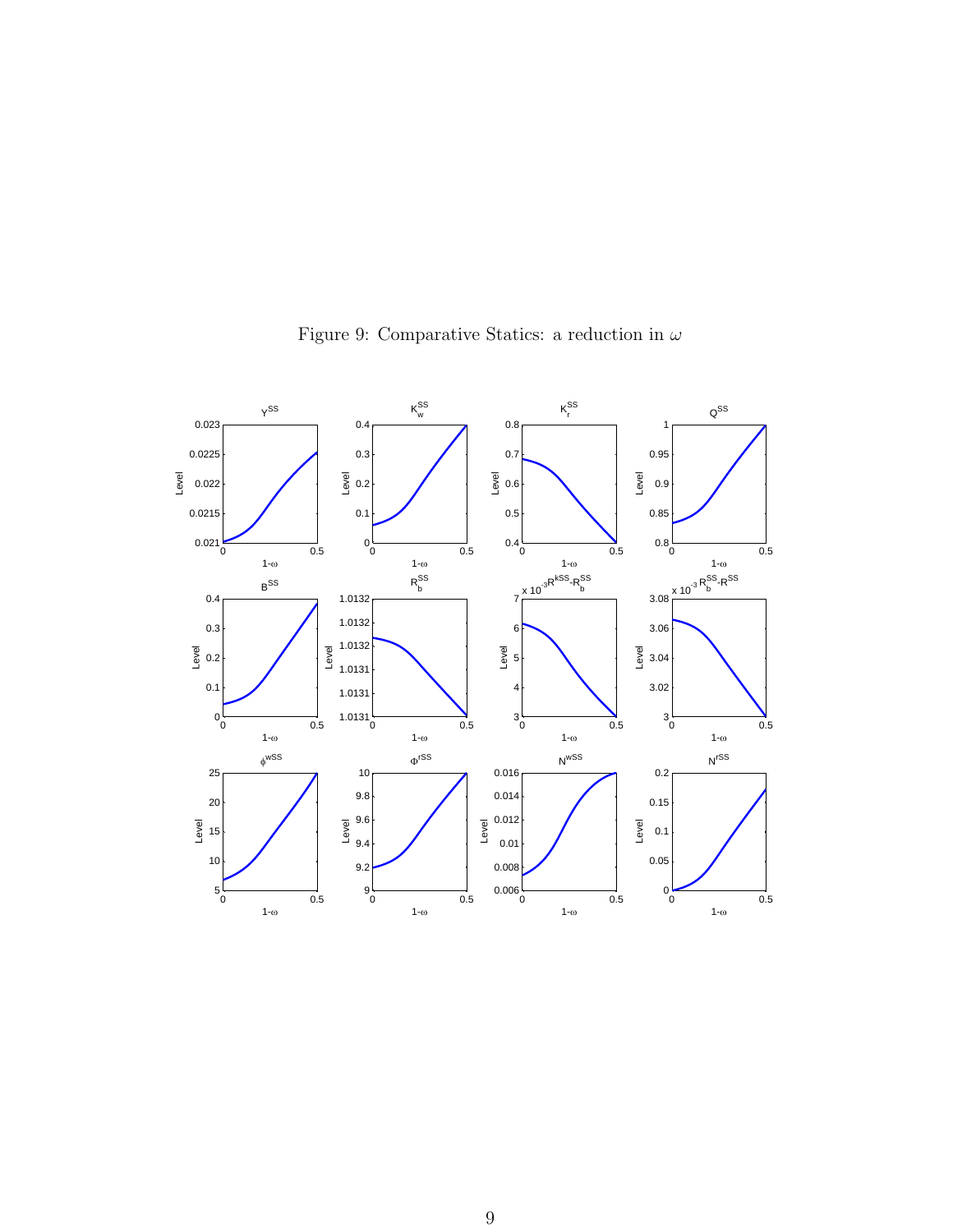

Figure 10: Low Frequency Dynamics in Financial Intermediation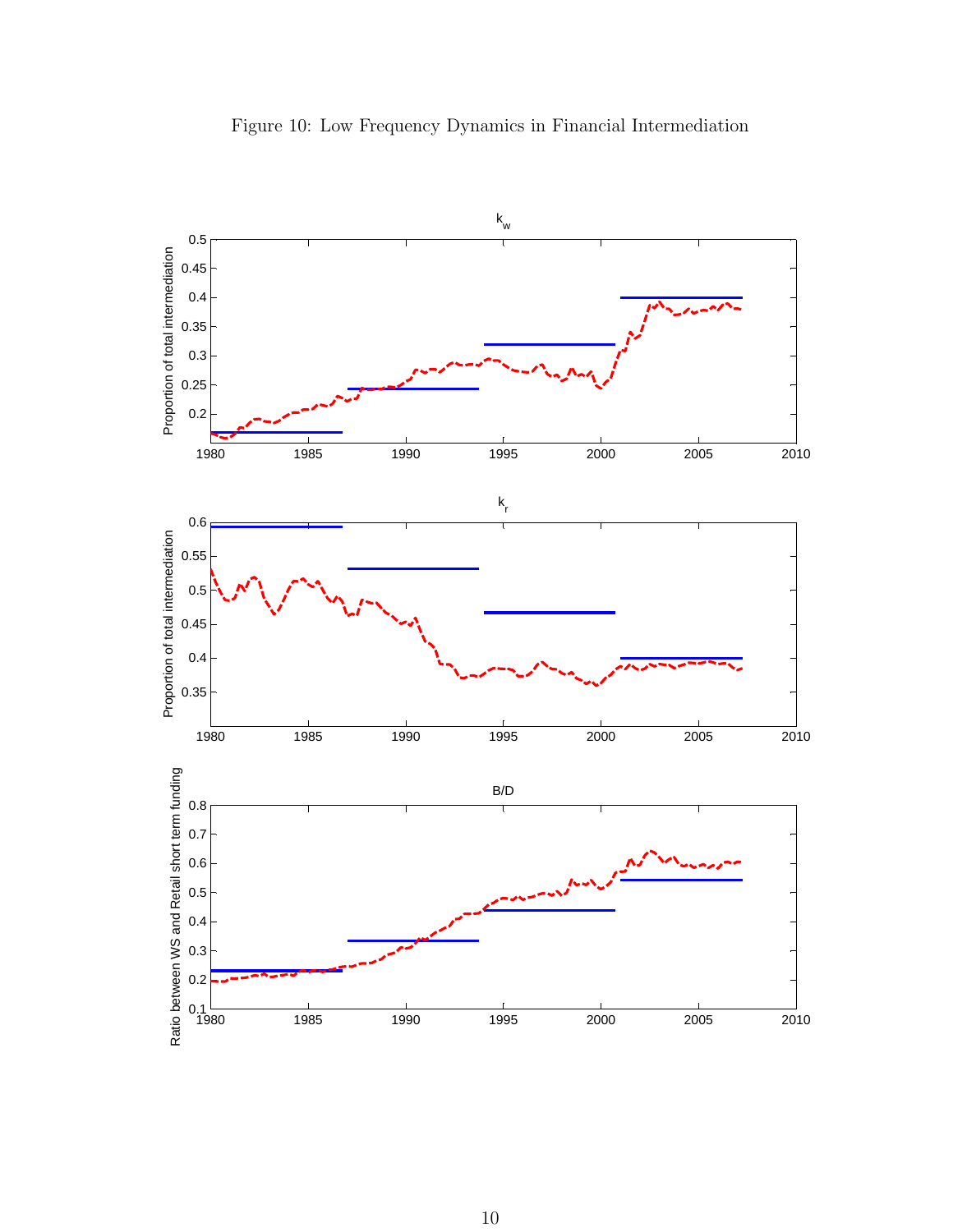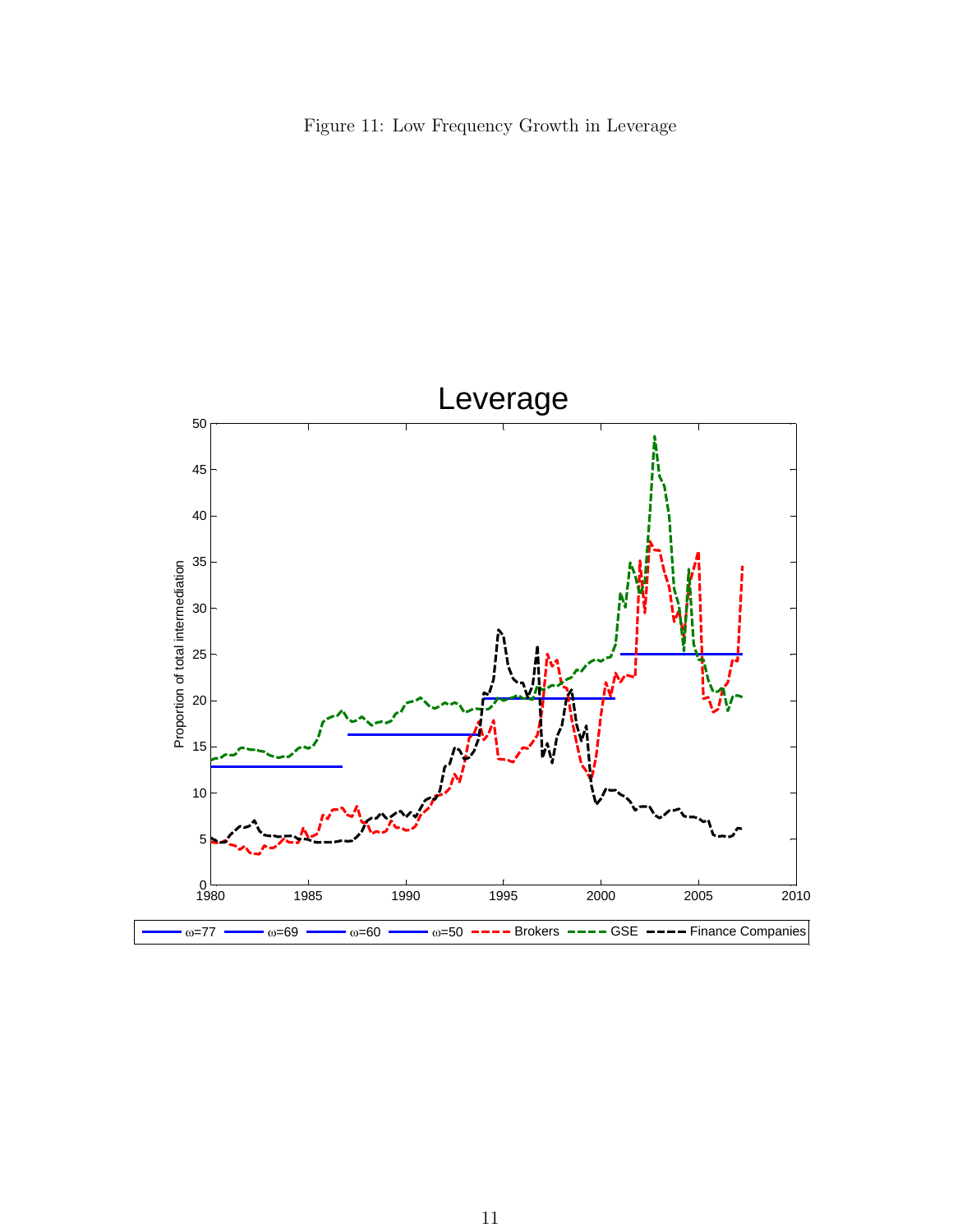

Figure 12: A recession before and after financial innovation (NO RUN EQUILIBRIUM)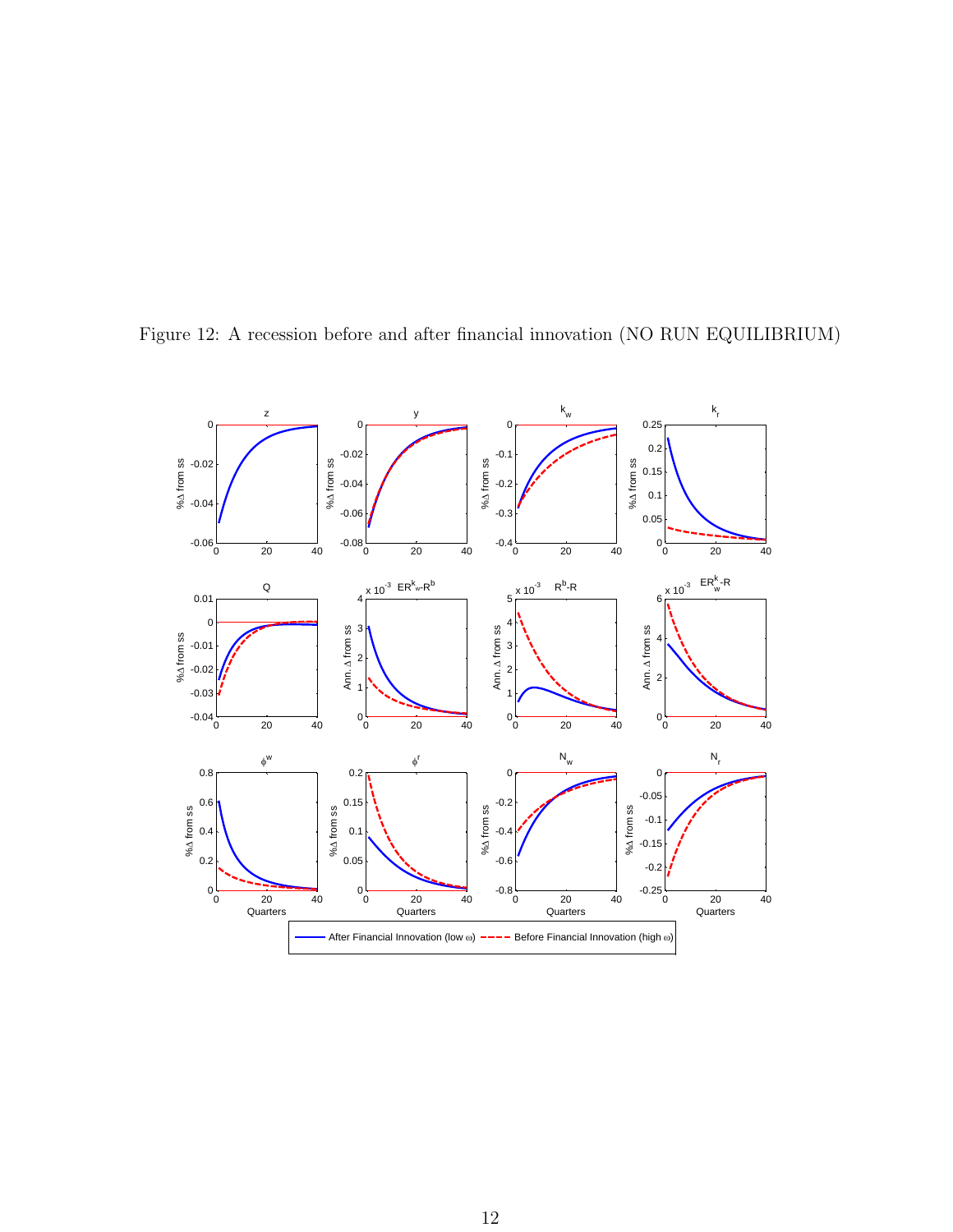

Figure 13: A Recession followed by a run on the entire banking system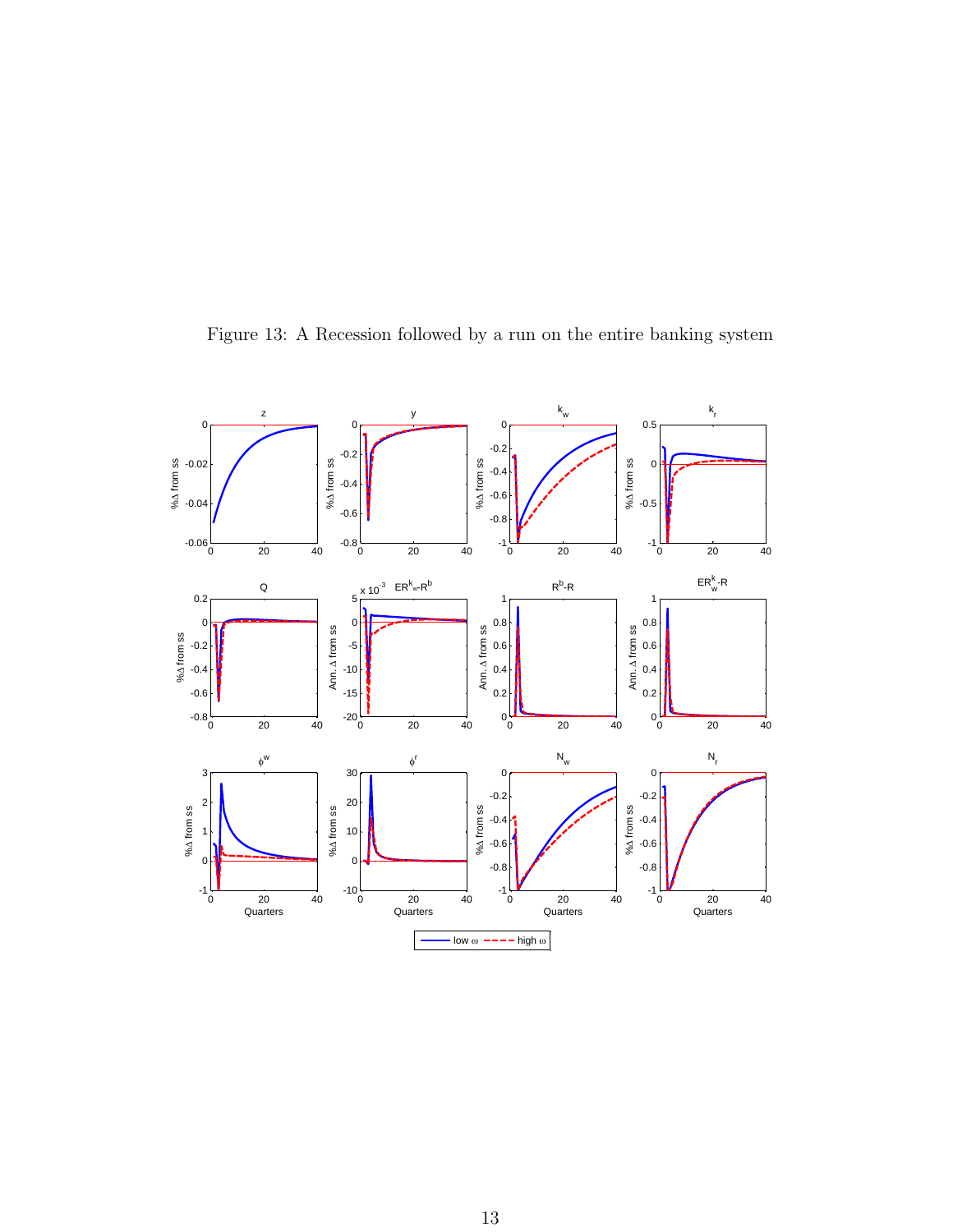

Figure 14: A recession followed by a run on wholesale bankers only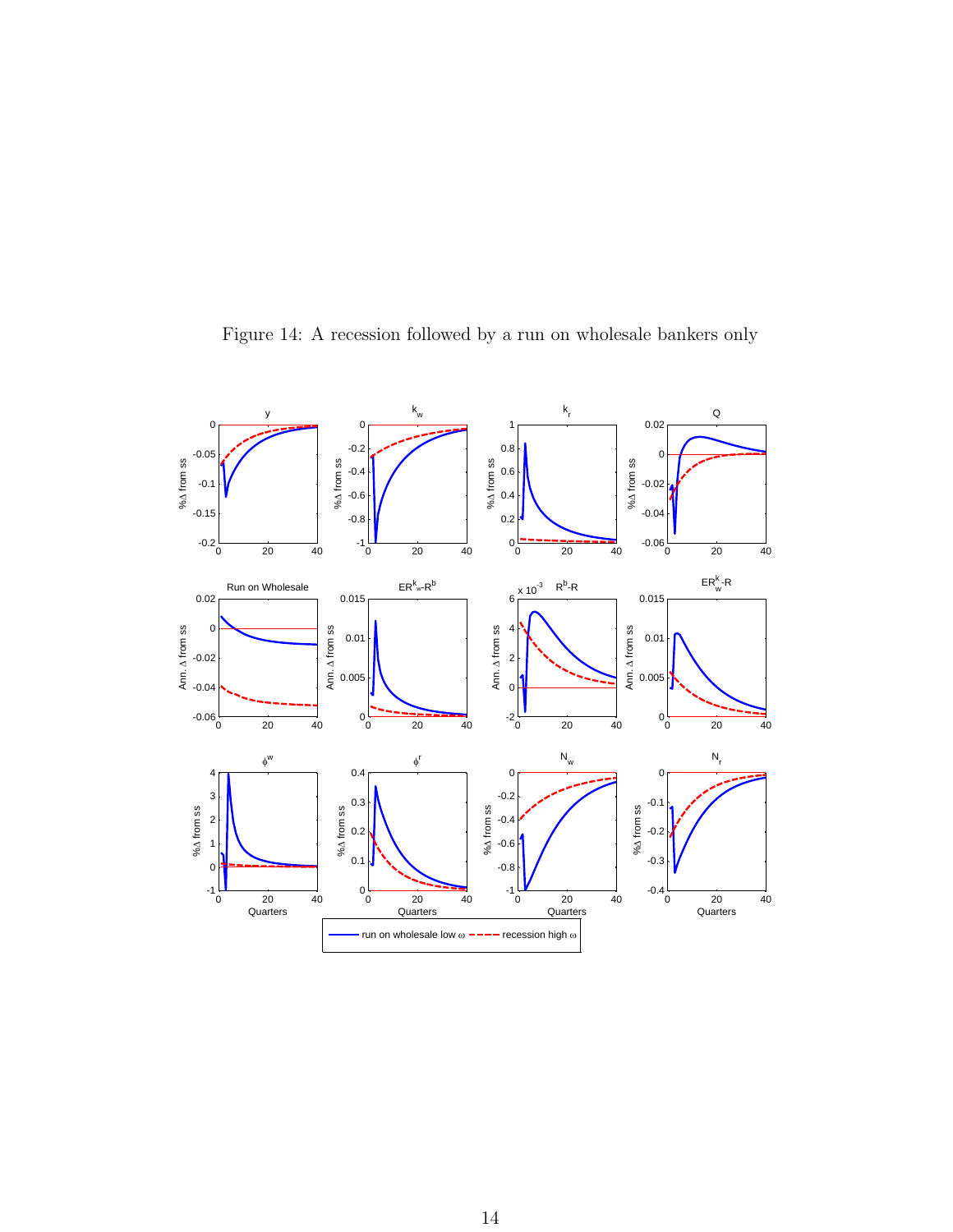

Figure 15: A recession in the model with anticipated runs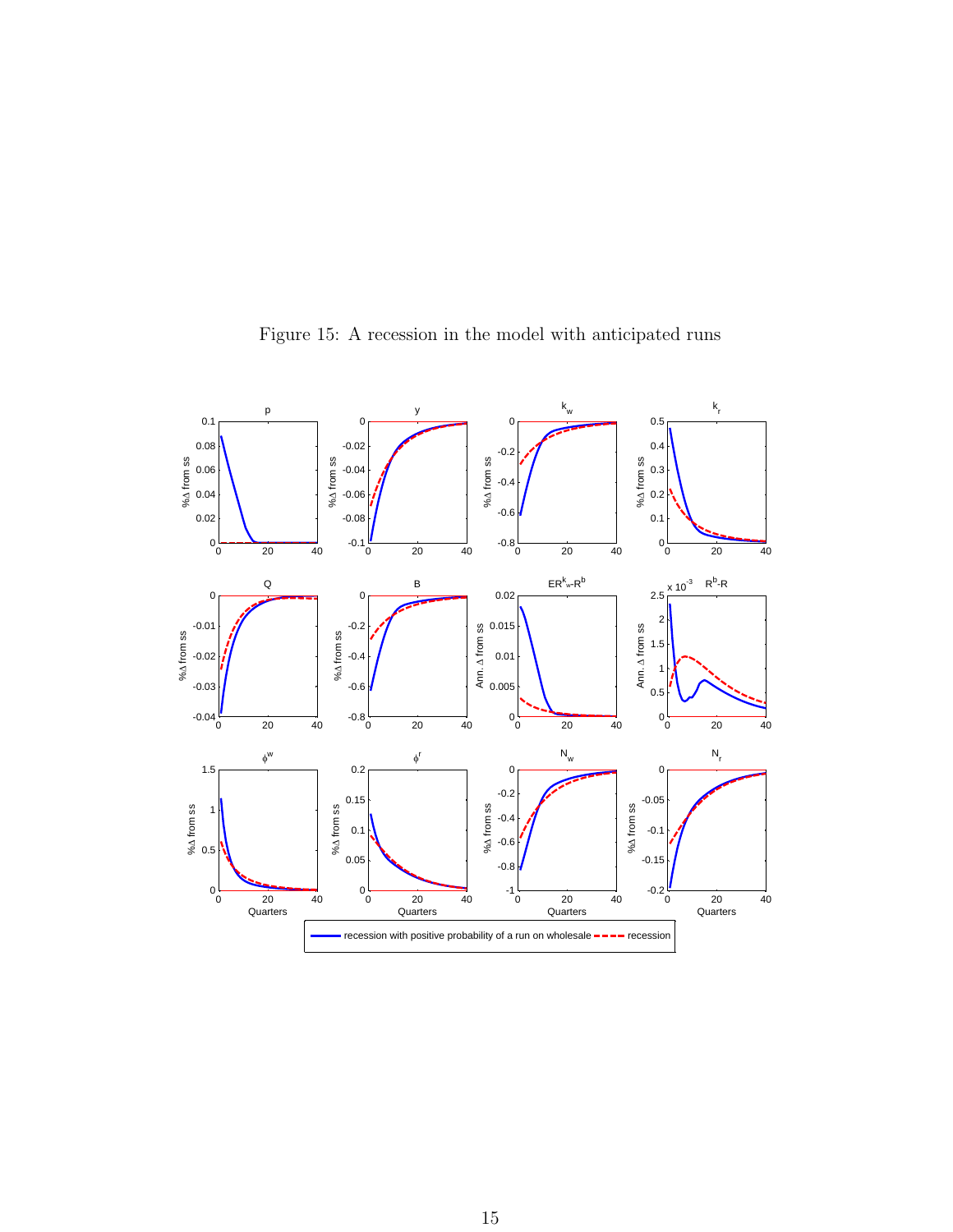

Figure 16: A recession followed by a run in the model with anticipated runs